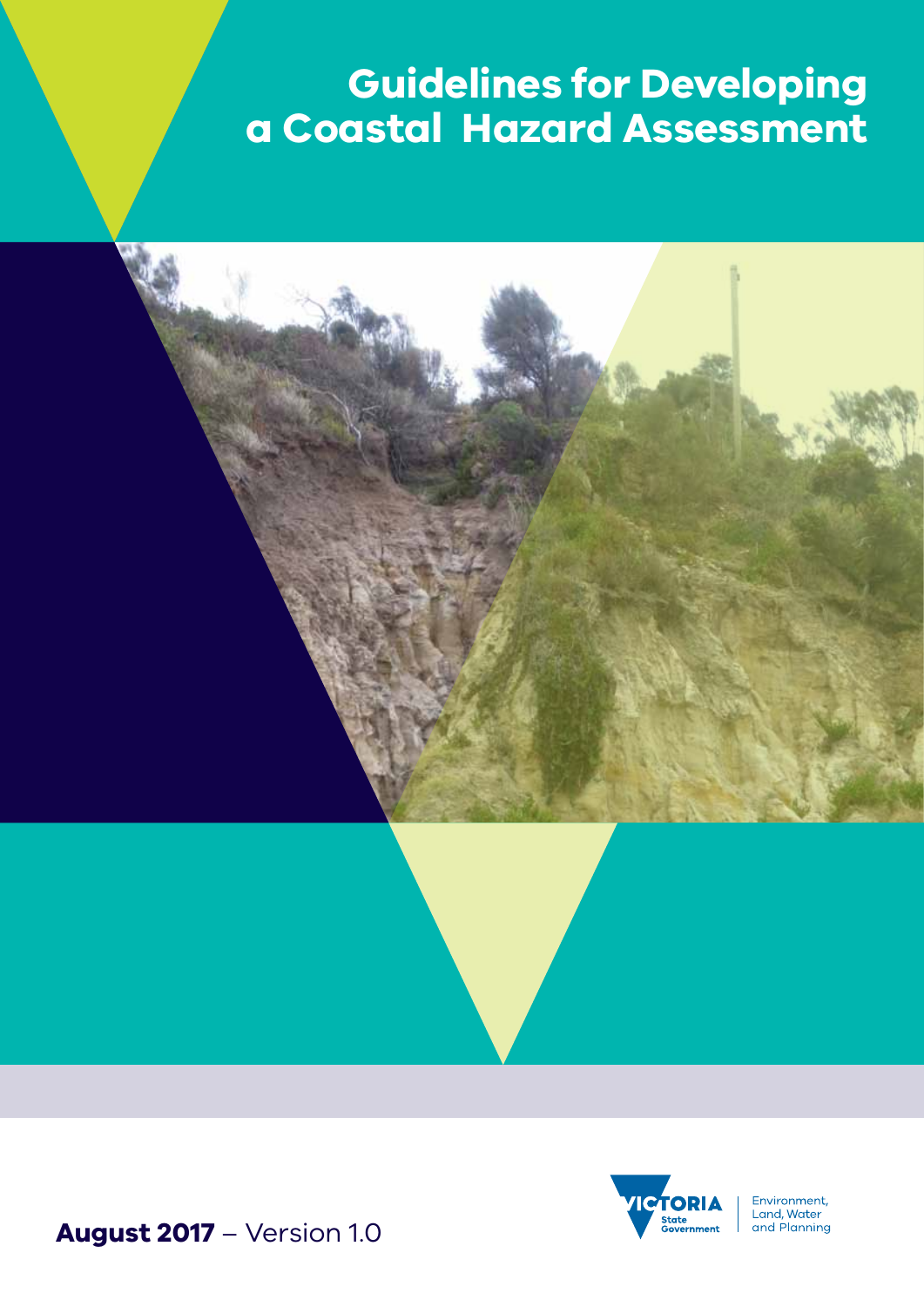#### **Acknowledgements**

DELWP Project Team, Robert Dimsey, Rebecca Price, Ross Martin Technical Specialists; Chris Sharples, Richard Reinen-Hamill.

#### **Photo credit**

All photographs courtesy of Parks Victoria, Andrew Bray, Phillip Island Nature Parks and Darren James.

Authorised and published by the Victorian Government, Department of Environment Land Water and Planning, 8 Nicholson Street East Melbourne, June 2017

© The State of Victoria Department of Environment, Land, Water and Planning 2017



This work is licensed under a Creative Commons Attribution 4.0 International licence. You are free to re-use the work under that licence, on the condition that you credit the State of Victoria as author. The licence does not apply to any images, photographs or branding, including the Victorian Coat of Arms, the Victorian Government logo and the Department of Environment, Land, Water and Planning (DELWP) logo. To view a copy of this licence, visit creativecommons.org/licenses/by/4.0/

ISBN 978-1-76047-629-8 (pdf/online)

#### **Disclaimer**

This publication may be of assistance to you but the State of Victoria and its employees do not guarantee that the publication is without flaw of any kind or is wholly appropriate for your particular purposes and therefore disclaims all liability for any error, loss or other consequence which may arise from you relying on any information in this publication.

#### **Accessibility**

If you would like to receive this publication in an alternative format, telephone the DELWP Customer Service Centre on 136 186, or email customer.service@delwp.vic.gov.au, or via the National Relay Service on 133 677, www.relayservice.com.au. This document is also available on the internet at www.delwp.vic.gov.au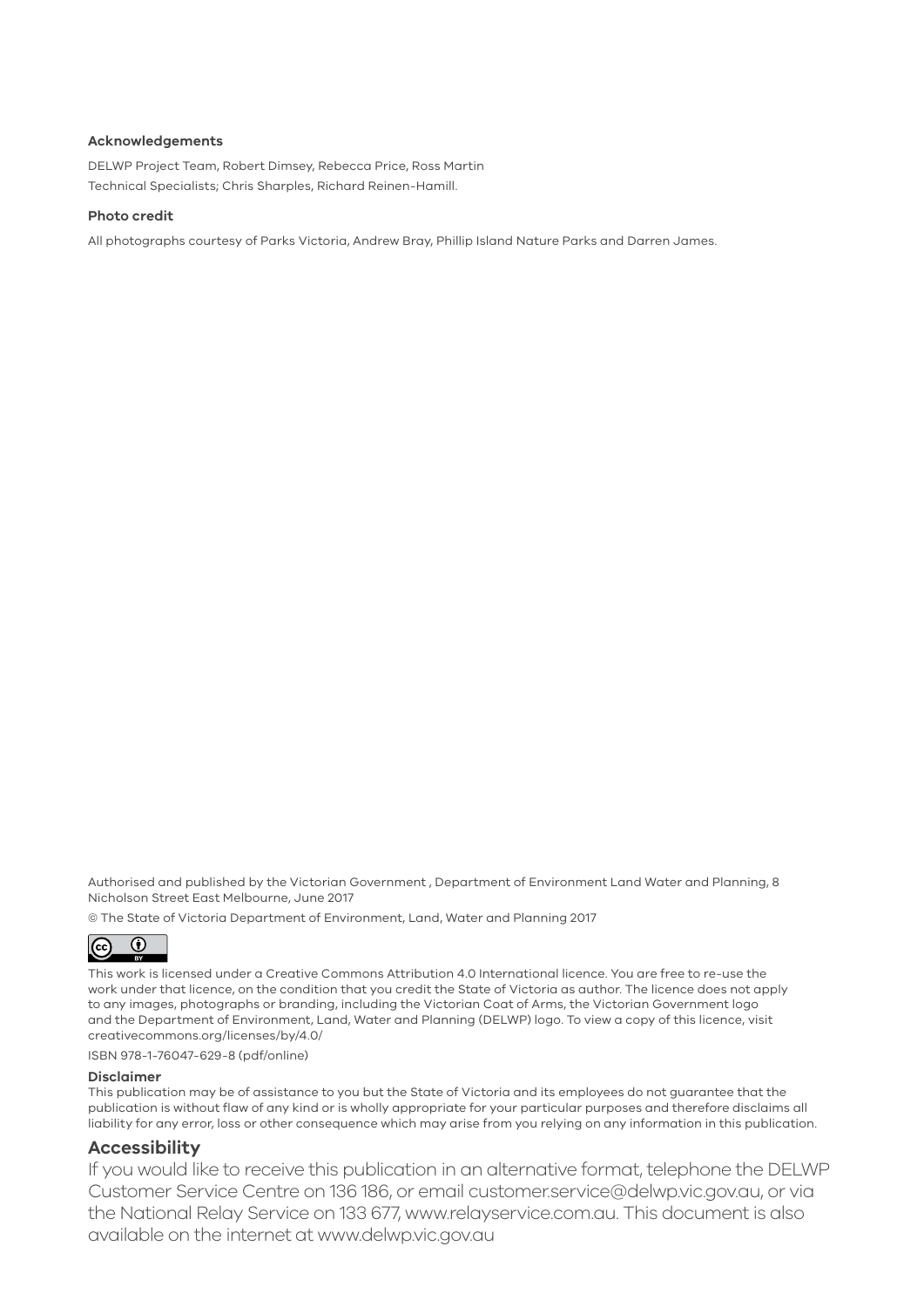### **Contents**

| <b>Introduction</b>                                                                                                                                                                                                      | 5                                |
|--------------------------------------------------------------------------------------------------------------------------------------------------------------------------------------------------------------------------|----------------------------------|
| <b>Purpose</b>                                                                                                                                                                                                           | 5                                |
| <b>Pilot Coastal Hazard Assessments</b>                                                                                                                                                                                  | 5                                |
| <b>Structure</b>                                                                                                                                                                                                         | 5                                |
| <b>Backaround/context</b>                                                                                                                                                                                                | 6                                |
| <b>SECTION 1 - IMPLEMENTING A CHA</b>                                                                                                                                                                                    | 7                                |
| <b>Undertaking a CHA</b>                                                                                                                                                                                                 | 9                                |
| <b>Stage 1 - Initiation</b>                                                                                                                                                                                              | 9                                |
| Step 1 - Articulate the problem: why is a CHA required?                                                                                                                                                                  | 9                                |
| Step 2 - Establish governance/management structures to assist the Project Manager                                                                                                                                        | 10                               |
| Step 3 - Engage Technical Specialist (for Phase 1 & 2) and Peer Reviewers (for Phase 2 only)                                                                                                                             | 10                               |
| Step 4 – Prepare scoping paper                                                                                                                                                                                           | 10                               |
| Step 5 - Assemble baseline information using project partner internal resources                                                                                                                                          | 11                               |
| <b>Step 6 - Finalise Project Brief and Technical Specifications</b><br>Phase 1 – Data accumulation and gap analysis<br><b>Phase 2 - Coastal Hazard Assessment</b>                                                        | 11<br>11<br>11                   |
| Step 7 - Pre-qualification/Expression of Interest                                                                                                                                                                        | 12                               |
| Step 8 - Tendering and selection of consultant                                                                                                                                                                           | 12                               |
| <b>Stage 2 - Project implementation</b>                                                                                                                                                                                  | 13                               |
| <b>Phase 1 – Data accumulation and gap analysis</b><br>Step 1 - Inception meeting<br>Step 2 - Implement Phase 1<br>Step 3 - Finalise Phase 1 report                                                                      | 13<br>13<br>13<br>14             |
| <b>Phase 2 - Coastal Hazard Assessment</b><br>Step 1 - Inception meeting<br>Step 2 - Prepare detailed final project plan<br>Step 3 - Implement the CHA<br>Step 4 - Produce draft report<br>Step 5 - Produce final report | 14<br>14<br>14<br>14<br>15<br>15 |
| <b>Stage 3 - Project review/reflection</b>                                                                                                                                                                               | 16                               |
| <b>SECTION 2 - COASTAL HAZARD ASSESSMENT PROCESS</b>                                                                                                                                                                     | 17                               |
| <b>SECTION 3 - PROJECT BRIEF AND TECHNICAL SPECIFICATIONS</b>                                                                                                                                                            | 21                               |
| Section 3a: Coastal Inundation Hazard Assessment Project Brief and Technical Specifications                                                                                                                              | 24                               |
| <b>Project purpose</b>                                                                                                                                                                                                   | 24                               |
| <b>Background/context</b>                                                                                                                                                                                                | 24                               |
| <b>Project aims</b>                                                                                                                                                                                                      | 24                               |
| <b>Study area</b>                                                                                                                                                                                                        | 25                               |
| <b>Scope and method</b>                                                                                                                                                                                                  | 25                               |
| Available data                                                                                                                                                                                                           | 25                               |
| <b>Project milestone outputs</b>                                                                                                                                                                                         | 26                               |
| Value adding to project outputs                                                                                                                                                                                          | 26                               |
| <b>Project inception</b>                                                                                                                                                                                                 | 27                               |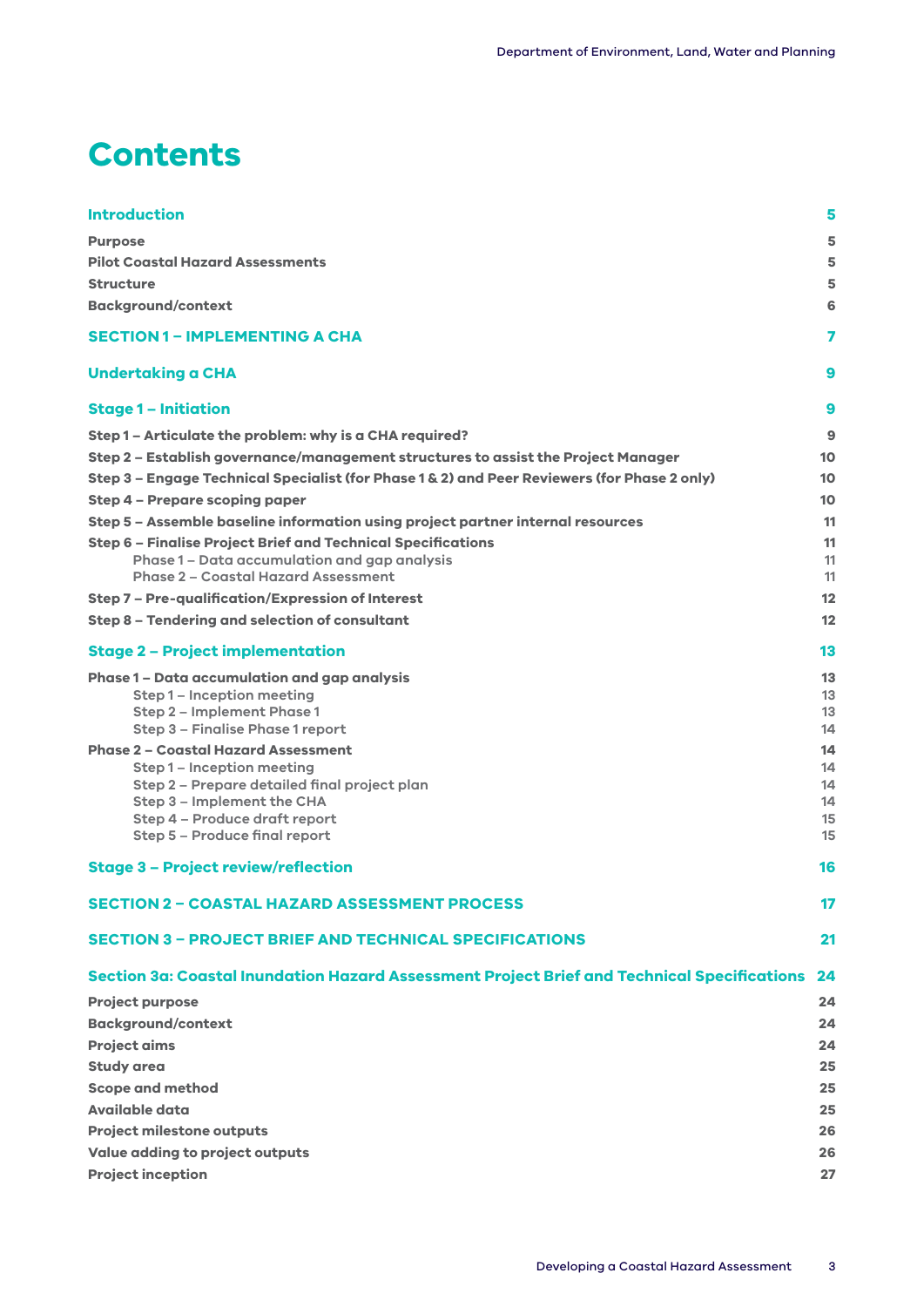| <b>Phase 1 - Data accumulation and gap analysis</b>                                      | 27       |
|------------------------------------------------------------------------------------------|----------|
| Phase 2 – Inundation modelling and mapping                                               | 28       |
| <b>Topographic data validation</b>                                                       | 28       |
| Other topographic and construction survey                                                | 28       |
| <b>Hydrologic analysis</b>                                                               | 29       |
| Hydrologic model                                                                         | 29<br>29 |
| <b>Sensitivity analysis</b><br><b>Technical specifications for Phase 2 outputs</b>       | 30       |
| <b>Scenario modelling</b>                                                                | 30       |
| Format for maps and data outputs                                                         | 31       |
| Optional outputs, depending on contract requirements                                     | 34       |
| Community engagement and consolidation                                                   | 34       |
| Flood intelligence documentation                                                         | 34       |
| Flood damage and mitigation analysis                                                     | 35       |
| <b>Planning Scheme amendment</b>                                                         | 36       |
| Visual media                                                                             | 36       |
| <b>Requirements for final report</b>                                                     | 36       |
| Section 3b: Coastal Erosion Hazard Assessment Project Brief and Technical Specifications | 37       |
| <b>Project purpose</b>                                                                   | 37       |
| <b>Background/context</b>                                                                | 37       |
| <b>Project aims</b>                                                                      | 38       |
| <b>Study area</b>                                                                        | 38       |
| <b>Scope and method</b>                                                                  | 38       |
| Available data                                                                           | 39       |
| <b>Project milestone outputs</b>                                                         | 39       |
| Value adding to project outputs                                                          | 39       |
| Phase 1 - Data accumulation and gap analysis                                             | 40       |
| <b>Phase 2 - Coastal Hazard Assessment</b>                                               | 40       |
| <b>Detailed description of deliverables</b>                                              | 41       |
| Phase 1-Data accumulation and gap analysis                                               | 41       |
| <b>Phase 2: Coastal Hazard Assessment</b>                                                | 41       |
| <b>Technical Specifications</b>                                                          | 42       |
| <b>Erosion modelling</b>                                                                 | 42       |
| Format for maps and data outputs                                                         | 43       |
| <b>GLOSSARY</b>                                                                          | 44       |
| <b>LINKS</b>                                                                             | 44       |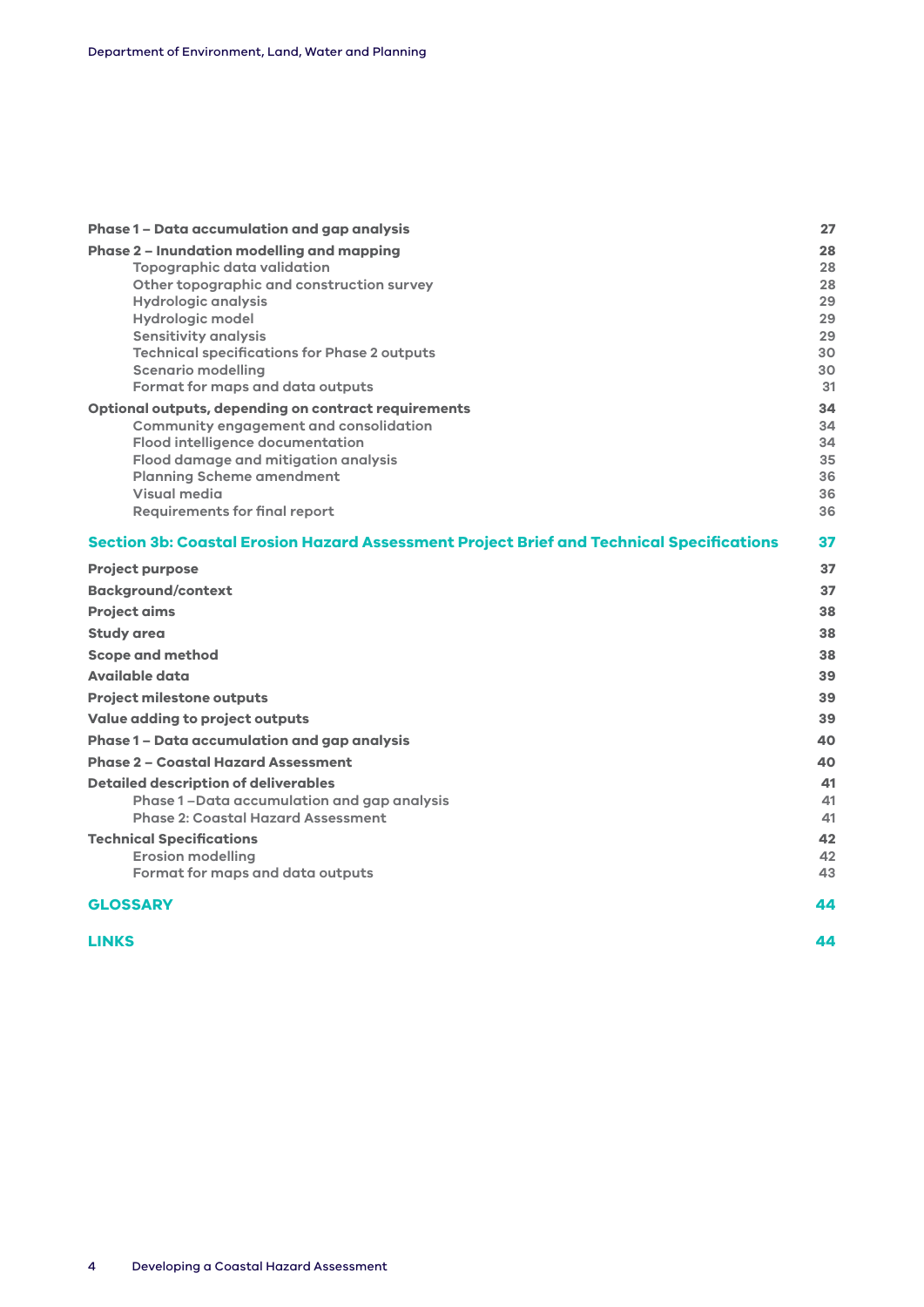

### **Introduction**

The assessment of coastal hazards is a first step towards improving our ability to plan, manage and prepare for the impacts of these hazards now and in the future. A coastal hazard assessment will increase our understanding of coastal processes and potential hazards.

A key component of the former DSE's Future Coasts Program was the delivery of four pilot Local Coastal Hazard Assessments (LCHA) developed between 2011 and 2016. The program aimed to increase awareness and build the capacity of coastal land managers to assess and understand the relationship between climate change impacts and coastal hazards. It included developing and testing coastal hazard assessment methodologies for representative coastal landform systems in Victoria and developing datasets to inform improved and more consistent coastal planning and management practices.

DELWP is currently evaluating the learnings from three components of the four pilot LCHA studies:

- 1. The technical methodologies used.
- 2. Project management and governance approaches.
- 3. The engagement strategies and methods used.

These guidelines are the product of the technical methodologies review. Evaluation of the other components will form a separate publication.

#### **Purpose**

These guidelines aim to help in the planning and delivery of inundation and erosion coastal hazard assessments. The method outlined is not intended to be prescriptive: it is a reference document to inform discussion and decisions by the project team and service providers.

The document provides an overview of the general approach to undertaking a coastal hazard assessment and identifies key decision points in the process. It also provides a technical specification outline and guidance to develop the Project Brief.

This is intended to be a 'living document' that will be updated as the department and its partners gain more experience in doing coastal hazard assessments

#### **Pilot Coastal Hazard Assessments**

Four pilot Coastal Hazard Assessments (CHA) were undertaken at Port Fairy, Westernport Bay, Bellarine Peninsula/Corio Bay and Gippsland Lakes/90 Mile Beach after The Victorian Coastal Inundation Data Set (VCIDS) was released in 2013.

This document was developed following a review of the pilot assessments and subsequent technical and peer reviews of the methodology of the four final reports and data generated from the assessments. The complete report is available at www.delwp.vic.gov.au coast and marine section.

#### **Structure**

This document consists of four sections:

- 4. Narrative on how to implement a Coastal Hazard Assessment (CHA)
- 5. Table listing the CHA steps
- 6. Sample Project Brief and Technical Specifications for:
	- Inundation Assessment
	- Erosion Assessment.
- 7. Glossary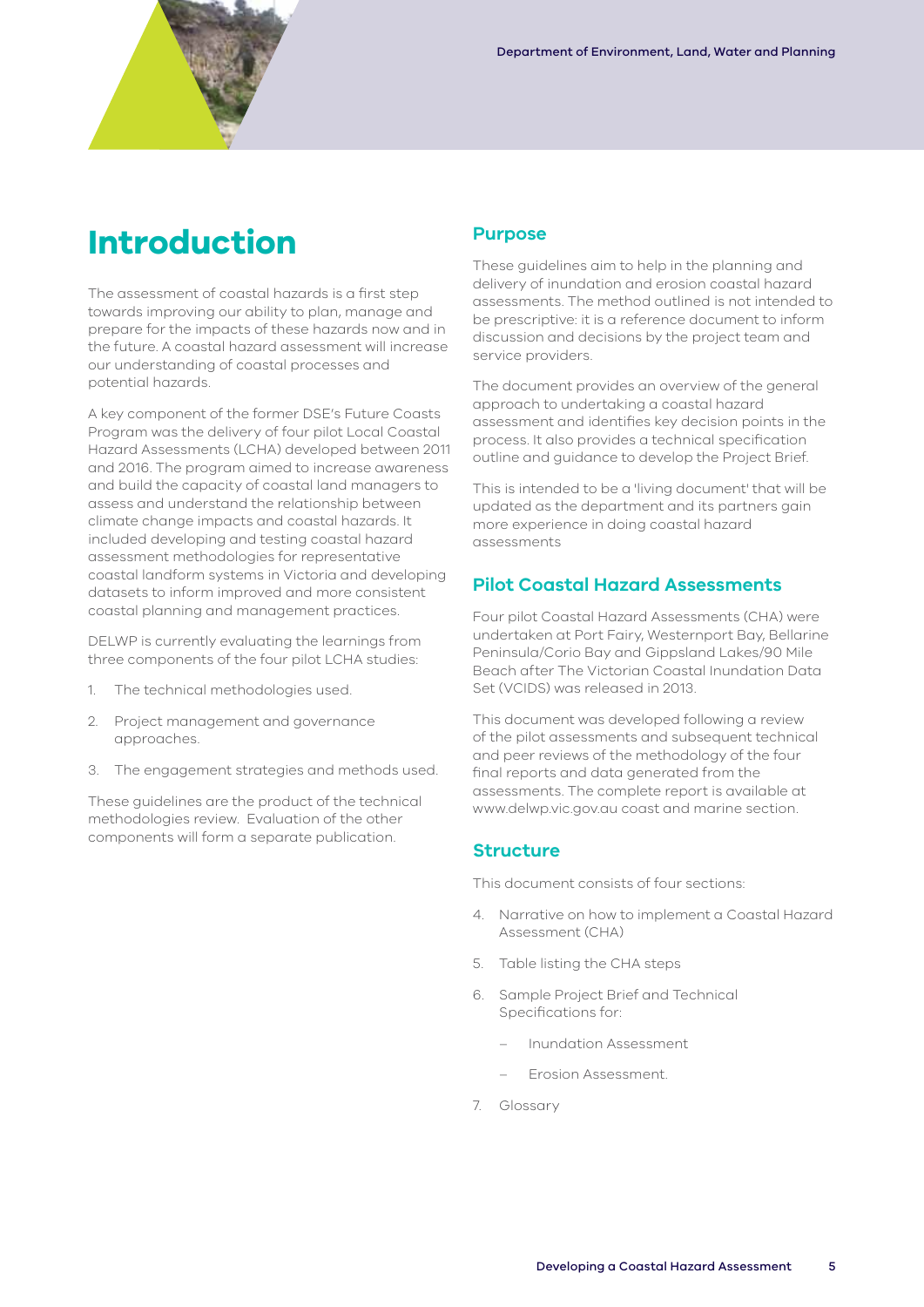#### **Background/context**

The VCIDS was one of the key products of the former Victorian Future Coasts Program. The data set was developed using bathtub or static modelling techniques and provides maps that show coastal inundation extents for the entire Victorian coastline under a range of sea level rise scenarios. (www.data. vic.gov.au/data/dataset/victorian-coastalinundation). The project that produced this mapping was known as the 2nd Pass Assessment.

The 1st Pass Assessment, undertaken by the Federal Government in 2010, assigned vulnerability ratings to the entire Australian coastline based purely on the geomorphological characteristics of the coastline. (www.ozcoasts.gov.au/coastal/smartline.jsp)

Some councils know the four pilot Coastal Hazard Assessments undertaken after the release of the Victorian Coastal Inundation Data Set as 3rd Pass Assessments.

An explanation of the three passes is contained in: C. Sharples, C. Attwater and J. Carley 2008. Three Pass Approach to Coastal Risk Assessments. Paper presented at IPWEA National Conference on Climate Change 'responding to sea level rise', Coffs Harbour, NSW, 35 August 2008. This paper is available at: www.ipwea.org/sustainability/librarydocuments/ library/conferencepapers

The four pilots aimed to add value to the VCIDS by producing more detailed inundation and erosion mapping that could be applied at a property level. Different inundation and erosion modelling techniques was trialled for a range of coastline types under a range of sea level rise scenarios. The four pilot locations contain a range of representative geomorphic landforms typically found across Victoria, including high-energy open sandy and rocky/cliffed coasts, and low-energy coastal embayments and estuaries with varying levels of development. A number of locations demonstrate the intercept between fluvial/catchment processes and coastal processes.

*Note: The CHAs (3rd Pass Assessments) employed hydrodynamic inundation modelling to generate inundation mapping; the 2nd Pass Assessment employed bathtub or static modelling.*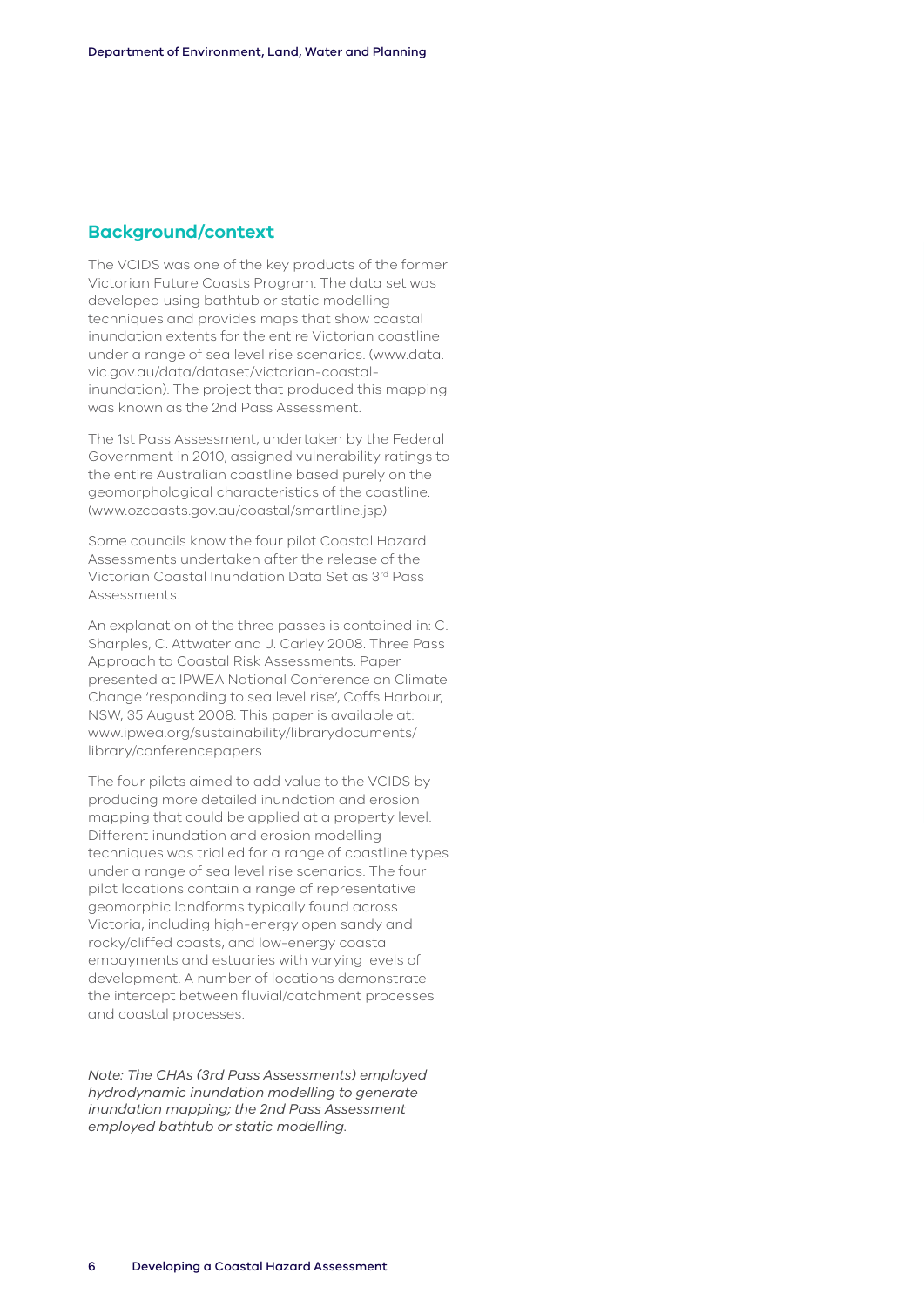## **Section 1 – Implementing a CHA**

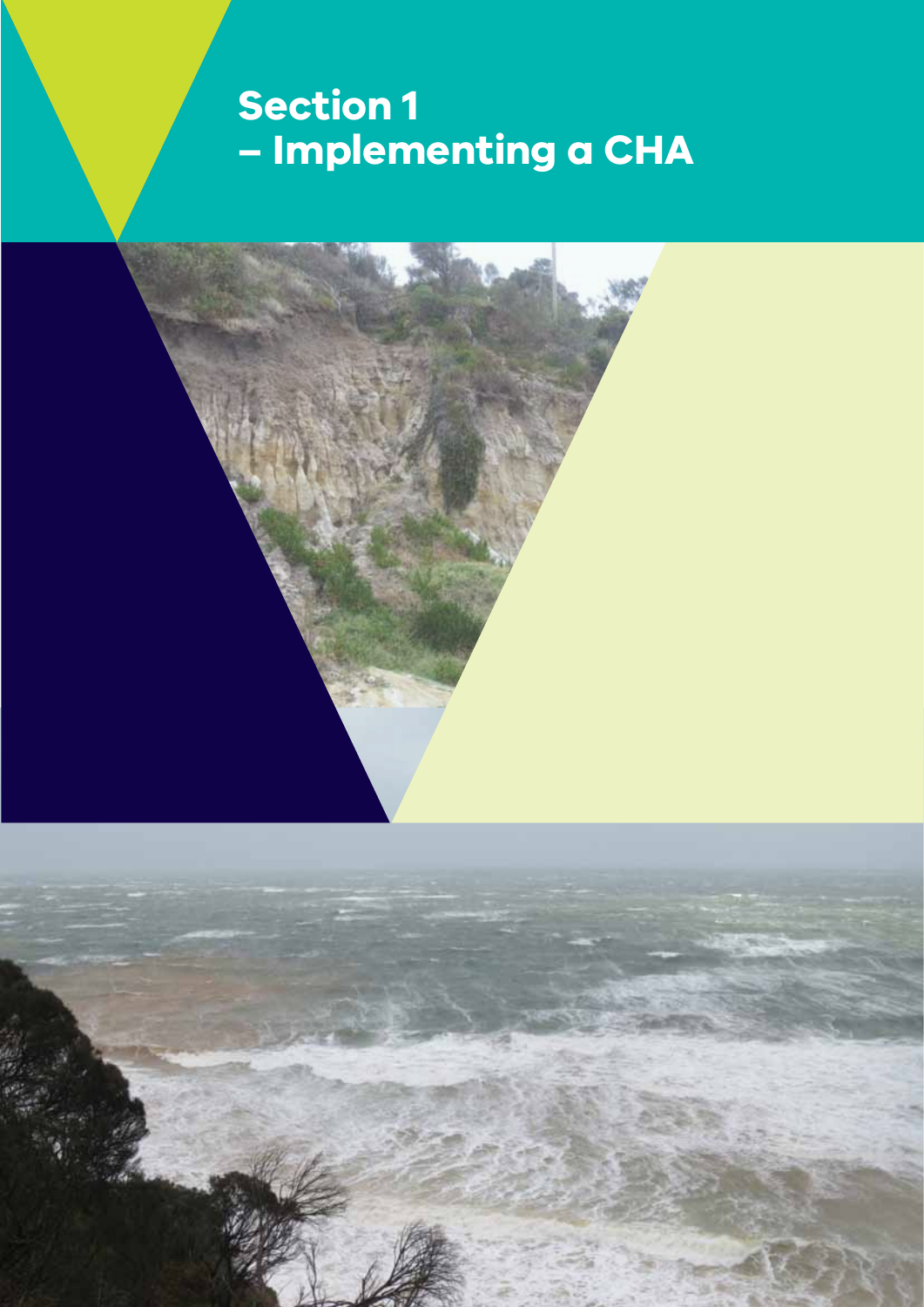Department of Environment, Land, Water and Planning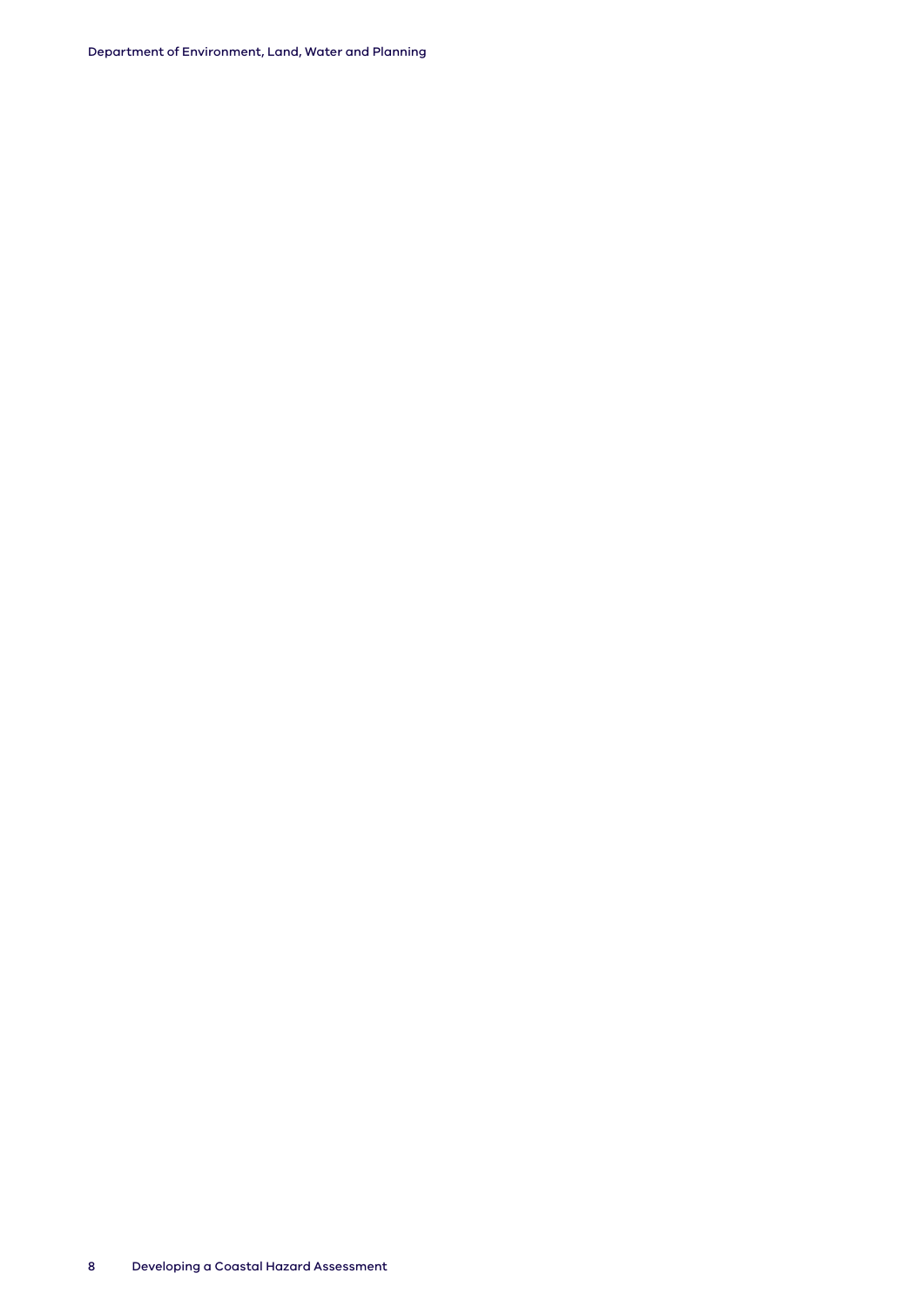# **Undertaking a CHA**

A Coastal Hazard assessment (CHA) project generally has three stages:

- 1. Initiation
- 2. Implementation
- 3. Review (lessons learned).

## **Stage 1 – Initiation**

#### **Step 1 – Articulate the problem: why is a CHA required?**

The client, in consultation with stakeholders/ partners, articulates the coastal hazard problem, including why a CHA is required for a particular location. This will include explanation of:

- the physical extents of the area to consider
- the potential assets at risk (public/private/cultural/ environmental)
- what the hazard mapping will provide or be used for

A broad representation of the client/partner interests should be considered to ensure the project covers all the requirements and the deliverables meet required statutory tests. The end use needs of asset owners, land managers, statutory planners and other key partners should inform the development of the Project Brief, including the modelling design requirements.

Key partners may be Local Government, DELWP, CMAs, coastal CoMs. Key stakeholders may be other asset managers, including VicRoads, water authorities, power and telecommunication providers and Indigenous custodians.

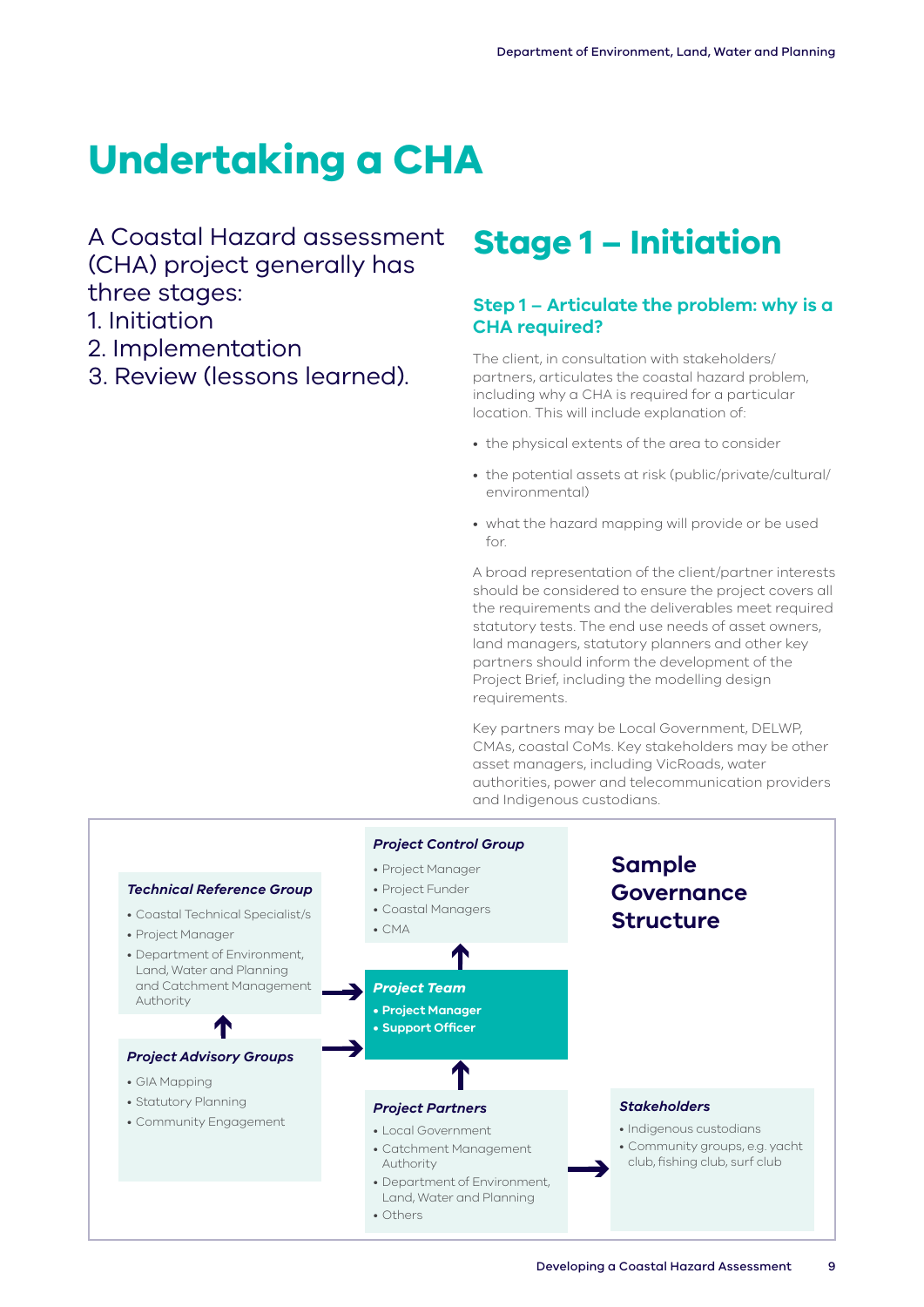#### **Step 2 – Establish governance/ management structures to assist the Project Manager**

Identify membership of internal project team, project partners, Project Control Group (PCG), Technical Reference Group (TRG), project advisers (as needed) and key stakeholders.

After the Project Team has been assembled, the Project Manager should:

- Appoint members for the Project Control Group (generally Project Partners).
- Appoint members for the Technical Reference Group and identify the skills they require, such as coastal asset management, community engagement, coastal planning, statutory/ strategic planning, coastal engineering and GIS mapping.
- Identify a Technical Specialist to prepare a scoping paper and assist the Project Team though the course of the project. The Technical Specialist should have high level skills in coastal geomorphology and coastal processes, coastal hazard assessment in relation to inundation, erosion (and potentially landslip, groundwater intrusion) and a good working knowledge of GIS systems.

Budget for a communication/community engagement strategy, possibly delivered through an additional consultancy/specialist. The CHA final report, including the hazard mapping, will attract significant interest from both affected and nonaffected landholders. An effective community engagement program will provide the foundation for successfully implementing future planning scheme controls and help identify community values and priorities for longer-term adaptation plans.

#### **Step 3 – Engage Technical Specialist (for Phase 1 & 2) and Peer Reviewers (for Phase 2 only)**

The Technical Specialist assists the project team make critical technical decisions and assess the quality of outputs.

The Peer Reviewer's role is to assess quality of outputs in relation to the intended end use, e.g. local planning decisions.

#### **Step 4 – Prepare scoping paper**

A key role/deliverable for the Technical Specialist is the preparation of a scoping paper that:

- identifies and maps study area coastal compartments
- describes key features in those compartments, e.g. coastal processes, assets, landform type, sub-locations, existing risks
- recommends the details for modelling in each compartment, e.g. how many scenarios to model, considering regional and Local Government priorities
- gives indicative costings for Phase 1 and 2 work itemised by Local Government area
- identifies the specific consultancy skill sets required to deliver the project, e.g. geology, coastal geomorphology, sediment transport, coastal morphodynamics, groundwater
- drafts Project Brief and Technical Specification for Phase 1 (Data accumulation and gap analysis) and Phase 2 (CHA)
- provides information for Step 5.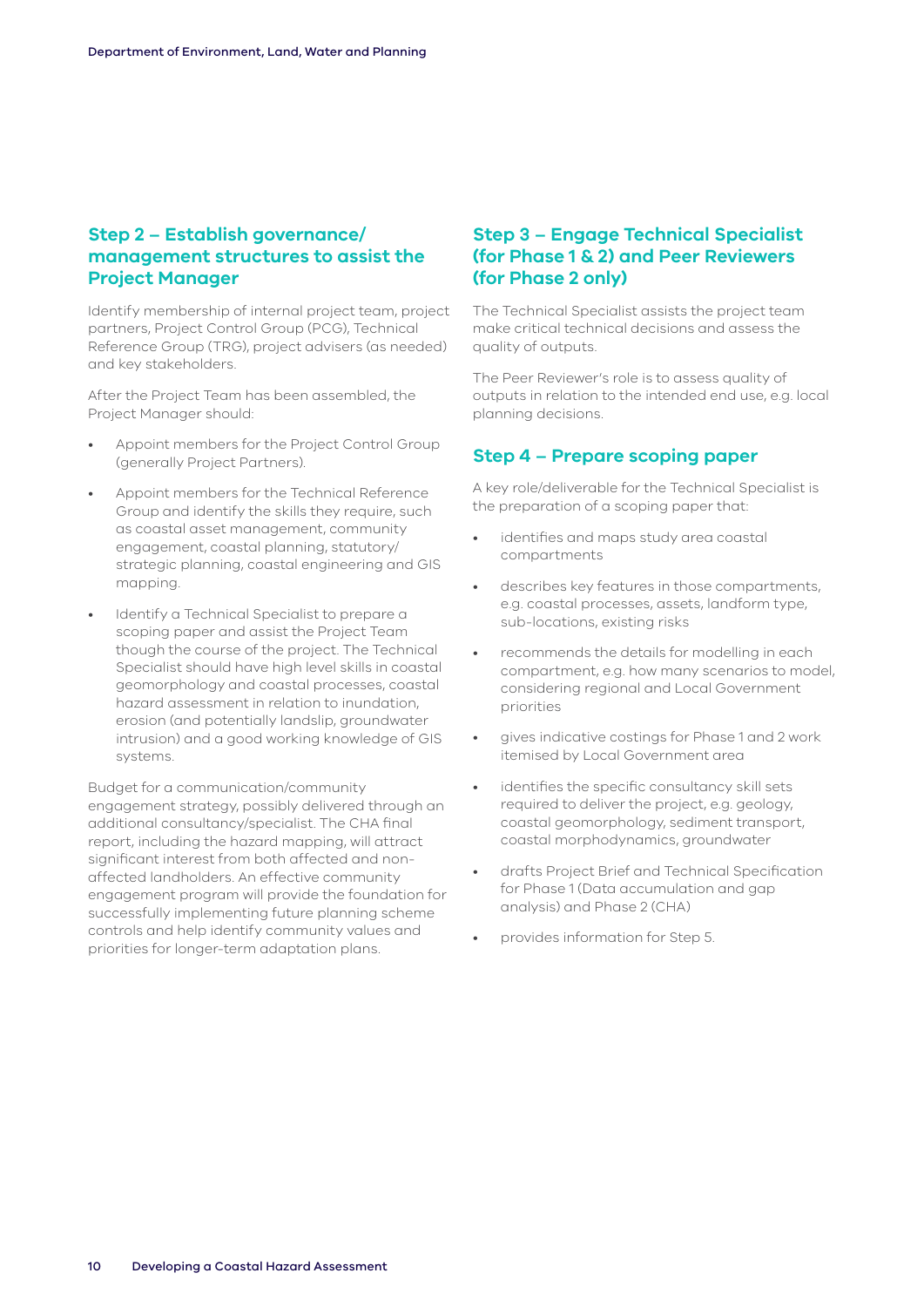#### **Step 5 – Assemble baseline information using project partner internal resources**

For example, this could include coastal process reports, dredging reports, erosion reports, flood study reports, bathymetry maps, etc. The Technical Specialist can help partners identify relevant internal reports.

#### **Step 6 – Finalise Project Brief and Technical Specifications**

The Project Brief must clearly identify the two phases of implementation.

#### **Phase 1 – Data accumulation and gap analysis**

The consultant identifies and compiles existing data from a range of sources (external to project partners' libraries) that can provide background context and inform project outputs. Once compiled, the data sets should be analysed to identify any critical data gaps. This data includes:

- previous coastal process reports that may have been required to support dredging works, asset construction, sand re-nourishment and planning permit applications involving coastal development
- historical storm tide data
- historical wave/swell data
- historical and current day bathymetry maps
- previous catchment flood studies (where estuaries are involved)
- historical photographs
- historical newspaper reports of high-impact events.

#### **Phase 2 – Coastal Hazard Assessment**

The consultant uses the data sets compiled in Phase 1 to contextualise the study area, undertake inundation/erosion modelling, prepare hazard mapping and prepare the final report.

The following notes will assist with the preparation of the Project Brief and Technical Specifications.

A Project Brief and Technical Specifications should be prepared in consultation with the Technical Specialist and the Technical Reference Group.

- The sample Project Brief and Technical Specifications (Section 3 of this document) includes the background Data accumulation and gap analysis (Phase 1) and the CHA (Phase 2).
- The Project Brief and Technical Specifications must list the data sets and information that will be provided by the client.
- It is important to develop the Project Brief and Technical Specifications before the Expression of Interest (EOI) stage as it will provide greater context and clarity for prospective tenderers.
- Separating the Project Brief section from the Technical Specification, which outlines the tender and evaluation process, provides a more efficient modular system for compiling an EOI.
- Local government statutory planners, asset managers and GIS staff should be involved in developing the Project Brief and Technical Specification to help identify those sections of coastline where a high detail/high effort assessment is required and to provide appropriate specification of required outputs, such as mapping.

#### **Key decision point**

**The Technical Specialist consults with local government statutory planners, asset managers and GIS staff to identify those sections of coastline requiring high, moderate and low detailed assessments. The Technical Specialist also helps identify regional and local priority modelling locations.** 

Not all sections/compartments of coastline will require the same level/detail of assessment, so the quality of baseline information required will vary. The detail and investment effort of the assessment must meet the needs of end users. For example, if the end product is to be used for local-scale statutory planning decisions, high detail/high effort assessments are required.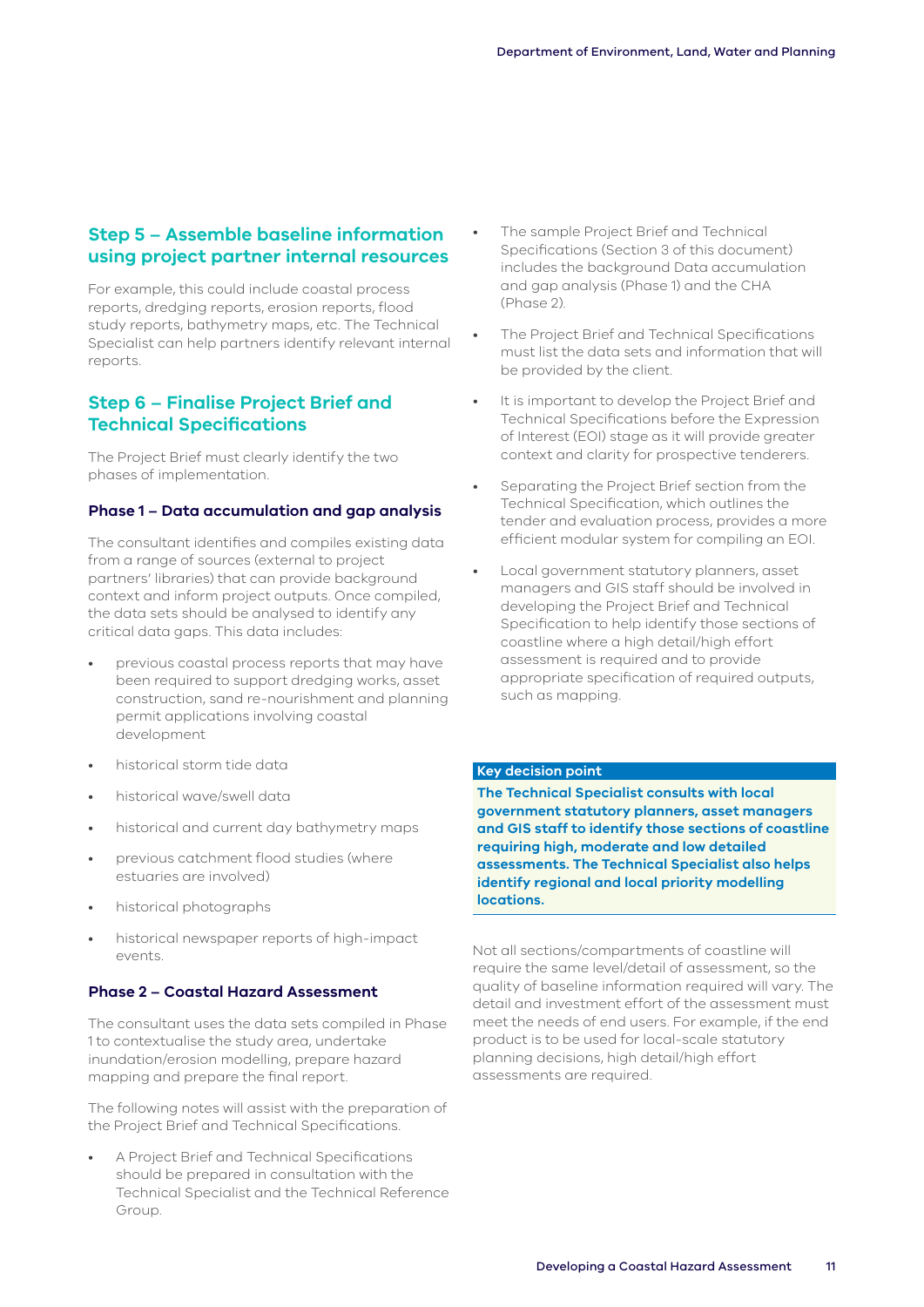#### **Step 7 – Pre-qualification/Expression of Interest**

Due to the specialist nature of the work, consider a pre-qualification process with a request for an Expression of Interest (EOI) followed by a tender process (Step 8) for shortlisted consultants.

The EOI request should:

- describe the project scope and requirements (i.e. the Project Brief and Technical Specifications)
- identify the information (track record, relevant experience, etc) required from the consultants
- identify the need for a collaborative team across disciplines
- specify skills and weightings that respond to the local context (geology, coastal geomorphology, coastal sediment transport/coastal morphodynamics, groundwater)
- outline the selection process and anticipated program.

The review of the EOIs should evaluate the proposed consultant team's skills, experience and composition.

Limit the EOI stage to track record, relevant experience, quality and health and safety. Indicative methodology statements are typically of little value and do not necessarily demonstrate sufficient knowledge or skills.

#### **Key decision point**

**With assistance from the Technical Specialist/s, shortlist the consultants who lodged EOIs.**

#### **Step 8 – Tendering and selection of consultant**

Provide short-listed consultants with a Project Brief and Technical Specifications and request a detailed methodology, program and detailed costings for Phase 1 and 2 works (see Section 3).

The methodology, program and costing must consider any important data gaps identified in Phase 1 and clearly articulate the potential impact of such gaps on the Phase 2 scope, cost and milestones. If the work required to address the gaps is significantly outside the original budget and Project Brief, the Project Manager will need to halt the project. The contract should clearly identify the potential for the project to stop at this point.

There is significant benefit in having the same consultant involved in Phase 1 (Data accumulation and gap analysis) and Phase 2 (Coastal Hazard Assessment).

#### **Key decision point**

**Check that required skill sets identified by Technical Specialist/s are present in the consultant's proposed team** 

**Through a full review and analysis of the proposed methodology, assess whether the consultants have prioritised project team members' time contributions appropriately, demonstrated a clear understanding of the project requirements, and developed a clear methodology to achieve the project requirements.**

**Use the inception meeting with the preferred consultants to further fine tune the project methodology.**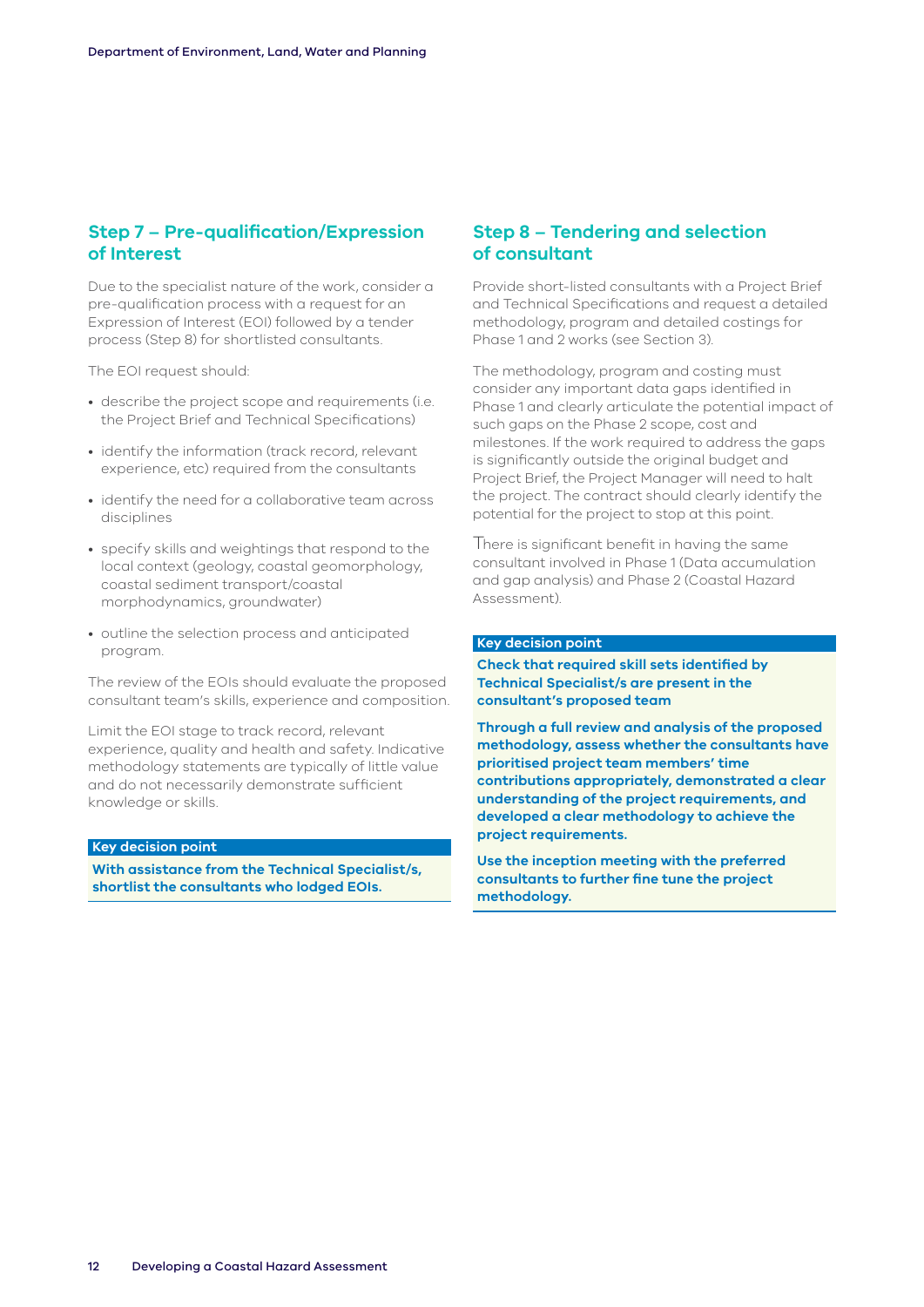### **Stage 2 – Project implementation**

#### **Phase 1 – Data accumulation and gap analysis**

#### **Step 1 – Inception meeting**

This meeting includes the consultant, Project Manager and Technical Specialist.

#### **Step 2 – Implement Phase 1**

#### *Compile all relevant reports / information into a single data base*

All relevant baseline information (i.e. past coastal process reports/studies, technical reports supporting infrastructure developments, bathymetry maps, photographs, media articles, wave/swell data, storm data including impact data) for the particular hazard assessment and location should be assimilated into an easily accessible data base.

If the baseline information is of poor quality or contains significant gaps, the level of assessment – and therefore the reliability and usability of the output – will be reduced. This does not, in itself, rule out the value of carrying out an assessment, but does inform both the 'stage' of the assessment – and therefore its scale (i.e. high level/regional or refined/ detailed) – and the likely work required in the study to develop an understanding of the geomorphology and physical processes to enable a hazard assessment to be completed.

*Note: A communication/community engagement strategy should be prepared early in Phase 1. A community 'open house' during Phase 1 can be a valuable source of information including historic photographs, charts and newspaper articles, all of which can be included in Phase 1 outputs.* 

#### *Assess data sets and identify critical data gaps*

The consultant's detailed draft report will cover the existing site context based on the baseline information and site inspections, geomorphic processes and observed historical changes. The report should include:

- An easily accessible data base of all relevant identified information, including instructions/ guidance on the filing system used to compile the data base.
- Analysis and critical assessment of the data base and background information supplied to the consultant with the Project Brief and Technical Specifications and augmented by the consultant's team through site visits, field investigations and other methods as outlined in the consultant's methodology.
- A description of the relevant coastal processes and geomorphology from baseline information and preliminary investigations with details and justification of the sub-cell delineation.
- Identification and ranking of potential data gaps and their possible consequences for the project outcomes. Where the gap is significant and has a material effect on the hazard assessment, approaches to address the gap should be described, with indicative costs.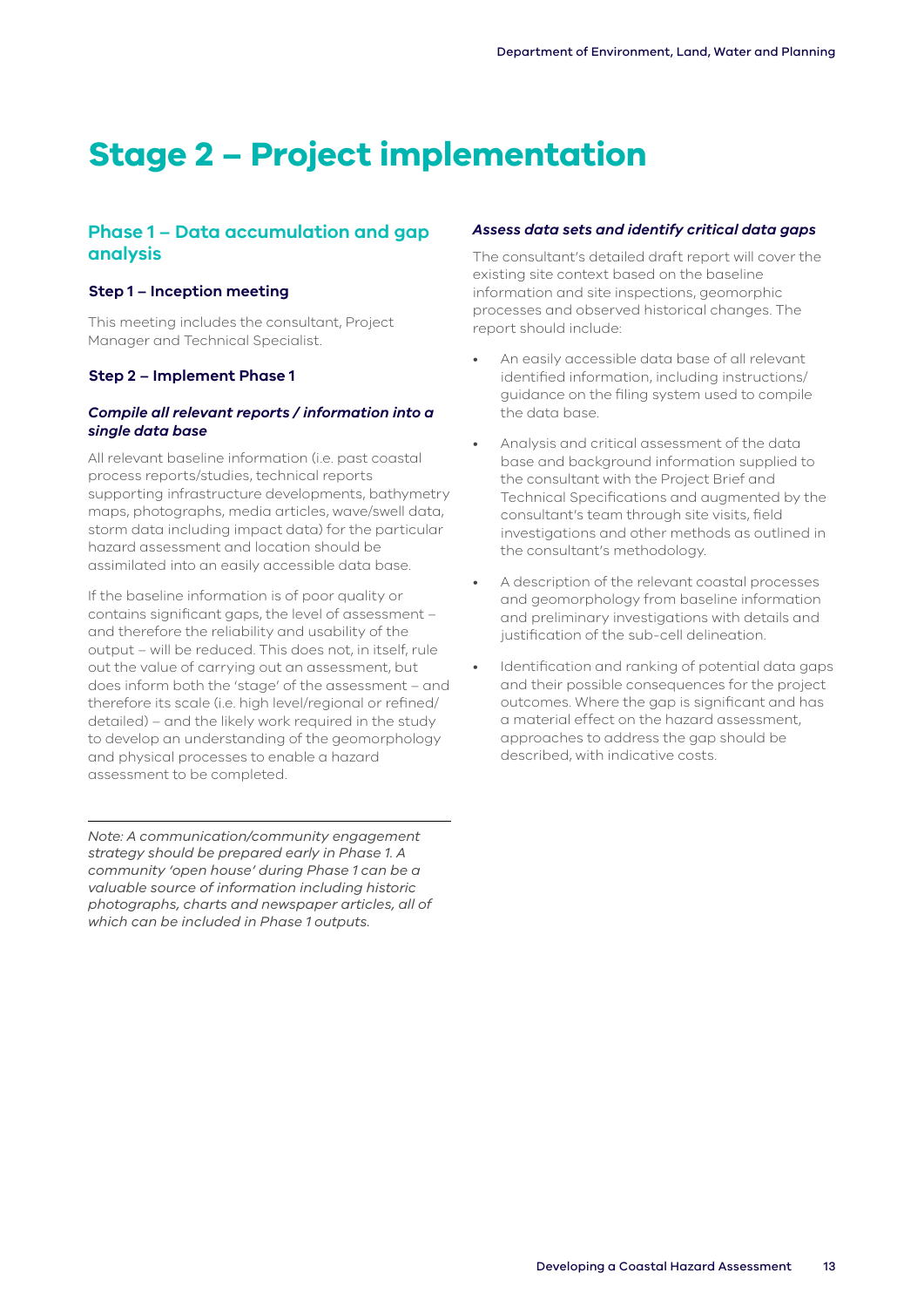#### **Step 3 – Finalise Phase 1 report**

Comments on the draft report from the client, Technical Specialist/s (and potentially peer reviewers) need to be considered and addressed in the final draft report before implementing Phase 2. The final report should provide a detailed itemised budget to complete Phase 1 (if required) and Phase 2. The contract should provide for hold points and the options to proceed as outlined below.

At this point, the Technical Reference Group needs to advise the Project Control Group on the best option to proceed.

#### **HOLD POINT AND DECISION POINT**

**There should be a hold point at the end of Phase 1 to:**

- **1. Review the findings and recommendations of the Phase 1 final report.**
- **2. Decide whether to proceed immediately to Phase 2 or whether to hold the project (if significant data gaps have been identified).**
- **3. If a decision is made to hold the project, identify funding sources to carry out recommended additional works.**
- **4. Identify the sea-level rise (SLR) scenarios, storm tide and catchment flooding events to be modelled in Phase 2.**

**These decisions will require advice/support from the Technical Specialist in consultation with the Project Control Group. A Peer Reviewer may also be engaged to assist.** 

**The options to proceed include:**

- **1. If no significant data gaps have been identified, progress to Phase 2 with the incumbent consultant.**
- **2. If significant data gaps have been identified, stop all work. Technical Reference Group and Project Control Group decide whether additional works to address data gaps can be achieved through:**
	- **• a contract variation with the incumbent consultant**
	- **• a secondary specialist consultant.**
- **3. Incumbent consultant proceeds to Phase 2 when additional works have been completed.**

#### **Phase 2 – Coastal Hazard Assessment**

#### **Step 1 – Inception meeting**

At the inception meeting, the Project Manger, Technical Specialist and consultant review the outputs of phase 1 and discuss the proposed method to deliver phase 2.

#### **Step 2 – Prepare detailed final project plan**

The consultant prepares a detailed project plan/ methodology. This is reviewed by the Technical Reference Group and endorsed by the Project Control Group.

A detailed final project plan should include:

- Identification of all of the different coastal shoreline types required to be assessed and detailed descriptions of the methodologies to derive hazard types for each coastal shoreline type.
- Identification of the scenarios to be assessed and how the proposed methodologies take into account knowledge and data gaps identified from the baseline data review.
- Detailed description on how the hazard mapping will be carried out for each coastal shoreline type and what will be delivered.
- Quantification of all initial assumptions and proposed approaches, and the practical implications of those assumptions and uncertainties on the hazard assessment (with a sensitivity analysis on key parameters).
- Confirmation that the data and methodologies proposed will meet the desired outcomes – or recommendations on essential work required to achieve the desired outcomes.

#### **Step 3 – Implement the CHA**

The consultant implements the endorsed final project plan.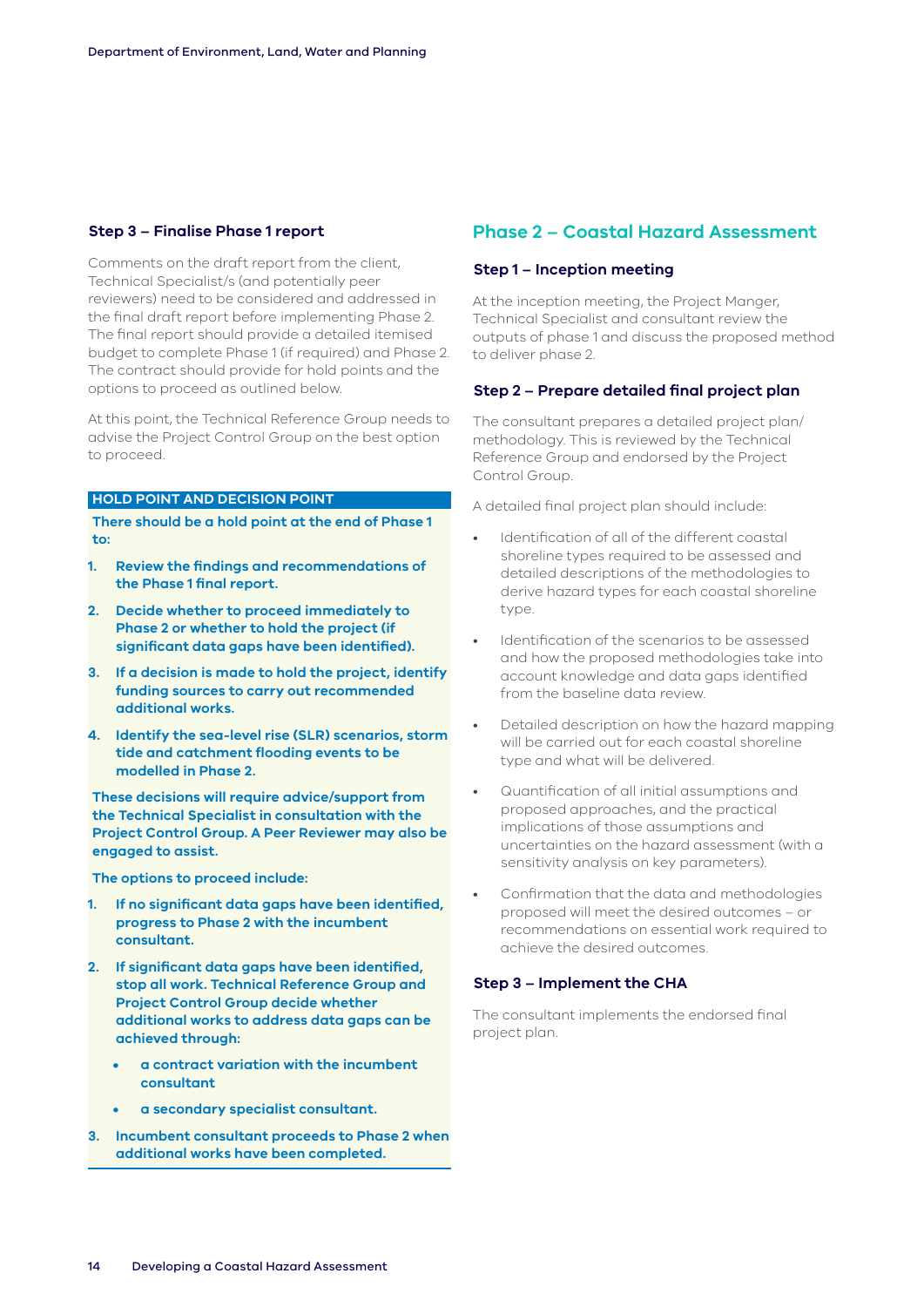#### **Step 4 – Produce draft report**

The consultant submits the draft report to the Project Manager. The Technical Reference Group (which includes the Technical Specialist) and the Project Manager provide feedback to the consultant. The contract should provide for two iterations of the draft. A draft report should include:

- • A comprehensive description of the relevant coastal processes and geomorphology with details and justification of the sub-cell delineation. This is likely to be a refinement of the assessment in the scoping report, updated with the findings from the completed study.
- Identification of all the coastal shoreline types assessed and detailed descriptions of the methodologies used to derive hazard types for each type.
- Identification of the scenarios assessed and how the methodologies took into account knowledge and data gaps identified from the baseline data review.
- Quantification of all assumptions and proposed approaches, their practical implications for the resulting hazard assessment, and a sensitivity analysis on key parameters.
- The results of the hazard assessment including likely future changes taking into account climate change effects for the identified scenarios.
- • An assessment of the residual information and knowledge gaps and specific recommendations on future requirements for monitoring, including locations and methods.
- An executive summary that includes commentary on how this work could be used to inform future adaptation plans and strategies.
- Detailed modelling and hazard mapping for identified representative locations can be included as appendices to the main report.The following map and data information is to be provided by the consultant team:
	- Digital geo-referenced data, including shape files of inundation hazard areas and erosion lines for current situation and for future sea level rise events combined with agreed joint probability events (presented in Arc View and Map Info).
	- A PMF file including all baseline information (LiDAR and high resolution aerial photographs) together with all GIS data derived from the study, including shoreline cell delineation, the coastal

erosion hazard origin and resulting coastal hazard maps to enable information to be viewed in ESRI's ARC reader.

- GIS data and metadata descriptions in accordance with the required GIS technical specification.
- Digital field data acquired for the study, including location, elevation and summary output suitable for inclusion in GIS database. The standard of information delivery should be clearly set out in a schedule to the contract.
- Model set-up and run files for the numerical models used to inform the hazard assessment. The standard of the format requirements should be clearly set out in a schedule to the contract

*Note: Community engagement activities should occur throughout Phase 2, particularly when the final report and mapping outputs are delivered. Specialist skills are required to present technical outputs in a format that the general public can understand.* 

#### **Step 5 – Produce final report**

The final draft report is submitted to the Project Manager who requests that a Peer Reviewer provides critical feedback on the final draft report. The Peer Reviewer will:

- • assess the methods used to deliver the outputs
- assess the quality of the outputs in relation to the intended end use.
- check that the output (mapping) formats meet those specified in the technical specifications / contract
- check how the consultant quantified the assumptions used to inform the modelling method, and the commentary on the practical implications for the resulting hazard assessment.
- provide comment on sensitivity analysis on key parameters.

#### **HOLD POINT AND DECISION POINT**

**At this step, there should be a hold point to assess the Peer Reviewer's comments. The Project Manager, in consultation with the Technical Reference Group and Project Control Group, may decide to use the Peer Reviewer's comments to negotiate additional work by the consultant and/or the completion of the final report.**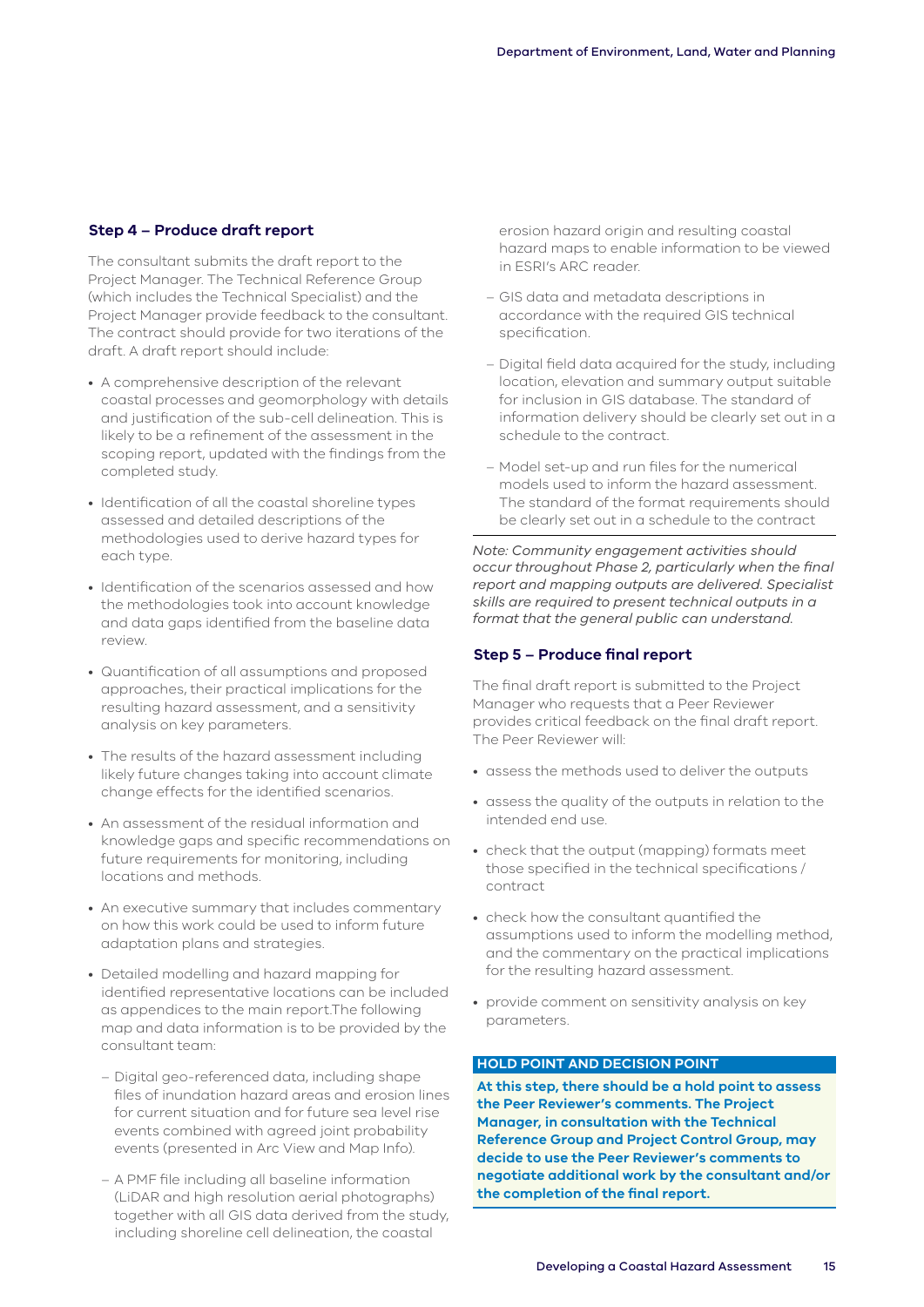### **Stage 3 – Project review/reflection**

After the project is completed an After Action Review (AAR) should be carried out. AARs reflect on project experiences and lessons, and identify where change is required. The three areas typically covered are:

- What worked well?
- • What was planned or should have happened but didn't?
- • What really happened and why?
- What have we learnt from this and could do differently next time?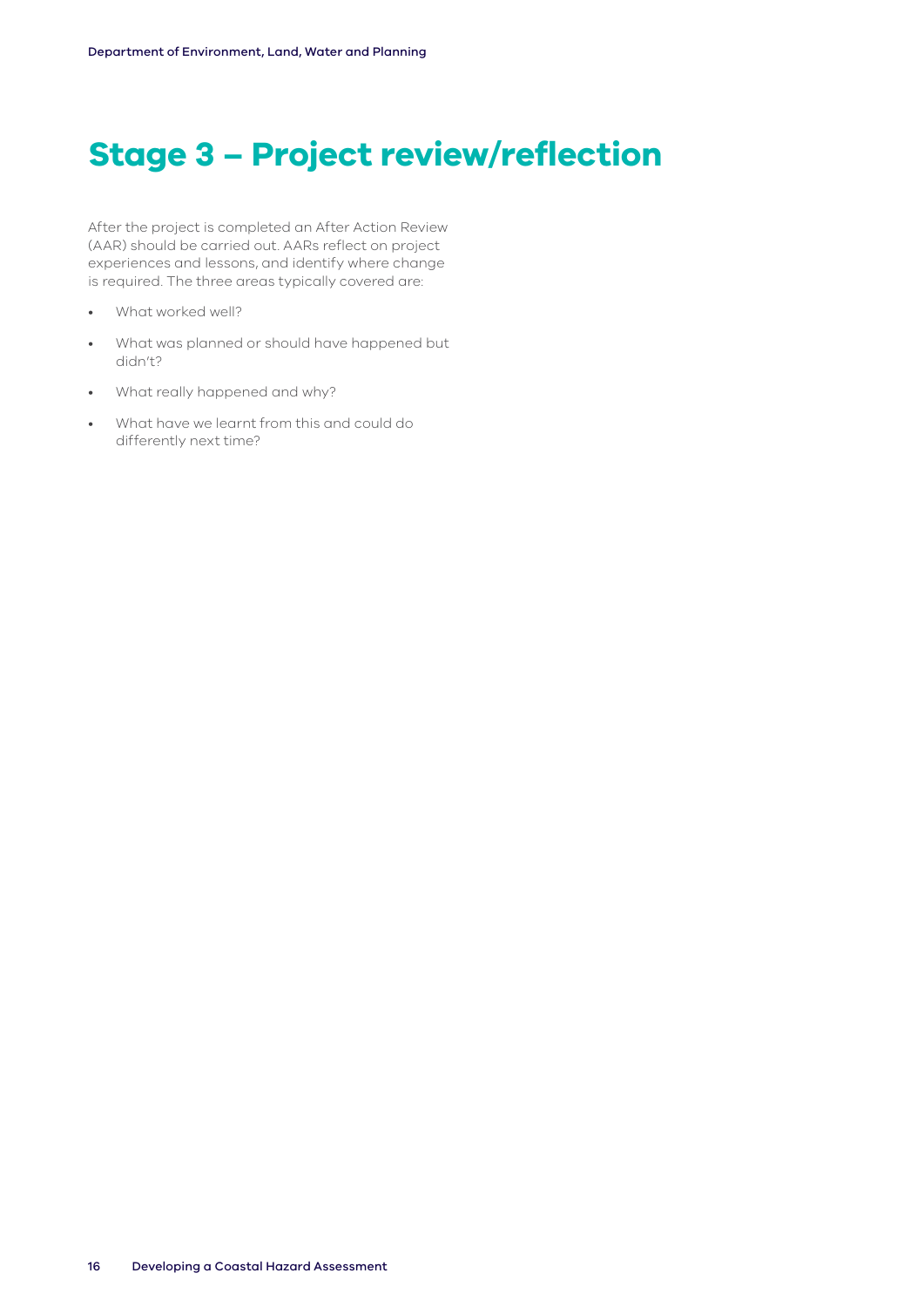## **Section 2 – Coastal Hazard Assessment Process**

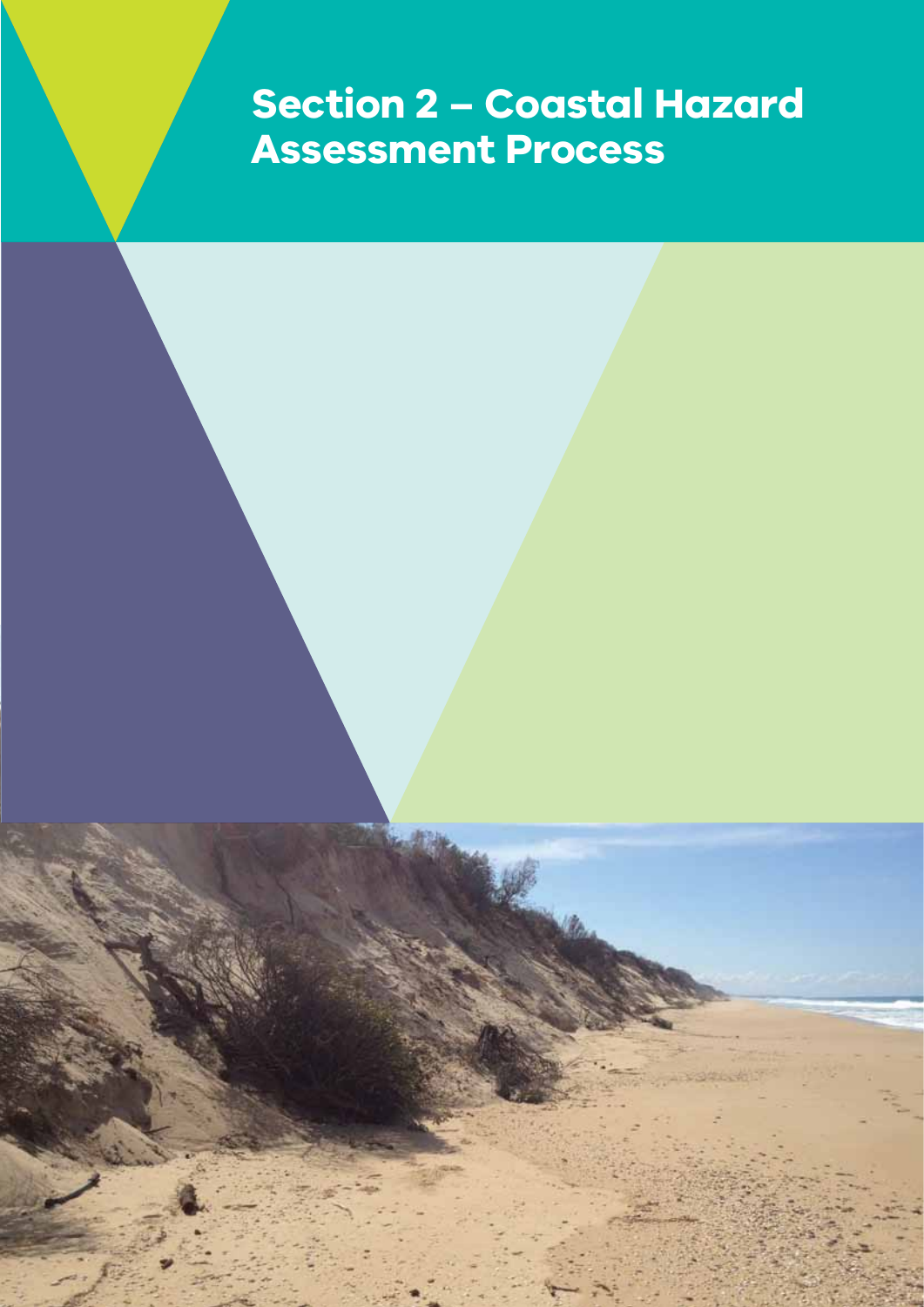|        | <b>Stage 1. Project Initiation</b>                                                                                                             | <b>Notes</b>                                                                                                                                                                                |
|--------|------------------------------------------------------------------------------------------------------------------------------------------------|---------------------------------------------------------------------------------------------------------------------------------------------------------------------------------------------|
| Step 1 | Articulate the problem: Why is<br>a CHA required? Why do it,<br>where we do it and who will do<br>it.                                          | Identify the physical setting, extent, specific issues, critical<br>locations, specifications including outputs, time frame, sea-level<br>rise (SLR) scenarios, partners.                   |
|        | Determine project scope and<br>detail level for assessment, i.e.<br>2nd or 3rd pass.                                                           |                                                                                                                                                                                             |
| Step 2 | Establish the governance/<br>project management<br>structures to assist the Project<br>Manager.                                                | Include key partners, technical advisers and decision authorisers<br>(highest level available).                                                                                             |
| Step 3 | <b>Engage Technical Specialist</b><br>(for Phase 1 and 2) and Peer<br>Reviewer (for Phase 2 only).                                             | The Technical Specialist assists the project team make critical<br>technical decisions and assess quality of outputs.                                                                       |
|        |                                                                                                                                                | The Peer Reviewer's role is to assess quality of outputs in relation<br>to the intended end use, e.g. for local planning decisions.                                                         |
| Step 4 | <b>Technical Specialist prepares</b>                                                                                                           | Scoping paper includes:                                                                                                                                                                     |
|        | scoping paper.                                                                                                                                 | Identification and mapping of study area coastal compartments                                                                                                                               |
|        |                                                                                                                                                | Descriptors of key features in compartments, i.e. coastal<br>processes, assets, landform type, sub-locations, existing risks.                                                               |
|        |                                                                                                                                                | Recommendations for detail of modelling for each compartment,<br>i.e. how many scenarios to model. Consider regional and Local<br>Government priorities.                                    |
|        |                                                                                                                                                | Advice on partners' internal data capture.                                                                                                                                                  |
|        |                                                                                                                                                | Identification of the specific consultancy skill sets required to<br>deliver the project (i.e. geology, coastal geomorphology, sediment<br>transport, coastal morphodynamics, groundwater). |
|        |                                                                                                                                                | Indicative costings for Phase 1 and 2 work itemised by Local<br>Government area.                                                                                                            |
|        |                                                                                                                                                | Draft Project Brief and Technical Specification for Phase 1 (Data<br>accumulation and gap analysis) and Phase 2 (CHA).                                                                      |
| Step 5 | Assemble relevant baseline<br>information using project<br>partners internal resources.                                                        | Coastal process reports, flood studies, bathymetry maps, etc.                                                                                                                               |
| Step 6 | Finalise the Project Brief and<br><b>Technical Specifications for</b><br>Phase 1 (Data accumulation<br>and gap analysis) and Phase 2<br>(CHA). | Technical Specialist; Project Manager; GIS, planning and asset<br>management staff                                                                                                          |
| Step 7 | Test Expression of Interest;<br>pre-qualification of<br>consultants.                                                                           | Can be an effective way of shortlisting consultants.                                                                                                                                        |
| Step 8 | Tender works and appoint<br>consultant.                                                                                                        |                                                                                                                                                                                             |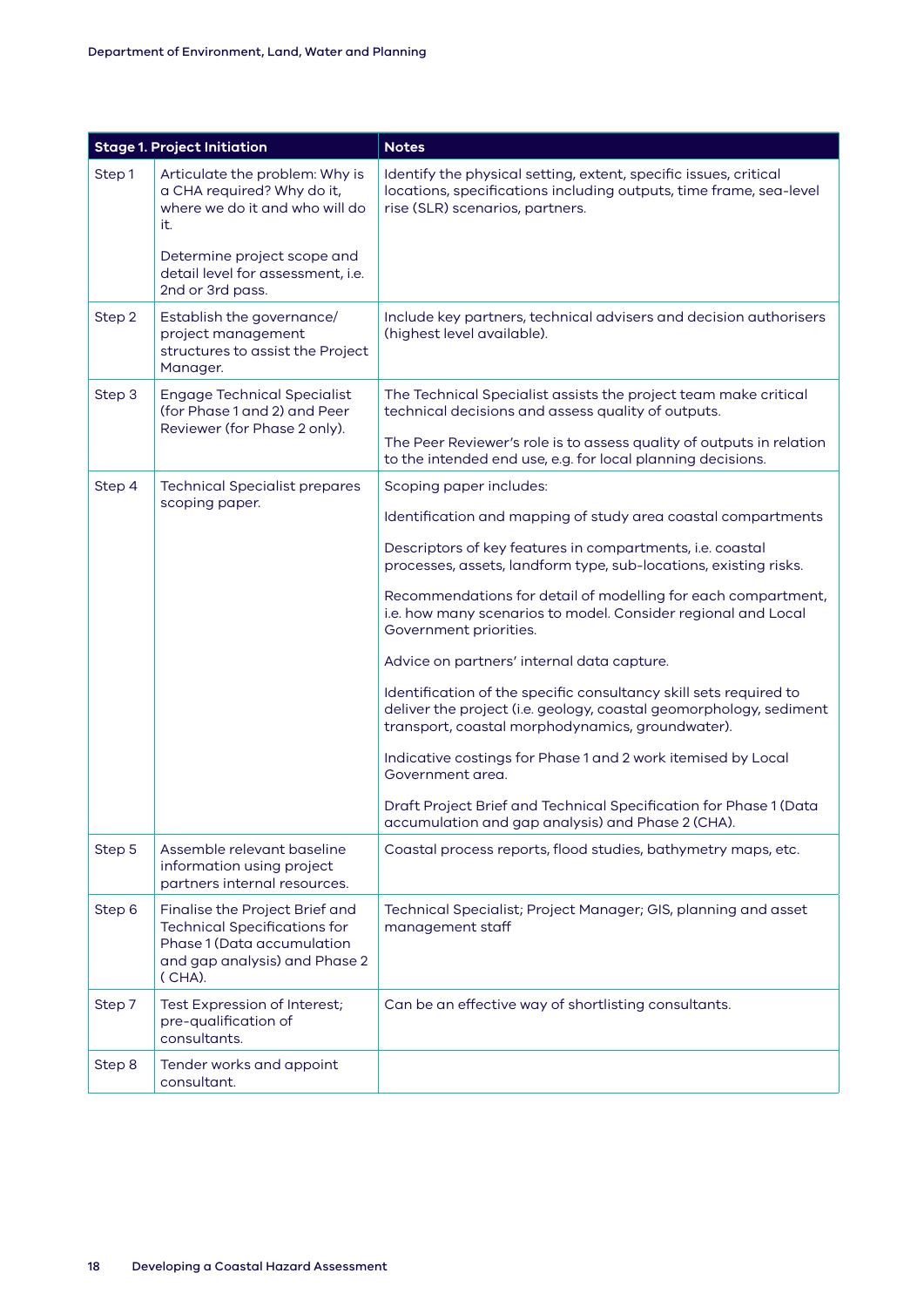|                | <b>Stage 2. Project Implementation</b>                                                                                                                                                                                                                                                                                                                                                                                                                                                                                                    |                                                                                                                                                                             |  |  |
|----------------|-------------------------------------------------------------------------------------------------------------------------------------------------------------------------------------------------------------------------------------------------------------------------------------------------------------------------------------------------------------------------------------------------------------------------------------------------------------------------------------------------------------------------------------------|-----------------------------------------------------------------------------------------------------------------------------------------------------------------------------|--|--|
| <b>Note</b>    | In Phase 1, a Communication and Engagement (C&E) Strategy should be developed and the early<br>part of that strategy (e.g. a community forum) implemented. Engagement activities should<br>ideally run throughout both Phase 1 and 2 with an increased effort when the final report and<br>mapping outputs are released. Specialist engagement skills will be required to develop and<br>deliver the C&E strategy. The Project Manager will need to identify and recruit internal skills or<br>otherwise procure a consultant's services. |                                                                                                                                                                             |  |  |
| <b>PHASE1</b>  |                                                                                                                                                                                                                                                                                                                                                                                                                                                                                                                                           |                                                                                                                                                                             |  |  |
| Step1          | Inception meeting for Data<br>accumulation and gap analysis (Phase<br>1). Phase 2 also discussed.                                                                                                                                                                                                                                                                                                                                                                                                                                         | Consultant, Project Manager and Technical Specialist.                                                                                                                       |  |  |
| Step 2         | Implement Phase 1                                                                                                                                                                                                                                                                                                                                                                                                                                                                                                                         |                                                                                                                                                                             |  |  |
|                | Assess data sets and identify any<br>critical data gaps                                                                                                                                                                                                                                                                                                                                                                                                                                                                                   | Will the data gap have significant implications for the<br>reliability and usability of the hazard mapping? The<br>Technical Specialist or Peer Reviewer to do this.        |  |  |
| Step 3         | Finalise Phase 1 Report                                                                                                                                                                                                                                                                                                                                                                                                                                                                                                                   | Contract should provide for 2 draft iterations.                                                                                                                             |  |  |
|                | If no significant data gaps proceed to<br>Phase 2.<br>If significant data gaps put project on                                                                                                                                                                                                                                                                                                                                                                                                                                             | To address data gap use the incumbent consultant if<br>possible (with contract variation). Otherwise use<br>additional specialist contractor.                               |  |  |
|                | hold                                                                                                                                                                                                                                                                                                                                                                                                                                                                                                                                      |                                                                                                                                                                             |  |  |
| <b>PHASE 2</b> |                                                                                                                                                                                                                                                                                                                                                                                                                                                                                                                                           |                                                                                                                                                                             |  |  |
| Step1          | Inception meeting for Phase 2.                                                                                                                                                                                                                                                                                                                                                                                                                                                                                                            | Project Manager, consultant and Technical Specialist.<br>Review Phase 1 outputs and discuss Phase 2 method.                                                                 |  |  |
| Step 2         | Consultant submits detailed project<br>plan/methodology.                                                                                                                                                                                                                                                                                                                                                                                                                                                                                  | Technical Reference Group and Project team provide<br>feedback. Project Control Group endorses final project<br>plan.                                                       |  |  |
| Step 3         | <b>Implement Coastal Hazard</b><br>Assessment.                                                                                                                                                                                                                                                                                                                                                                                                                                                                                            |                                                                                                                                                                             |  |  |
| Step 4         | Finalise draft report.                                                                                                                                                                                                                                                                                                                                                                                                                                                                                                                    | Contract should provide for two draft iterations. Technical<br>Reference Group has a key role in checking that all<br>outputs have been delivered to the required standard. |  |  |
| Step 5         | Produce final report.<br>Peer review of final draft report.                                                                                                                                                                                                                                                                                                                                                                                                                                                                               | The Peer Reviewer is usually an academic and must be<br>independent of the organisation and consultant. Their<br>role is to:                                                |  |  |
|                |                                                                                                                                                                                                                                                                                                                                                                                                                                                                                                                                           | · assess methods and assumptions used to deliver<br>outputs                                                                                                                 |  |  |
|                |                                                                                                                                                                                                                                                                                                                                                                                                                                                                                                                                           | • assess quality of outputs in relation to the intended end<br>use                                                                                                          |  |  |
|                |                                                                                                                                                                                                                                                                                                                                                                                                                                                                                                                                           | • check that output formats meet those specified in<br>technical specification/contract.                                                                                    |  |  |
| Step 6         | Finalise report                                                                                                                                                                                                                                                                                                                                                                                                                                                                                                                           | Project Manager negotiates with consultant.                                                                                                                                 |  |  |
|                | <b>Stage 3. Project Review and Reflection</b>                                                                                                                                                                                                                                                                                                                                                                                                                                                                                             |                                                                                                                                                                             |  |  |
|                | Implement an After Action Review.                                                                                                                                                                                                                                                                                                                                                                                                                                                                                                         | What worked well?                                                                                                                                                           |  |  |
|                |                                                                                                                                                                                                                                                                                                                                                                                                                                                                                                                                           | What was planned or should have happened but didn't?                                                                                                                        |  |  |
|                |                                                                                                                                                                                                                                                                                                                                                                                                                                                                                                                                           | What really happened and why?                                                                                                                                               |  |  |
|                |                                                                                                                                                                                                                                                                                                                                                                                                                                                                                                                                           | What have we learnt from this and could do differently<br>next time?                                                                                                        |  |  |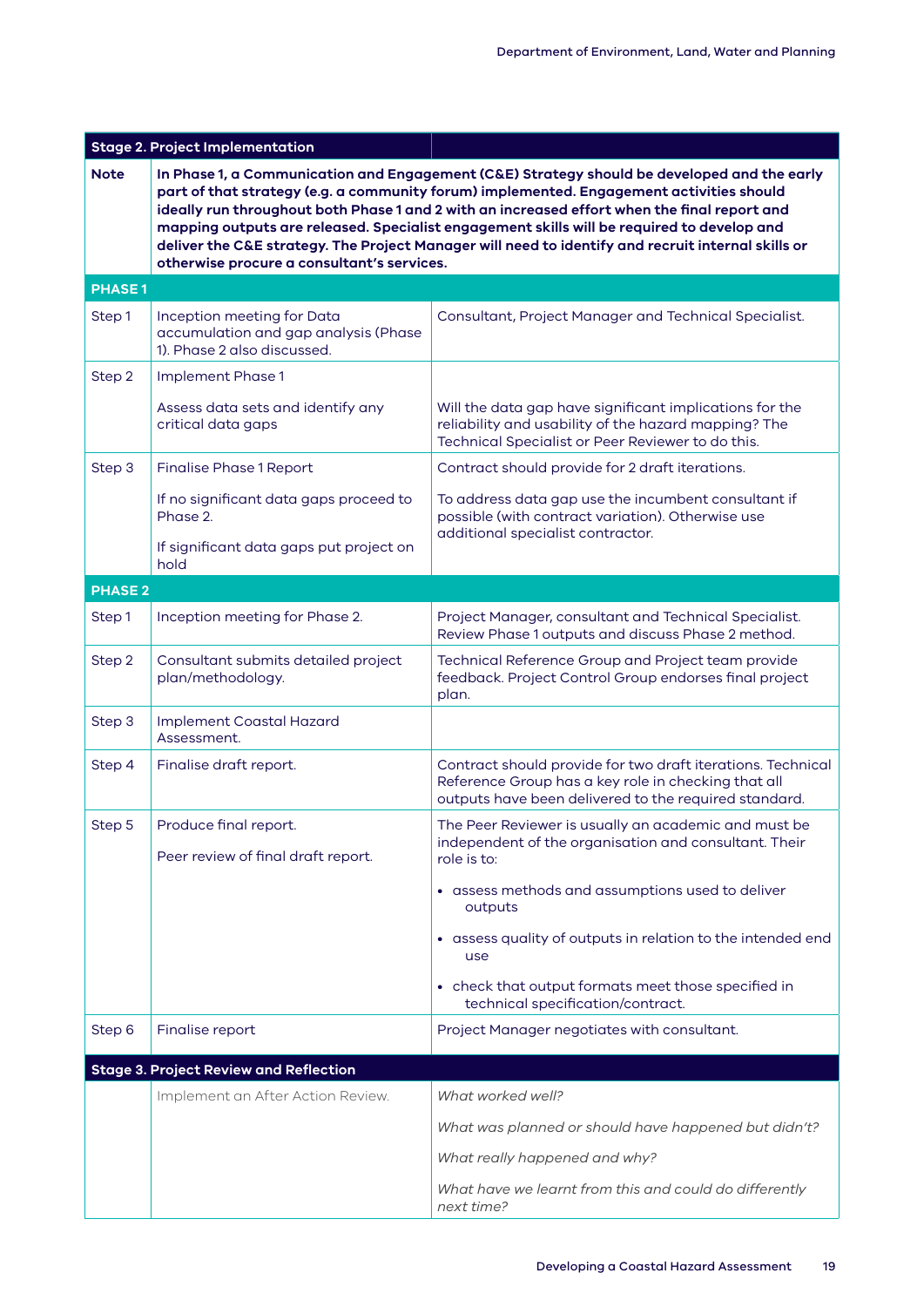Department of Environment, Land, Water and Planning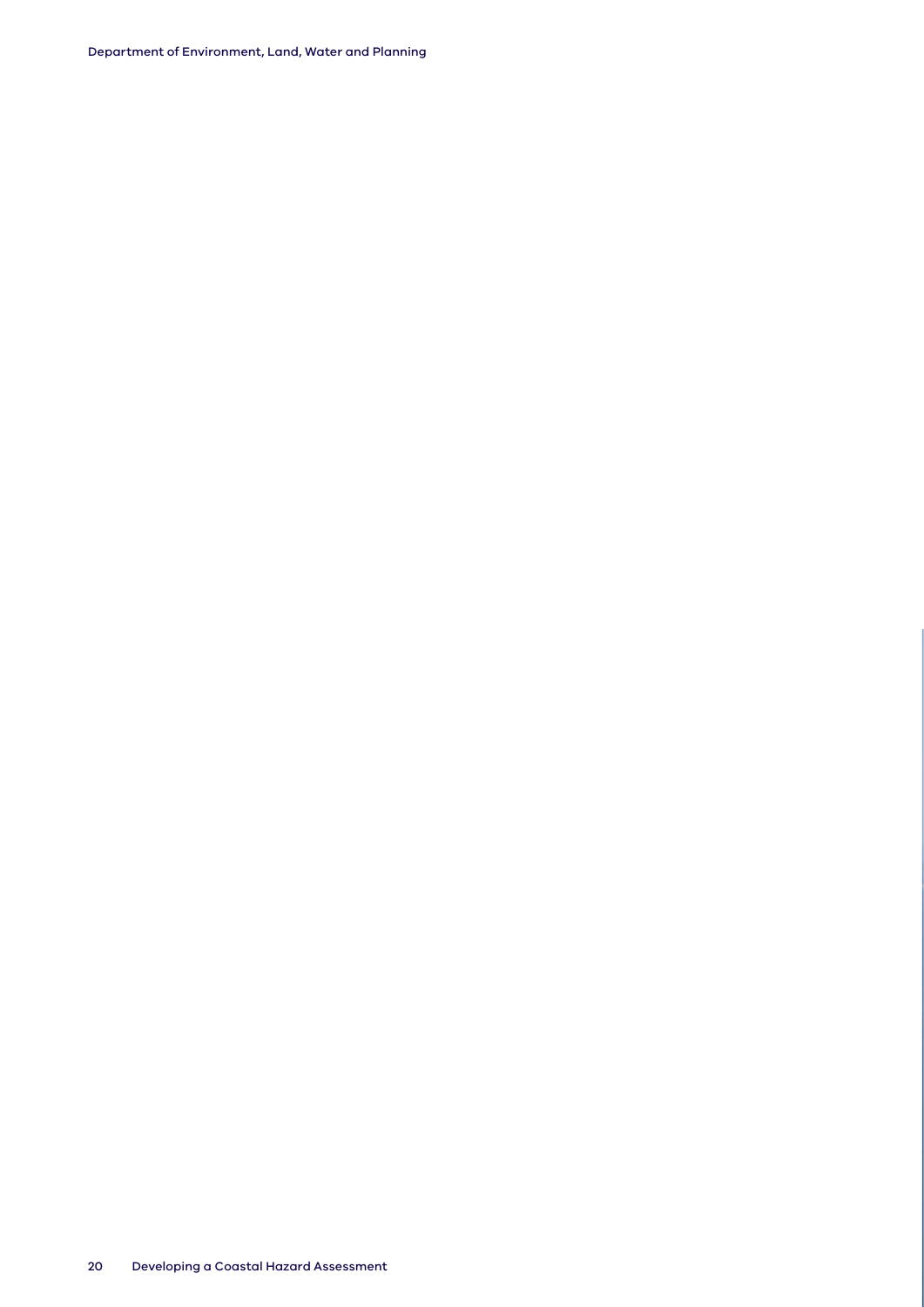## **Section 3 – Project Brief and Technical Specifications**

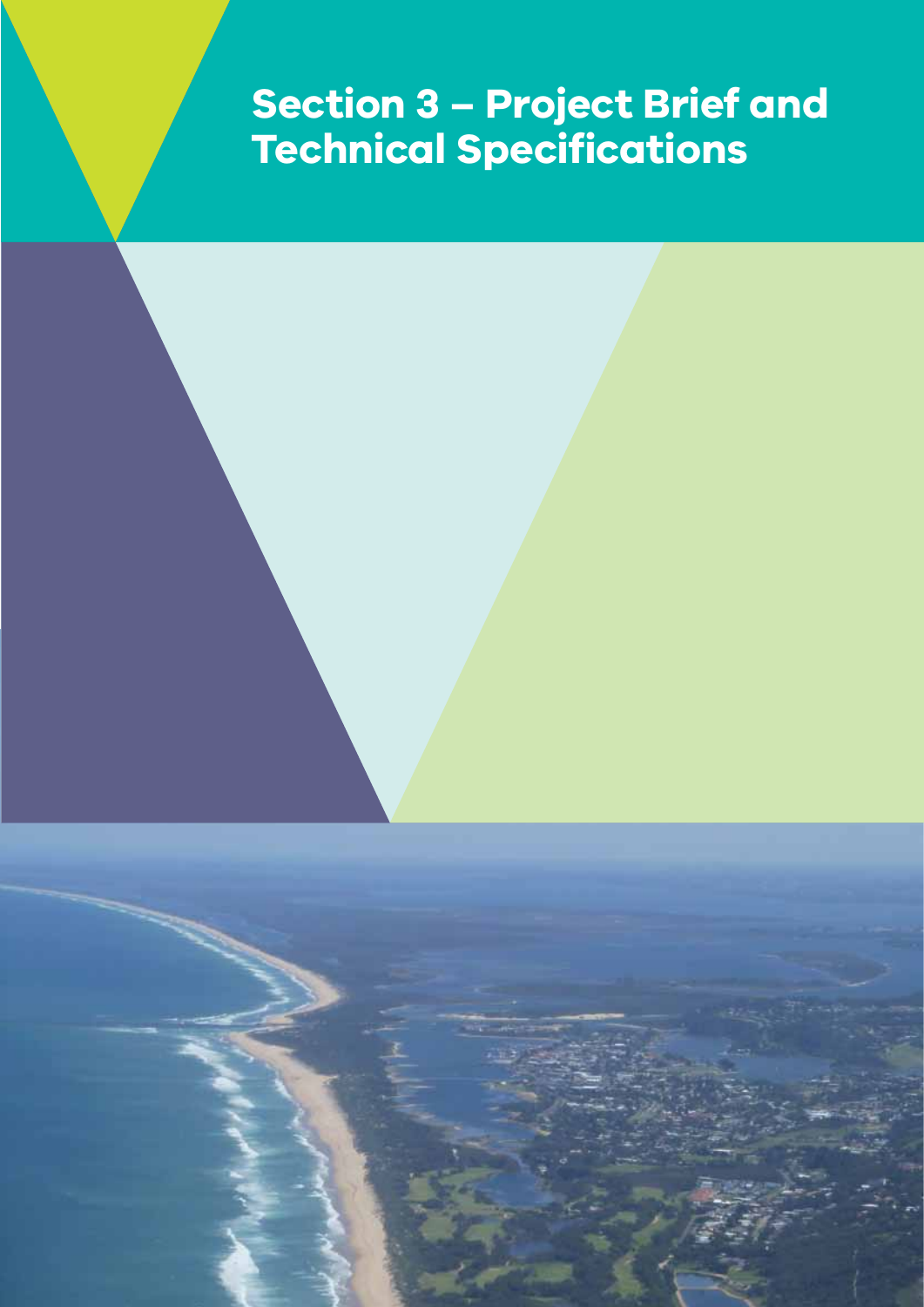Department of Environment, Land, Water and Planning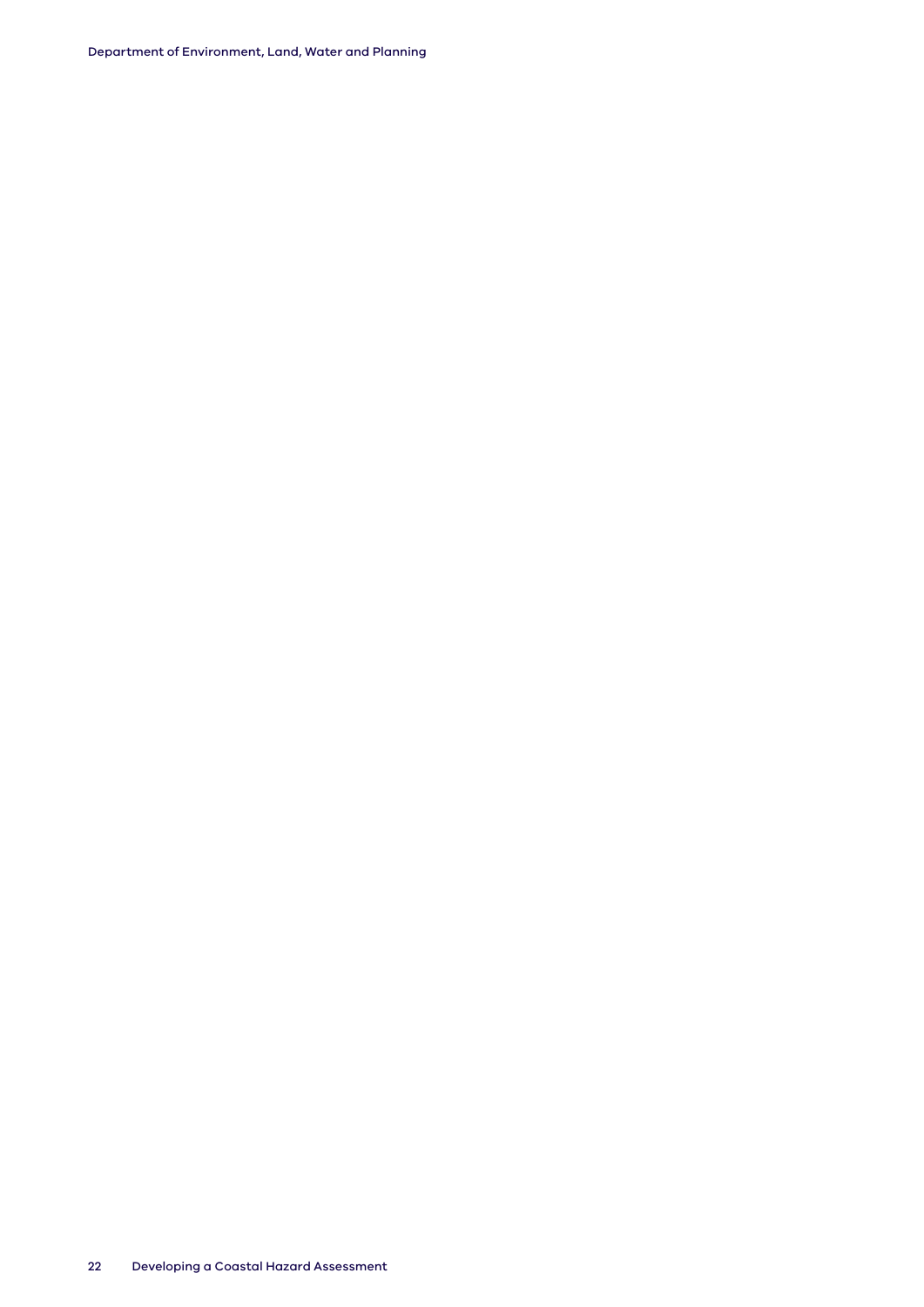#### *Guidance is provided in brown italics with recommended text wording in black.*

*This section provides separate project briefs/technical specifications for:*

- *a. Coastal Inundation Assessment Catchment Management Authorities have extensive experience in delivering catchment flood studies. Here, the Glenelg-Hopkin CMA's template catchment flood study project brief/technical specifications document has been modified to account for flooding from the sea (coastal inundation).*
- *b. Coastal Erosion Assessment The project brief/technical specifications for the erosion study have been derived from those used in the four Coastal Hazard Assessment pilot projects.*

*A coastal hazard assessment is generally a two-phase process. The outputs of Phase 1 inform and ultimately determine the quality of Phase 2 outputs. Experience with the four pilot CHAs has shown that there are a number of advantages in using the same consultant to deliver Phase 1 and 2 under the same contract.* 

*Phase 1: Data accumulation and gap analysis*

*Phase 2: Coastal Hazard Assessment Modelling and Mapping* 

*Phase 2 outputs (for both inundation and erosion assessments) can be used to:*

- *• define coastal erosion and flood related controls in the relevant council's planning scheme*
- *• design coastal erosion and flood mitigation works and activities*
- *• develop coastal erosion and flood intelligence products and inform emergency response planning*
- *• assist in the preparation of community coastal erosion and flood awareness and education products*
- *identify options for improved coastal erosion and flood warning arrangements*
- *• inform coastal asset maintenance and renewal schedules.*

*The contract to deliver Phase 1 and 2 may include delivering part/all these points.*

*The level of assessment (i.e. 2nd Pass or 3rd Pass) that can be delivered using current information/data sources should be identified in the final report of the project's first Phase (Data accumulation and gap analysis). While the client may want a 3rd Pass assessment, the initial data may not be sufficient to deliver this without more specific studies and building a more comprehensive data base.* 

*If a significant data gap is identified in Phase 1, put the project on hold and make provision to address the data gap before Phase 2 begins. A significant data gap, if not addressed, will compromise the accuracy of the modelling, and the reliability and usability of the mapping outputs and other project products.* 

*Before Phase 1 begins, the project partners should identify previous studies, baseline information and data sets, (and the formats they are available in) they currently hold include them as a separate schedule to the Project Brief and Technical Specifications.*

*An overview of the types of assessments is set out in the paper of Sharples et al (2008).*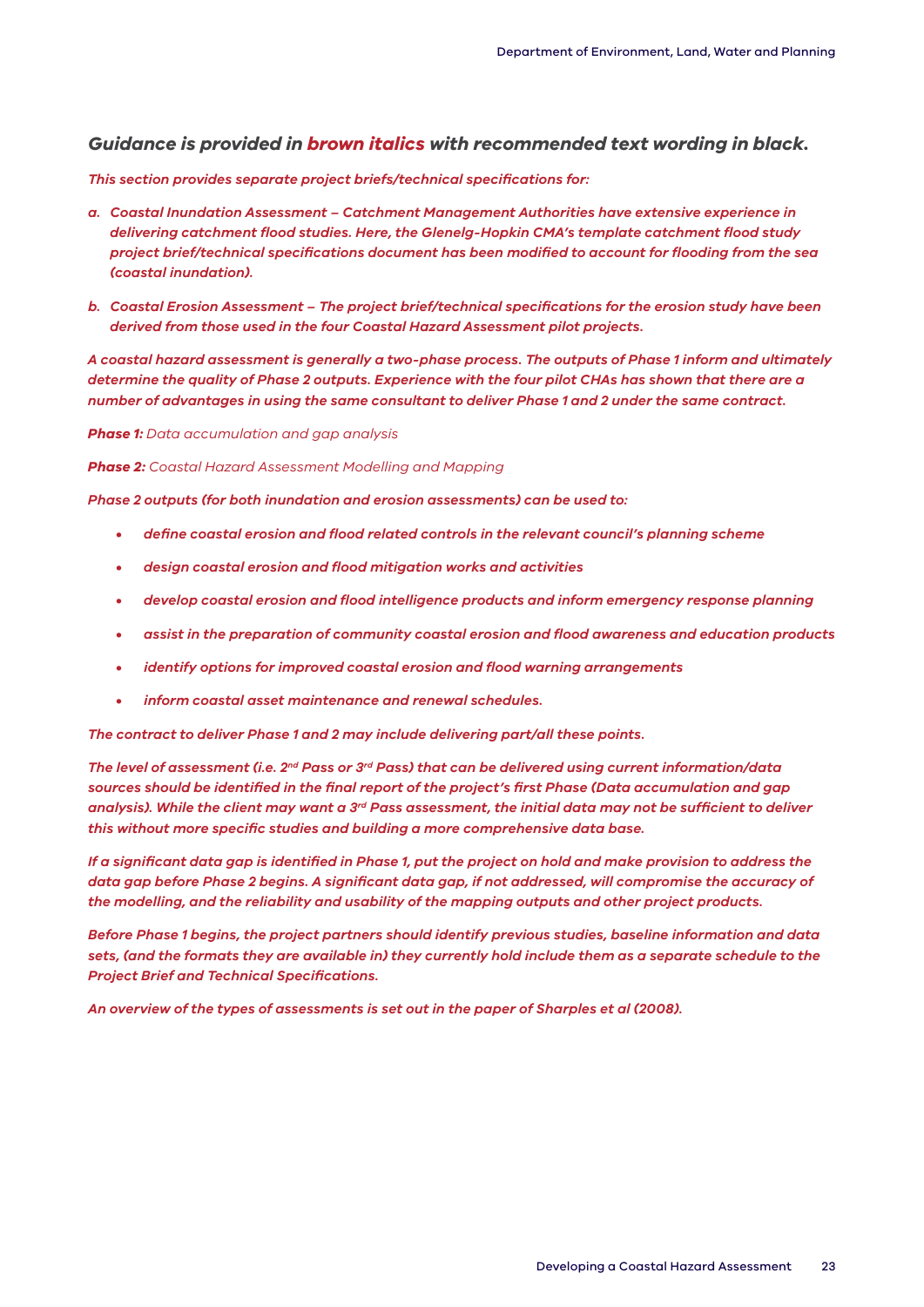### **Section 3a: Coastal Inundation Hazard Assessment Project Brief and Technical Specifications**

#### **Project purpose**

*The first step is to articulate the coastal hazard problem: why a coastal hazard assessment is required for this particular location, including a description of key assets or values. This helps define the aims, scale and extent of the assessment.*

*This section of the Project Brief needs to succinctly explain the physical setting, the potential assets at risk (public/private/cultural/environmental) and what hazard mapping will provide or be used for. This helps determine the scale of assessment. Use the scoping document prepared by the Technical Specialist. See Stage 1, Step 4 in the CHA Process Table (Section 2).* 

The purpose of the project is to identify key coastal/ estuarine processes and coastal/estuarine hazards for the entire coastal system and to assess and map the existing and potential extents of the coastal hazards, both at a regional scale for the full project extent and in detail at critical locations including hard and soft coasts within the project area.

The project contract may also include the development of additional products that will address:

- mitigation works
- planning scheme amendments
- the Municipal Emergency Management Plan
- • community awareness and preparedness.

#### **Background/context**

*This section should:*

- *• describe the client organisation, including project partners and their relationship and the origin and context of this specific work package*
- *• identify the policy and strategic drivers for this work, i.e. coastal management plan, coastal precinct plan, regional coastal action plan, council planning scheme*
- *• provide commentary on existing critical local issues whose management will be informed by the CHA outputs (critical local issues include coastal inundation and erosion in or adjacent to activity nodes and identified weaknesses in dune systems that could exacerbate flooding).*

#### **Project aims**

The Coastal Hazard Assessment aims to:

- improve understanding of the coastal and geomorphic processes that are shaping a coastline
- • quantify the coastal hazards, considering the potential consequences of climate change.
- provide comprehensive data sets that will help predict the coast's susceptibility to recession, erosion and inundation
- provide data sets that can be readily incorporated into the Victorian Datamart and the Victorian Flood Database
- provide data sets that will directly inform regional, township and local strategic planning, adaptation/ mitigation planning, emergency response planning and community engagement
- identify knowledge and data gaps and additional works that are required to improve future refinements of coastal hazard assessments.

Hydrodynamic modelling data files derived from the project must be in a format that is readily incorporated into the Victorian Datamart and the Victorian Flood Database (see Technical Specification Section).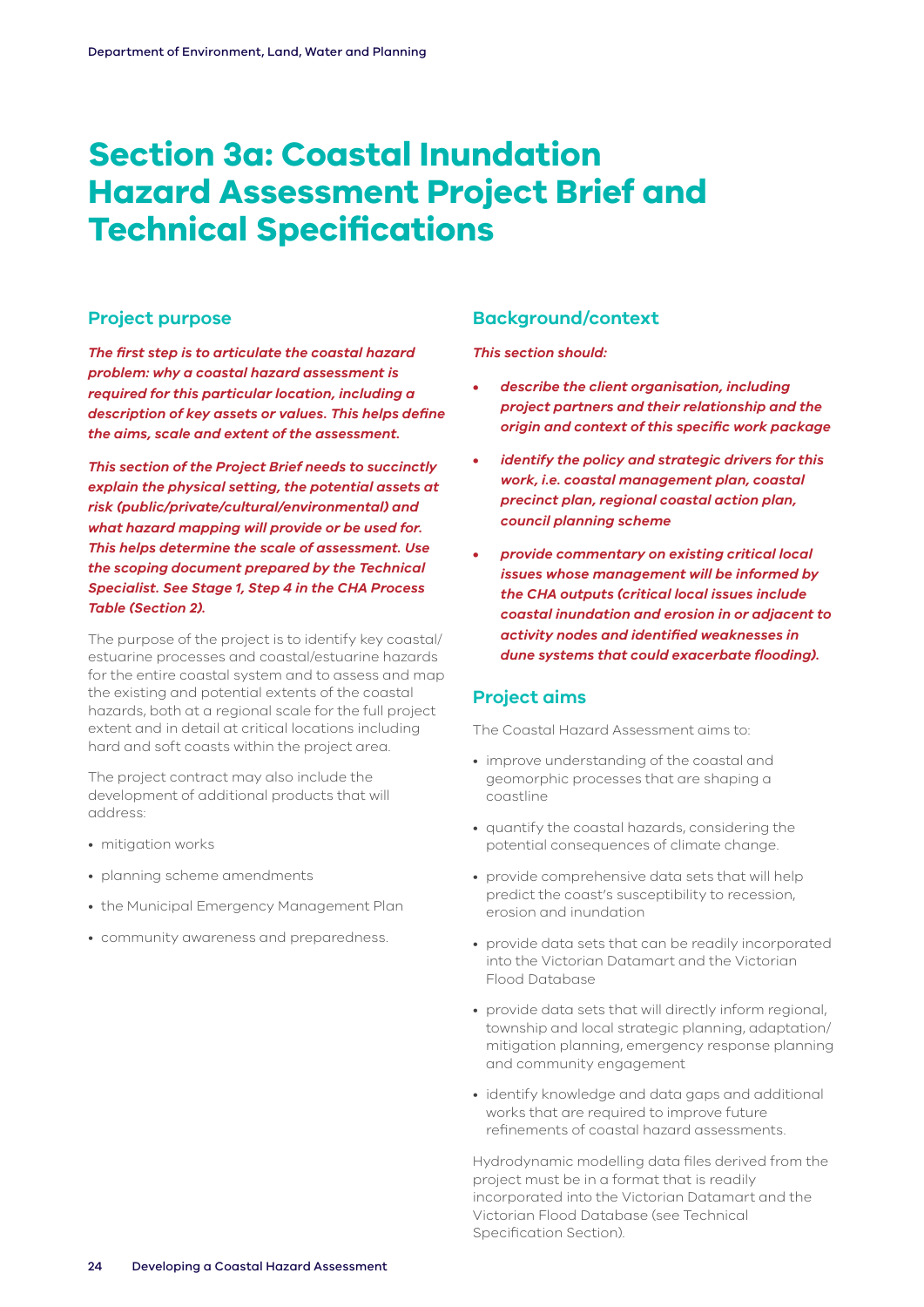#### **Study area**

*Show the full project extent on a map and spell out key assets and/or values. Describe critical locations within the study area and identify them on the map:*

*Supply a shape file of the project extents to the successful tenderer at the initiation of the project.*

#### **Scope and method**

*The project scope and method must account for the processes and environmental conditions that can result in variable flood hazards along the subject area, which includes factors such as landform, topography, natural and build barriers, bathymetry, wave exposure, and anthropogenic factors.* 

The investigation will:

- review the available data and obtain necessary data to complete the investigation
- develop best practice hydrological and hydraulic models (hydrodynamic) for the study area and other high-priority activity nodes as decided by the Project Control Group
- • consider the coincidence of catchment and extreme sea events (include if relevant)
- determine coastal flood information for a range of flood modelling scenarios (see Technical Specifications).

Optional works:

- • develop draft coastal flood intelligence and response documentation for inclusion in the flood sub-plan of the Municipal Emergency Management Plan
- analyse options for structural and non-structural mitigation to alleviate coastal flooding
- analyse existing coastal flood warning arrangements and provide options for improvement in the context of a total coastal flood warning system
- deliver draft mapping (potentially UFZ, FO and LSIO) for amendment of the planning scheme reflecting the investigation results
- provide a complete and concise final report outlining the process and deliverables of the investigation
- • clearly identify information gaps and limitations of the methodology and the effect of these on the hazard assessment and the reliability and usability of the project mapping outputs
- • recommend future information requirements to improve understanding of coastal inundation hazards and enable refinement of the coastal hazard extents
- respond to the independent Peer Reviewer/s on the draft outputs of the CHA.

#### **Available data**

The following data will be provided where it exists and where it is relevant to the stated contract outputs:

- copies of relevant previous studies/investigations
- previous hydrologic model
- previous hydraulic model
- coastal flood frequency analyses
- • coincidental coastal and catchment frequency analyses.
- storm tide data
- wave run up/set up data.
- observed coastal flood level data
- historical coastal flood records including written accounts, photography and video/film footage
- GIS tables (Mapinfo or ArcGis) including:
	- contour and survey information, including LiDAR
	- floor level data (this data may need to be collected by the consultant if existing data is incomplete or inadequate)
	- drainage and road infrastructure data
	- cadastral information (such as properties/ parcels, roads)
	- previous mapping data
	- non-flood aerial photography
	- coastal flood aerial photography
	- relevant catchment flood data and historical levels.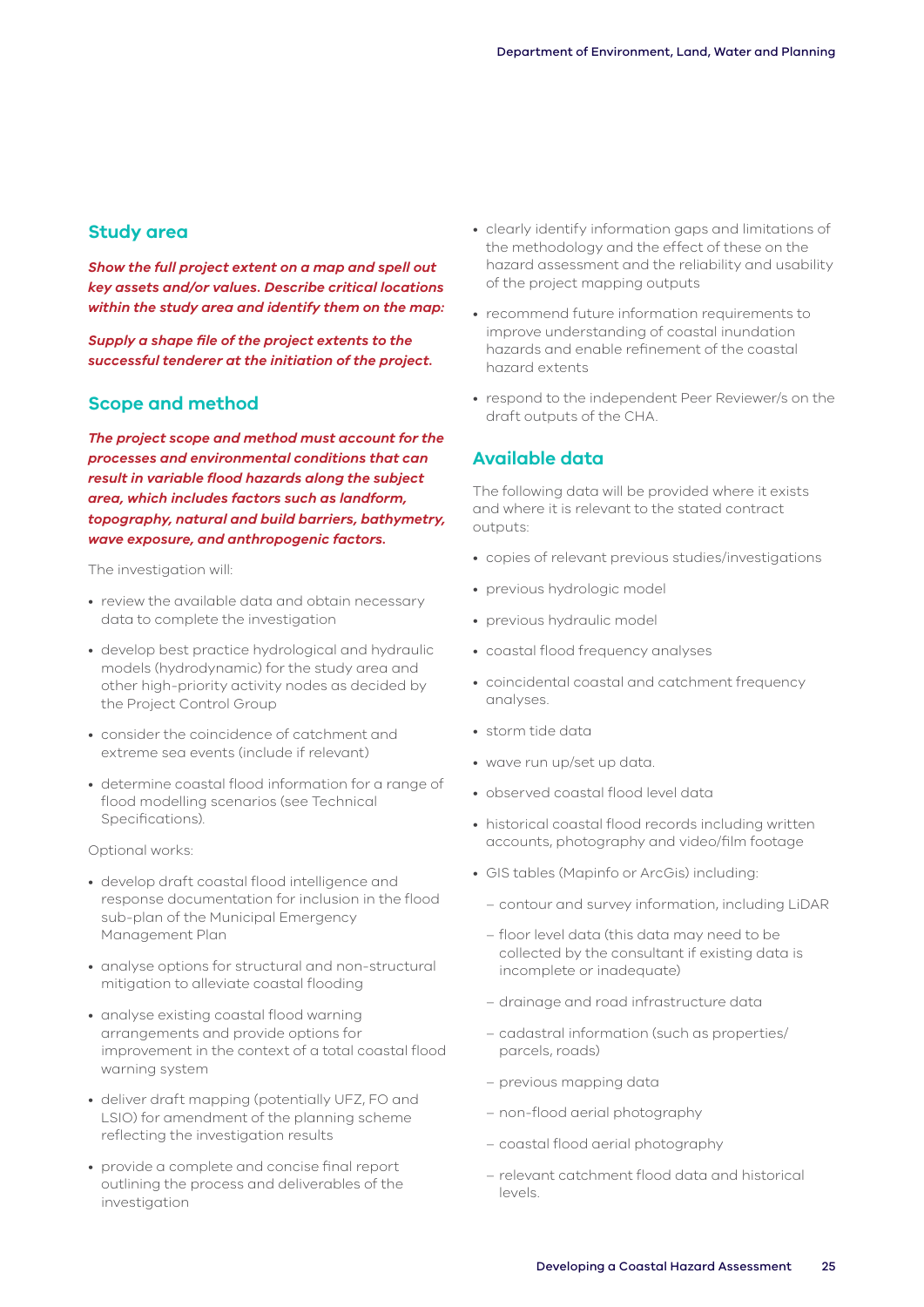- limited hard copy/scanned maps of drains, channels, road crossings/bridges may be available, however the tenderer will need to undertake site survey to confirm accuracy and completeness (the inception meeting will include an opportunity to inspect the study area with Council representatives)
- a summary of existing information held by project partners in an agreed format
- • planning scheme information is available at www.delwp.vic.gov.au/planning/planningschemes

There may be further data available that will benefit the project that is not held by the council. The consultant is required to undertake their own enquiries to seek additional data and information that may advance this project.

All digital files will be provided to the successful tenderer.

#### **Project milestone outputs**

- 1. Phase 1 (Data Assimilation and Gap Analysis) Final Report.
- 2. Project Plan for Phase 2 work (outputs 3 to 8)
- 3. LiDAR Data Validation Report
- 4. Topographic and Contruction Survey Report
- 5. Hydrologic Analysis Report (including sensitivity analysis)
- 6. Hydraulic Modelling Results Report (including sensitivity analysis)
- 7. Hydrodynamic Modelling Mapping (for selected scenarios) and Report.
- 8. Final consolidated report containing outputs 3 to 7.

#### **Value adding to project outputs**

Project outputs can be used to:

- develop coastal erosion and flood intelligence products and inform emergency response planning
- identify options for improved coastal erosion and flood warning arrangements
- design coastal erosion and flood mitigation works and activities
- • define coastal erosion and flood related controls in the council planning scheme
- assist in the preparation of community coastal erosion and flood awareness and education products
- inform coastal asset maintenance and renewal schedules.

Additional value-adding milestone outputs (depending on the scope of works specified in the contract:

- flood intelligence report
- flood damage and mitigation report
- planning scheme amendment documentation
- • visual media to be used for community engagement.

The study outputs will be subject to independent technical review at the discretion of the Project Control Group. Reviews of outputs are likely to occur at key 'hold' points. Subsequent stages of work may not be accepted by the Project Control Group until each 'hold' point milestone has been reviewed and formally approved.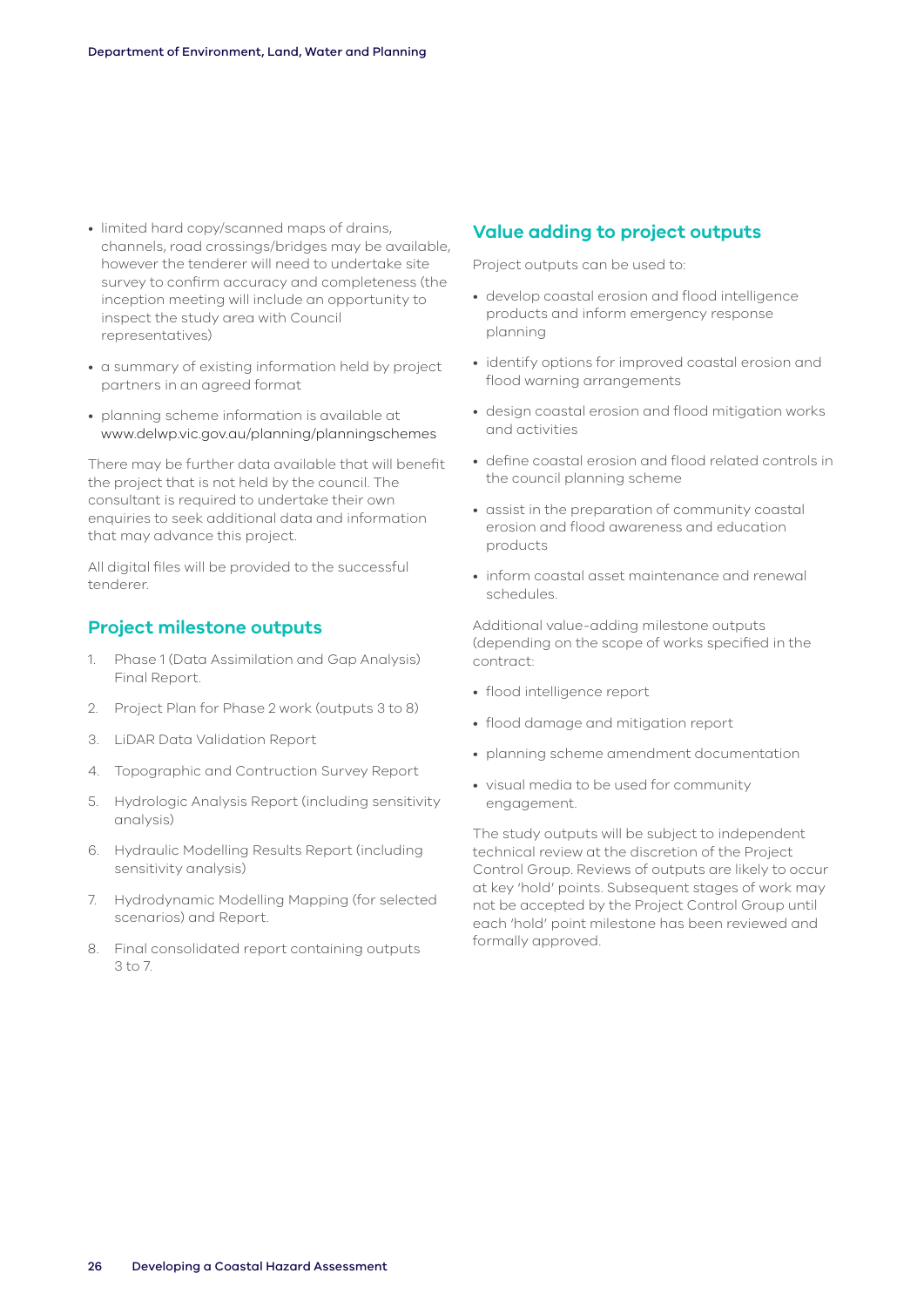### **Project inception**

The council will provide all relevant data on execution of the contract and data share agreements where applicable.

The successful tenderer will be required to attend an inception meeting to consolidate the project methodology and agree on any variations to the tender.

A study area tour will give the consultant a better understanding of the area. Of particular interest are:

- land use types and variation across the study area
- coastal protection structures and key coastal assets
- hydraulic structures
- historic flood marks
- possible mitigation concepts.

#### **Phase 1 – Data accumulation and gap analysis**

The first Phase involves:

- 1. A detailed analysis of background data and information identifying knowledge or data gaps, discussing the effect these gaps will have on the inundation hazard assessment. The consequence of the knowledge or data gap should be assessed and, where critical to the outcomes of the inundation hazard assessment, effective measures to fill in these gaps should be described as recommended activities to be carried out before Phase 2 begins. Where knowledge or data gaps are not critical, their potential effect on the outcome of the hazard assessment should be defined.
- 2. The delineation of the shoreline into logical cells based on geology, landform, exposure and coastal/estuarine processes.
- 3. A project plan for Phase 2.

The project plan should describe the proposed methodologies for assessing the coastal inundation hazard for each cell including the effects of future sea level rise. Appropriate methods should be used to model future inundation scenarios under the assumption that future areas exposed to inundation will partly be determined by topographic changes due to shoreline erosion and recession. The methodologies developed should:

- be specifically tailored for the study area and take into account previous, data and information sets, the topography, geomorphology, coastal processes and geology of the subject site
- take into account protective structures, assuming these will be present and maintained for the next 100 years and the erosion/inundation effects of these being not present
- clearly identify and quantify uncertainty in each of the parameters used to assess the hazard and the implications of uncertainty on the resulting hazard extent through a sensitivity assessment
- provide for detailed assessments and modelling at the specified critical locations within the study area, specifics of the scenarios and assessment methods to be used should:
	- be based on a finer resolution digital elevation modelling than used for the regional assessment and that includes critical features, such as levees, flood control works, etc
	- include wave climate consideration and its variability, incorporating swell and fetch modelling as appropriate, together with impact modelling for extreme events in the combinations set out in Table 1 (see below).
	- include typical tidal and storm surge variability (including consideration of inter-annual and inter-decadal sea-level variability for the region, insofar as available data allows), together with extreme events in the combinations set out in the Technical Specifications section
	- include near-shore processes of wave set-up/ run-up and overtopping, where appropriate, with extreme events in the combinations set out Technical Specifications section
	- include ground level survey data of past storm tide events where available.

A draft data accumulation and gap analysis report and draft Phase 2 project plan are needed for the final report.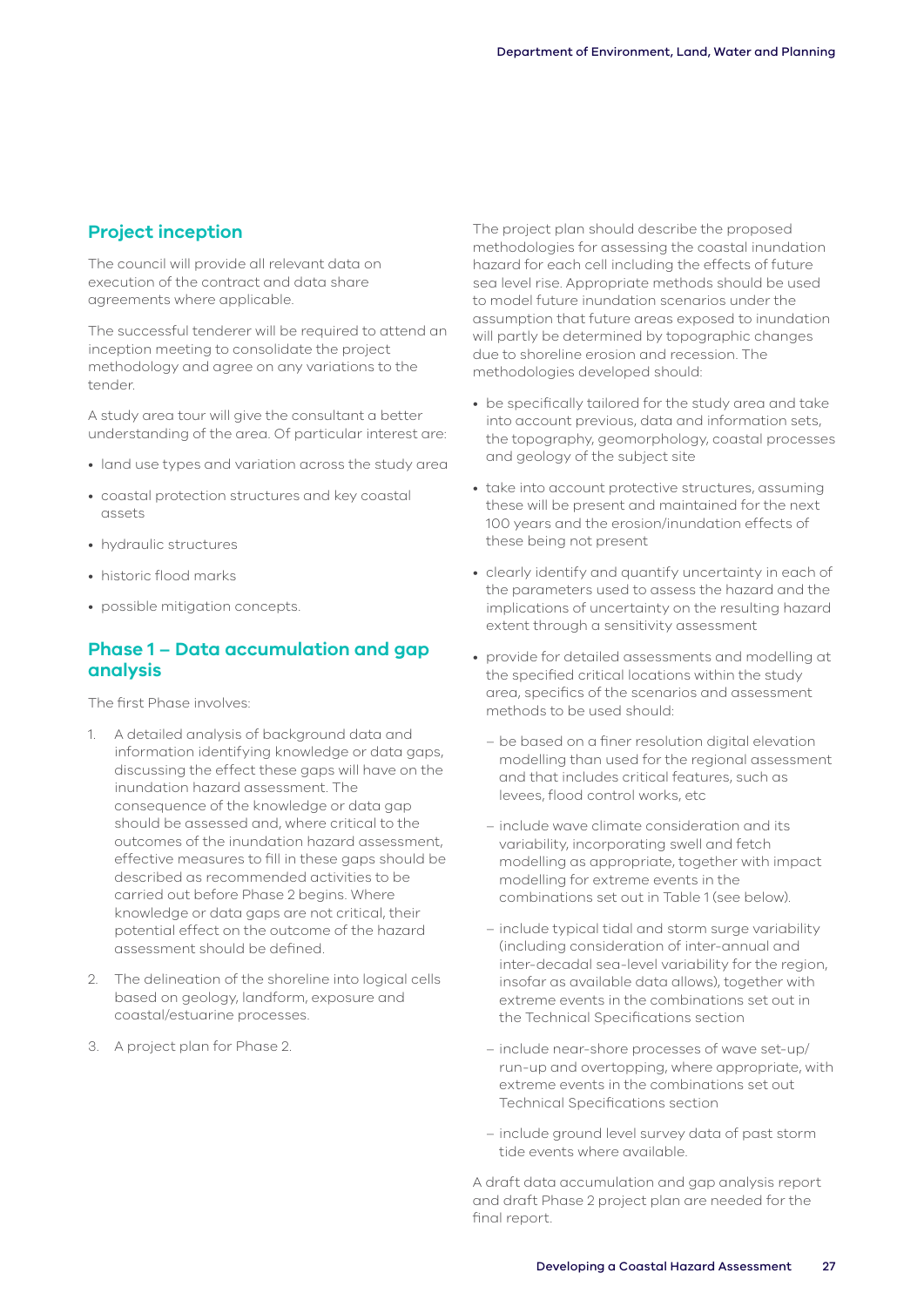The report should contain:

1. A detailed Phase 1 final report that provides commentary on the existing study area context based on a review of the baseline information provided to the consultant, additional data sets/ information identified by the consultant, and site inspections/field investigations, including:

- analysis and a critical assessment of the baseline data and background information supplied with the tender documents and augmented by the consultant's team through site visits, specific field investigations and identification of externally held data sets
- a description of the relevant hydrologic, hydraulic processes and geomorphology (landform) derived from baseline information and preliminary investigations with details and justification of the sub-cell delineation
- identifying potential data gaps and the possible consequence these data gaps will have on the project outcomes; this should include a ranking of the gaps in terms of potential consequence on the outputs
- descriptions of approaches to address significant gaps that will affect the quality of the outputs; this may include recommendations for additional works
- identification of all of the different coastal shoreline types required to be assessed and detailed descriptions of the methodologies to derive hazard assessment for each coastal shoreline type
- identification of the scenarios to be assessed
- quantification of all assumptions and proposed approaches and the practical implications of those assumptions and uncertainties on the resulting hazard assessment with a sensitivity analysis on key parameters.
- 2. Project Plan for Phase 2.
- 3. A proposed Phase 2 final report structure

#### **This is a hold point**

**The project should not proceed until the Data accumulation and gap analysis report has been approved/endorsed by the Project Control Group.**

#### **Phase 2 – Inundation modelling and mapping**

*Phase 2 cannot begin until the Project Control Group has endorsed the Phase 1 final report and addressed any critical identified data gaps. Phase 2 has a number of hold points where the Project Control Group will review and analyse milestone outputs for endorsement.* 

Work elements for Phase 2 include:

#### **Topographic data validation**

Field survey is required to confirm the accuracy of LiDAR data used for the investigation. Consultants are to identify locations where survey alignments are required to validate the accuracy of the LiDAR. The consultant must prepare a brief for a topographic data validation survey and return to the Project Manager. Tenderers are not required to cost the survey component of the topographic data validation as part of their proposal.

#### **Other topographic and construction survey**

A survey of available flow area at road crossings, waterway cross sections, drainage infrastructure and building floors within the 1% Annual Exceedance Probability flood extent is likely to be required, depending on the amount of suitable data already available.

Tenderers are required to nominate a reasonable number of survey tasks to deliver the required Investigation outputs. Tenderers are *not* required to cost the topographic and construction survey as part of their proposal.

#### **This is a hold point**

**Do not proceed with the project until these first two steps have been reviewed and approved in writing by the Project Control Group and Technical Reference Group.**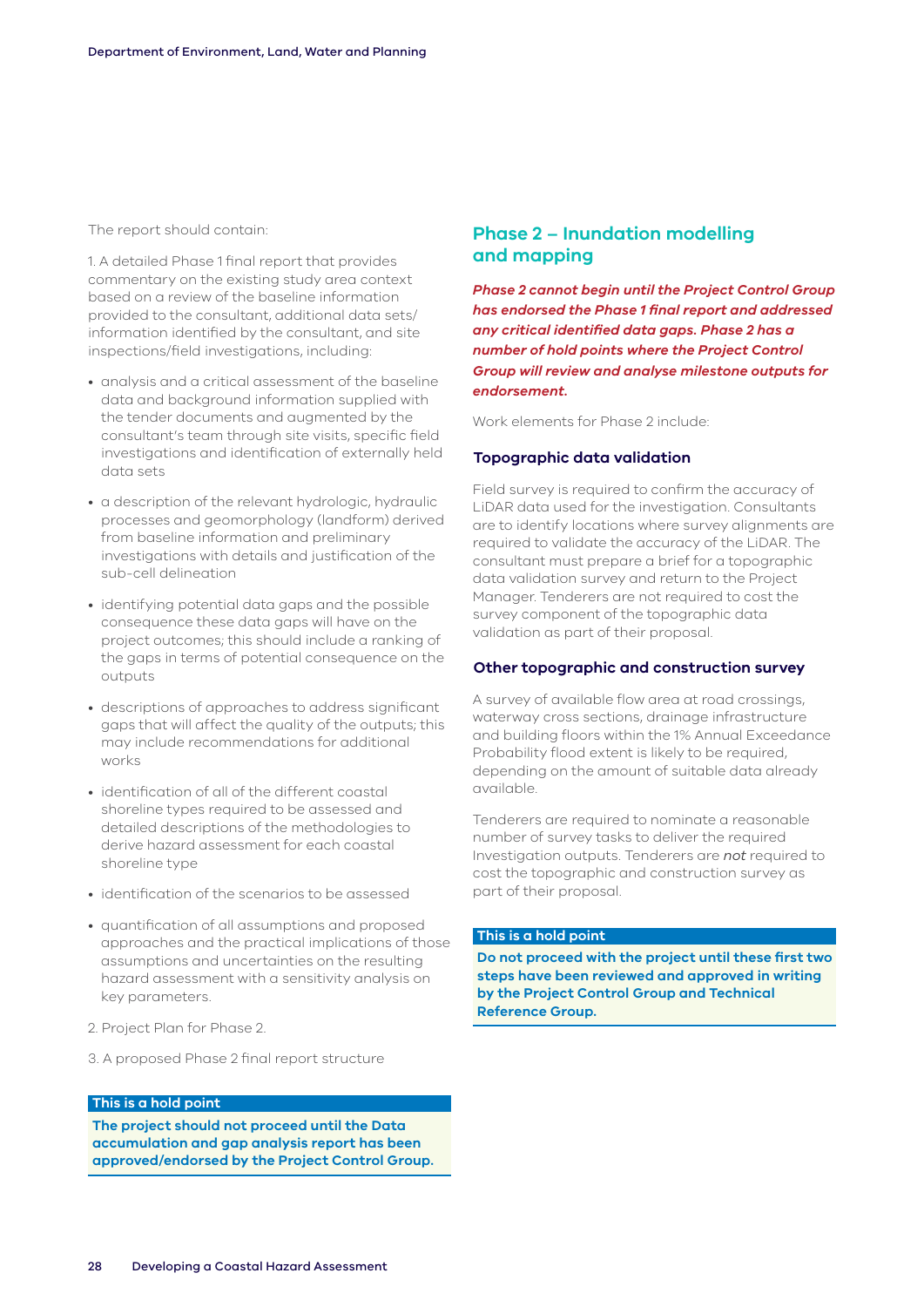#### **Hydrologic analysis**

A flood frequency analysis and hydrological model is to be developed (or amended) for the study area coastline/estuary. Tender submissions should detail the methods to determine and calibrate hydrology for the coastline/estuary.

A hydrology modelling results report is needed and will be inserted into the final report. The report will be reviewed by the Project Control Group and Technical Review Group.

#### **This is a hold point**

**Do not proceed with the project until the hydrologic analysis has been reviewed and approved in writing by the Project Control Group.**

#### **Hydrologic model**

The hydraulic model will be developed (or amended) for the study area. For riverine flood investigations, tender submissions should detail the method to construct a TUFLOW model and how calibration will be achieved and measured. For example, the Glenelg Hopkins CMA uses TUFLOW and requires hydraulic models for riverine flooding to be completed using this software.

There is not currently a preferred hydraulic model package for coastal flood investigations and this is open to recommendations from tenderers. Recommendations for hydraulic modelling packages suited to coastal inundation investigations must be accompanied by evidence supporting the use of the recommended application in the context of coastal flood mapping.

A hydraulic modelling results report will be inserted into the final report. All hydraulic model input and run files are to be provided to the council when the project is completed.

#### **This is a hold point**

**Do not proceed with the project until the hydrology and hydraulics report has been reviewed and approved in writing by Project Control Group.**

#### **Sensitivity analysis**

The sensitivity analyses shall be undertaken which will include, but not limited to, the following model parameters:

- overtopping of foredune and protective structures
- catchment storage
- roughness coefficients
- blockage factors
- boundary conditions.

Sensitivity analysis results will be required in the relevant hydrologic or hydraulic modelling report.

A sensitivity analysis should also be undertaken on assumptions that have informed the modelling method.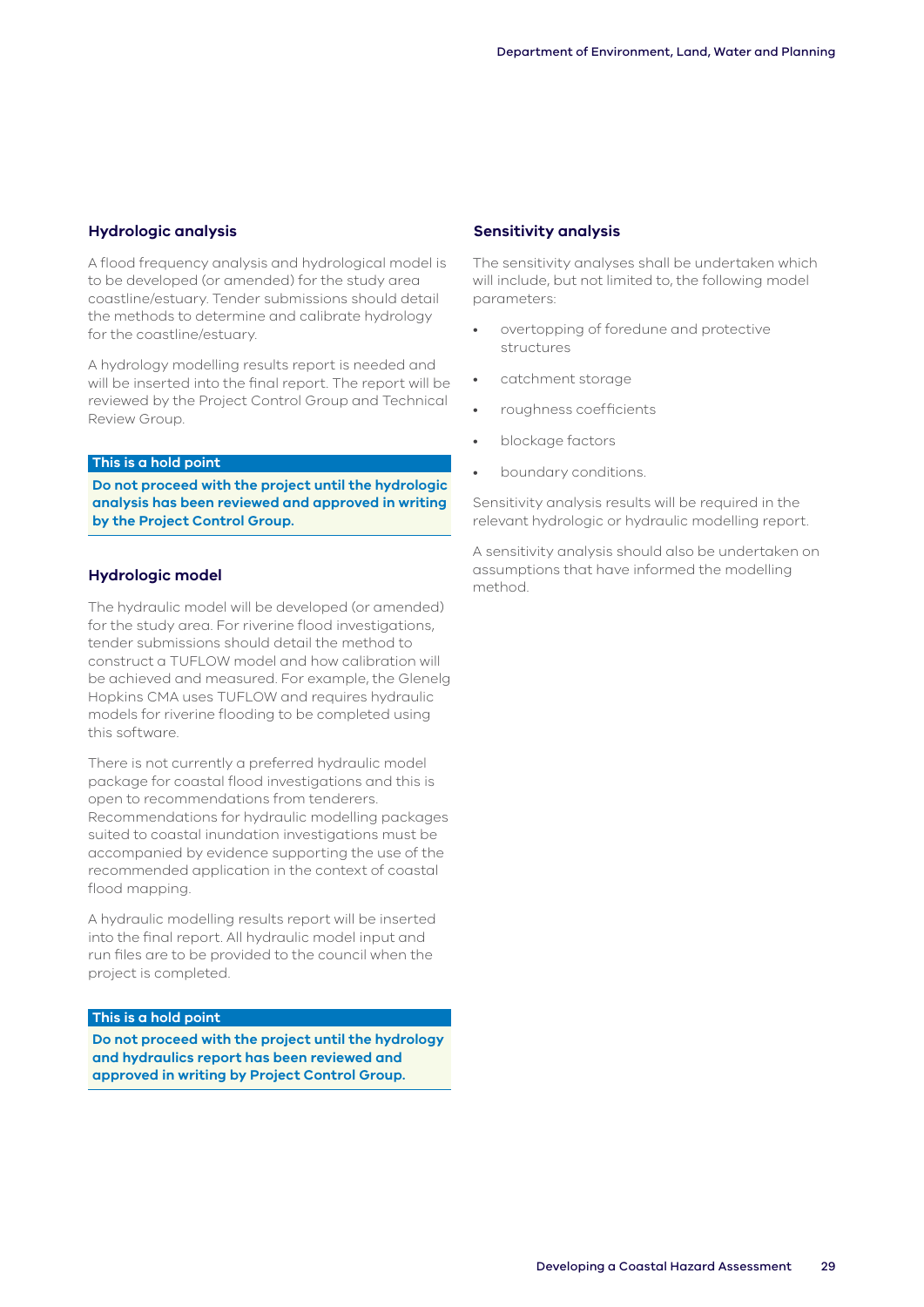#### **Technical specifications for Phase 2 outputs**

#### **Table 1: Technical specifications for inundation modelling.**

| Sea level rise (m) | <b>Tide</b> | <b>Coastal Storm (year AEP)</b>         | <b>Catchment Flow (Year AEP)</b> |
|--------------------|-------------|-----------------------------------------|----------------------------------|
|                    | <b>MHWS</b> | 20%, 10%, 5%, 2%, 1%, 0.5% and 0.2% AEP |                                  |
|                    |             | $1\%$                                   | 1% and 10%                       |
| 0.2                | <b>MHWS</b> | 20%, 10%, 5%, 2%, 1%, 0.5% and 0.2% AEP |                                  |
|                    |             | $1\%$                                   | 1% and 10%                       |
| 0.4                | <b>MHWS</b> | 20%, 10%, 5%, 2%, 1%, 0.5% and 0.2% AEP |                                  |
|                    |             | $1\%$                                   |                                  |
| 0.8                | <b>MHWS</b> | 20%, 10%, 5%, 2%, 1%, 0.5% and 0.2% AEP |                                  |
|                    |             | $1\%$                                   | 1% and 10%                       |
| 1.2                | <b>MWHS</b> | 20%, 10%, 5%, 2%, 1%, 0.5% and 0.2% AEP |                                  |
|                    |             | $1\%$                                   | 1% and 10%                       |

#### **Scenario modelling**

Scenarios to be modelled include:

- • 20%, 10%, 5%, 2%, 1%, 0.5% and 0.2% annual exceedance probabilities (AEP) for coastal storm event
- 1% AEP coastal storm event coincidental with 1% and 10% AEP catchment flow
- historic calibration and verification events
- • present day, 0.2, 0.4, 0.8 and 1.2m rise in mean sea level scenarios
- storm surge scenarios for the full range of design flood for existing mean sea level and sea level rise scenarios (as listed above)
- provide all modelled scenarios in VFD-compliant format (specifications available from DELWP)

Distinguish each output using specific naming conventions:

*Town\_Year\_Parameter\_Event\_SeaLevelRise\_IncreaseRainfallIntensity\_StormSurge*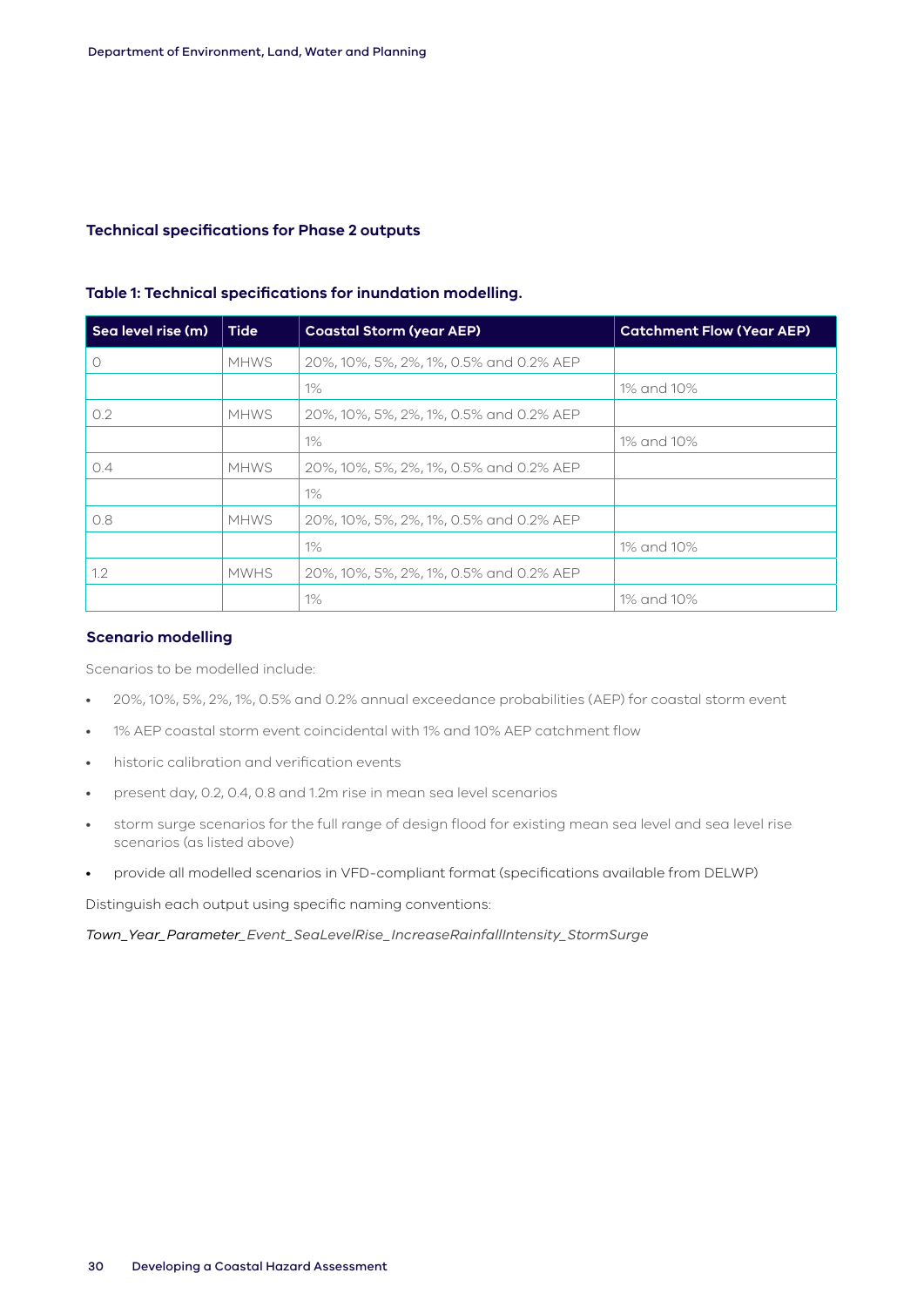#### **Format for maps and data outputs**

*Partner GIS/data storage specialists should be consulted when preparing this section of the technical specifications. The mapping output files must be in format that can be readily incorporated into:*

- **partners' existing GIS**
- *• the Victorian Datamart and the Victorian Flood Database.*

Specifications generally required by local government and CMA partners include:

- Digital geo-referenced data, including shape files of inundation hazard areas and erosion lines for current situation and for future sea level rise events combined with agreed joint probability events (presented in ArcGIS and Map Info format). All baseline information (LiDAR and high resolution aerial photographs) together with all GIS data derived from the study, including shoreline cell delineation, the coastal erosion hazard origin and resulting coastal hazard maps.
- GIS data and metadata descriptions in accordance with the required GIS technical specification
- Digital field data acquired for the study, including location, elevation and summary output suitable for inclusion in GIS database. The standard of the format requirements should be clearly set out in a schedule to the contract.
- Model set-up and run files for the numerical models used to inform the hazard assessment.

Specifications required by the funder (DELWP) (for incorporation into the Victorian Datamart) include:

- comprehensive documentation of metadata
- ArcGIS format (not Mapinfo)
- vector attribute headings (column headings) should be 10 characters or less
- at least one attribute column that has a unique identifier number
- the project report on an externally hosted website, i.e. local government
- project report copyright/disclaimer statement consistent with the terms of the consultant's contract (ideally creative commons)
- clarity on which project outputs are original products, not a subset of an existing data set (e.g. a statewide data set).

Specifications required by the funder (DELWP) (for incorporation into the Victorian Flood Database), include:

- All inundation data sets provided in VFD2 format (latest specs available on request), including:
	- Data tables
	- Rasters:
		- > Depth
		- > Water Surface Elevation
		- > DTM
	- Vectors:
		- > study area
		- > flood extents
		- > water velocity
		- > historic spot heights (are these being collected as part of model calibration/verification?)
		- > levees
		- > photo points.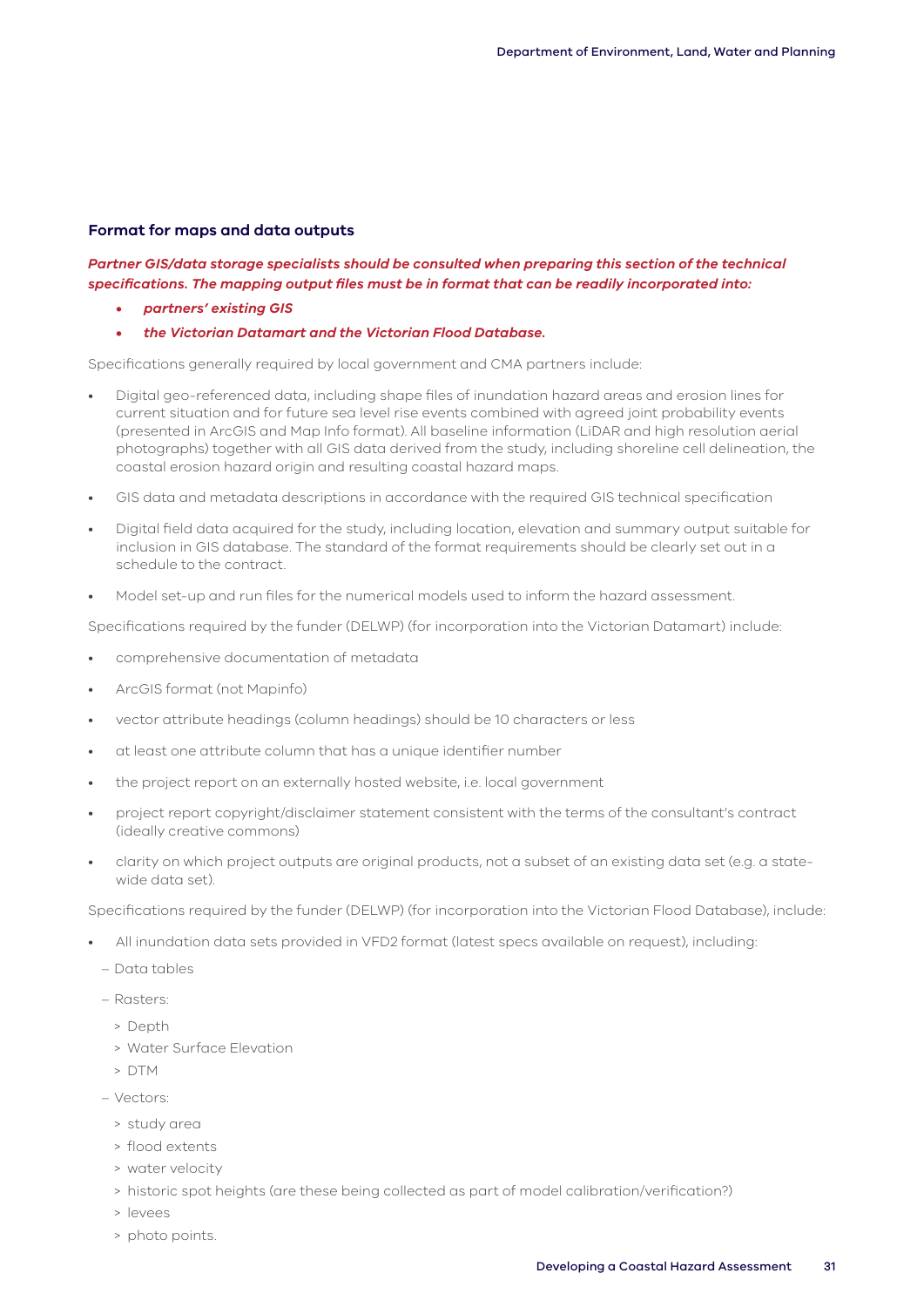The following tables outline the parameters and outputs required for modelling and the formats and naming conventions.

#### *Parameter*

| <b>Output Parameters</b>       | <b>Output Type</b> | <b>Naming Convention</b> | Format              |
|--------------------------------|--------------------|--------------------------|---------------------|
| <b>Water Surface Elevation</b> | Grid               | <b>WSE</b>               | ers and ESRI Ascii. |
| Depth                          | Grid               | <b>DEP</b>               | ers and ESRI Ascii. |
| <b>Velocity</b>                | Grid               | <b>VEL</b>               | ers and ESRI Ascii  |
| Hazard                         | Grid               | <b>HAZ</b>               | ers and ESRI Ascii. |
| Flood Extent                   | Polygon            | <b>EXT</b>               | tab and shp.        |
| <b>Velocity Vectors</b>        | Polyline           | <b>FLO</b>               | tab and shp.        |
| <b>Flood Level Contours</b>    | Line               | <b>FLC</b>               | tab and shp.        |

#### *Event*

| <b>Event</b>                      | <b>Naming Convention</b> |
|-----------------------------------|--------------------------|
| Historic Flood Events (e.g. 1946) | #### (e.g. 1946)         |
| 20% AEP Flood Event               | 5y                       |
| 10% AEP Flood Event               | 10 <sub>y</sub>          |
| 5% AEP Flood Event                | 20y                      |
| 2% AFP Flood Fvent                | 50y                      |
| 1% AEP Flood Event                | 100 <sub>y</sub>         |
| 0.5% AEP Flood Event              | 200 <sub>y</sub>         |
| 0.2% AEP Flood Event              | 500y                     |
| 0.1% AEP Flood Event              | 1000y                    |
| Probable Maximum Flood            | PMF                      |

#### *Sea level rise*

| <b>Scenario</b>     | <b>Naming Convention</b> |
|---------------------|--------------------------|
| 0.0m Sea Level Rise | 0-0SLR                   |
| 0.2m Sea Level Rise | $0-2SIR$                 |
| 0.4m Sea Level Rise | $0-4SIR$                 |
| 0.8m Sea Level Rise | 0-8SLR                   |
| 12m Sea Level Rise  | $1-2SIR$                 |

#### *Storm surge*

| <b>Scenario</b>     | <b>Naming Convention</b> |
|---------------------|--------------------------|
| 10% AEP storm surge | 10 <sub>v</sub> SS       |
| 1% AEP storm surge  | 100ySS                   |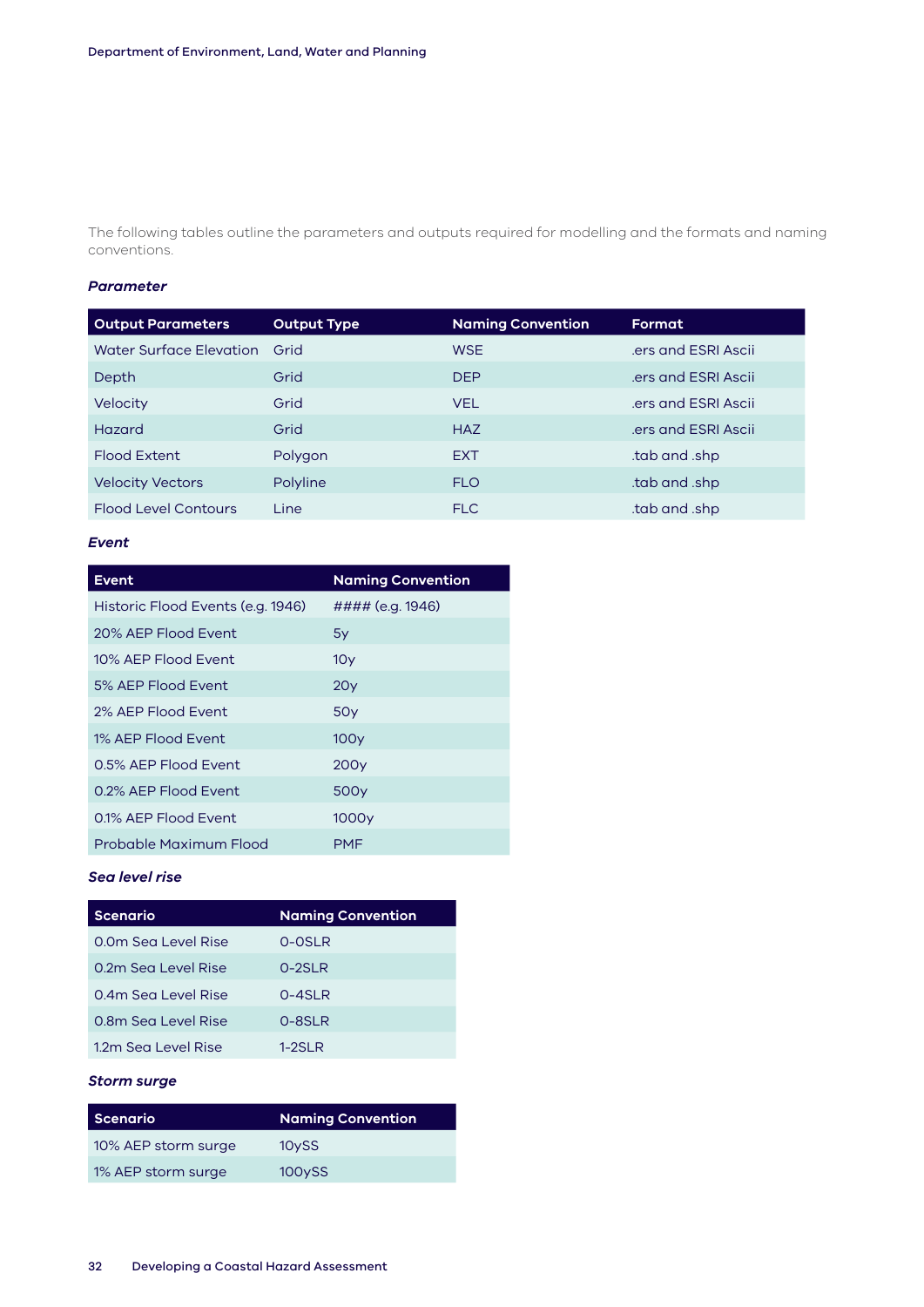#### *Climate change – increased rainfall intensity*

The following table gives naming conventions for increased rainfall intensity scenarios, however, the consultant is required to investigate best practice in modelling climate change scenarios and recommend scenarios for approval by the Project Manager before climate change modelling is undertaken.

| Scenario                  | <b>Naming Convention</b> |
|---------------------------|--------------------------|
| 10% increase in intensity | 10IRI                    |
| 20% increase in intensity | 20 <sub>IRI</sub>        |
| 30% increase in intensity | 30 <sub>IRI</sub>        |

All relevant details regarding scenarios modelled are to be provided in a metadata README.txt file.

#### **This is a hold point**

**Do not proceed with the project until the modelling report has been approved in writing by the Project Manager.**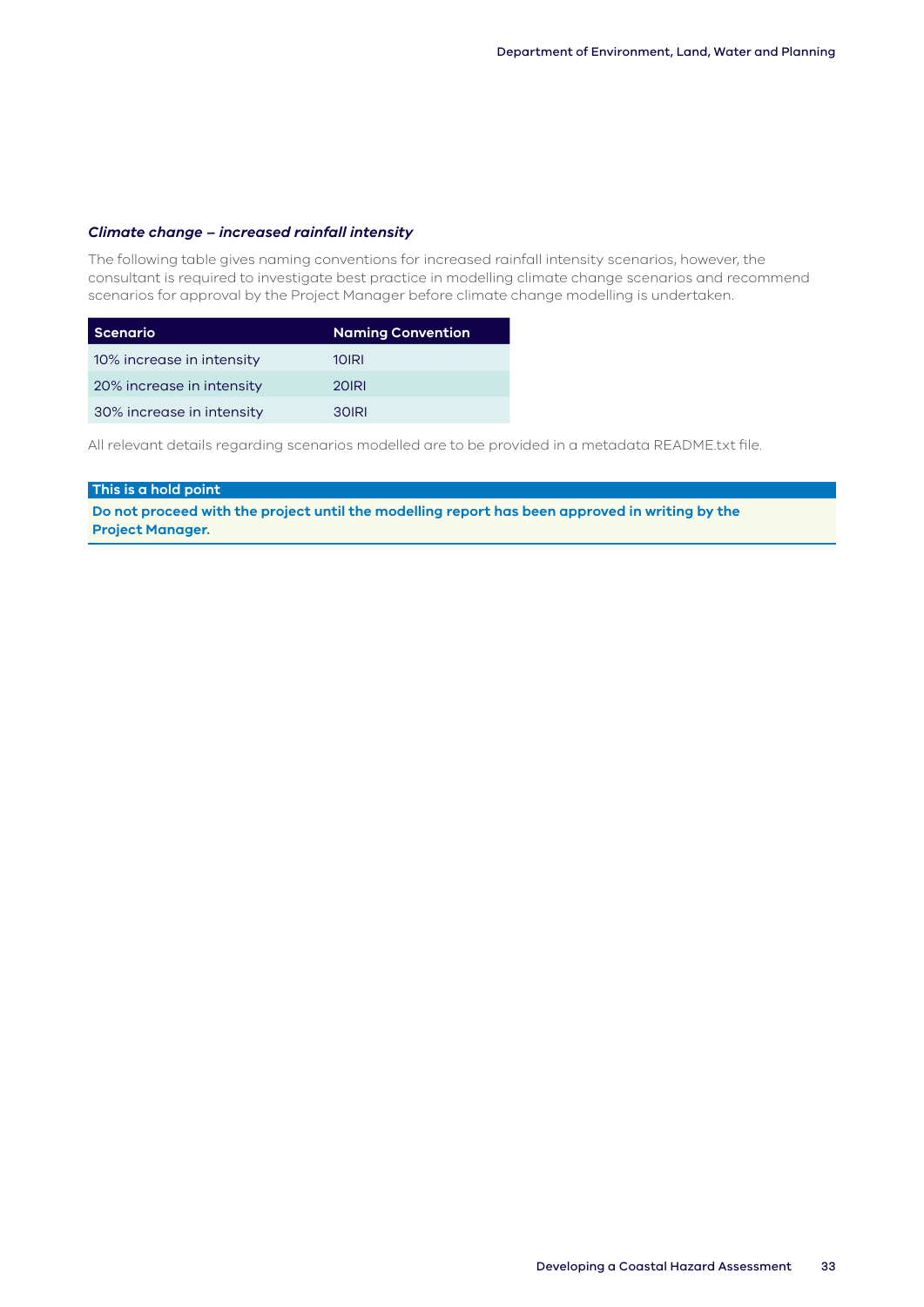#### **Optional outputs, depending on contract requirements**

#### **Community engagement and consolidation**

The consultant will accompany the relevant CMA and Council in engagement and consultation with the community. They will provide guidance and support in collecting local knowledge and information relating to flooding (coastal, stormwater and riverine) and collating community views on potential mitigation options. This will include producing surveys to collect information and documenting the information received. The consultant will be required to provide presentations on project progress and output development at up to four community consultation sessions. The CMA's Project Manager will be responsible for organising community consultation sessions and relevant media releases.

Formal community consultation is to be undertaken at the following stages:

- during the project data review introduction of the project and initial data collection – community survey
- at the completion of the scenario modelling review of results produced and results of community surveys and community input into mitigation options
- • at the completion of the flood damage and mitigation analysis – presentation of outcomes of mitigation options and assessment
- at the completion of the investigation presentation of results and discussion of further work.

#### **Flood intelligence documentation**

Flood intelligence information is to be recorded for each scenario modelled with the exception of 0.2% AEP, PMF and climate change scenarios. This may include:

- properties affected
	- depth of flooding over floor linked to gauge and and/or event
	- depth of flooding on property linked to gauge and/or event
	- likely duration of flooding during 1%AEP events
- roads affected
	- depth of flooding over floor linked to gauge and/or event
	- depth of flooding on property linked to gauge and/or event
	- likely duration of flooding during 1%AEP events
- warning time available for each scenario
- No Flood/Flood Tool rainfall intensity and flooding indicator (riverine)
- flood peak calculator river gauge correlations (riverine)
- flood peak travel time calculator (riverine)
- draft documentation for insertion in the Municipality Flood Emergency Plan.
- flood intelligence cards for affected properties
- compilation of information for a local flood guide.

Current specifications for Municipal Flood Emergency Plans (MFEPs) and Local Flood Guides (LFGs) and flood mapping specifications are available from the Victoria State Emergency Service website www.ses.vic.gov.au/prepare/em-planning/ flood-planning or contact ems@ses.vic.gov.au

#### **This is a hold point**

**Do not proceed with the project until the flood intelligence report has been approved in writing by the Project Manager.**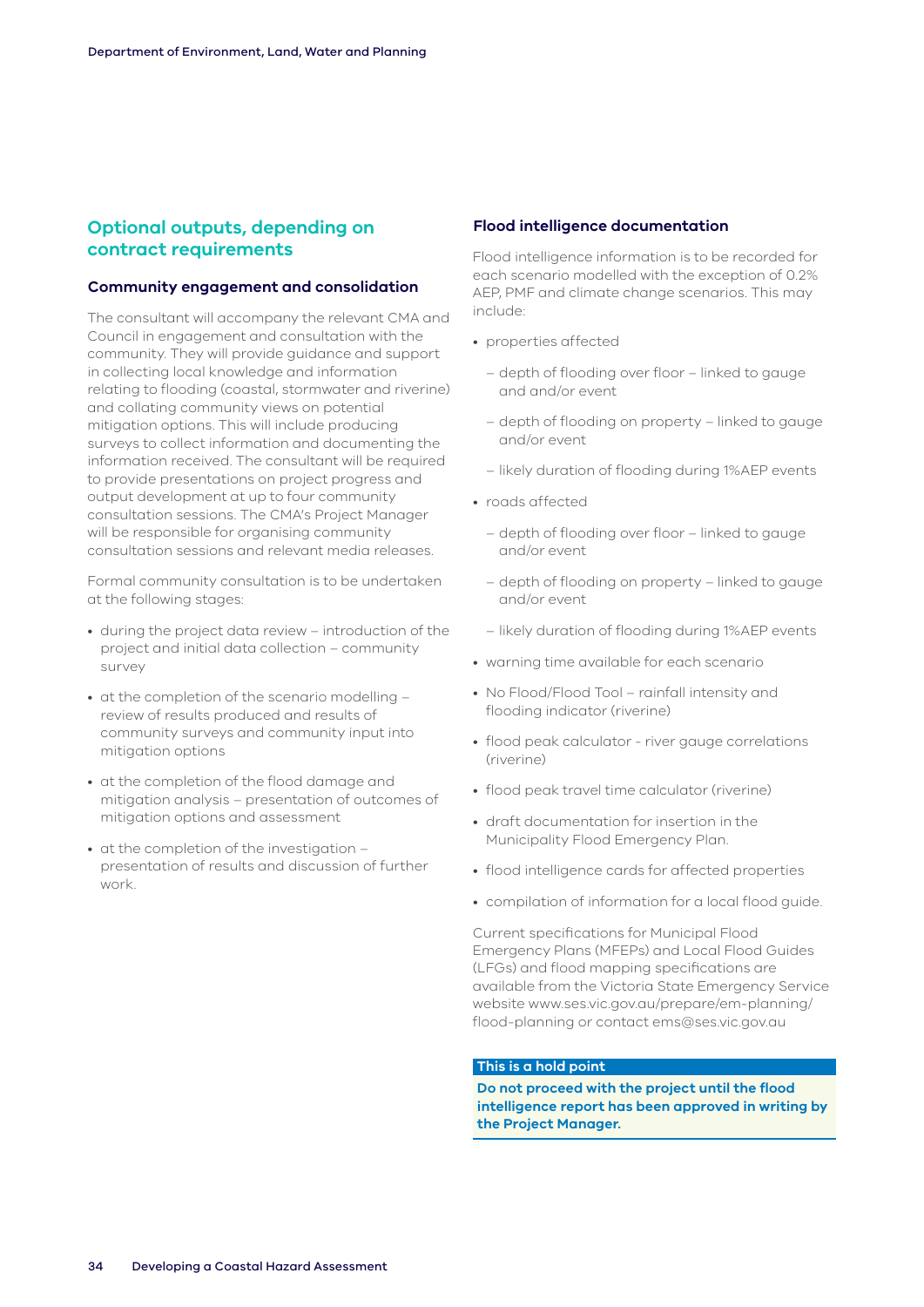#### **Flood damage and mitigation analysis**

#### *Current conditions damage assessment*

The investigation will include an estimate of the annual average damages cost likely to result from a:

- 1% AEP present day storm tide
- 1% AEP storm tide combined with a 10% AEP catchment flood.

#### *Structural options*

The investigation will include an assessment of three modelled structural mitigation options to alleviate flooding in the Study Area. For all modelled scenarios, it will produce a report and map showing:

- the range of potential structural mitigation options including concept costings
- the potential change in flood extent post implementation of the option
- the potential change in flood parameters (WSE, VEL, DEP, HAZ) post implementation of the mitigation option.

#### *Flood warning options*

The investigation will include an assessment of all existing flood warning arrangements, and recommend potential improvements for the study area.

In consultation with the community and Project Control Group, the consultant will:

- assess the area's flood warning service needs
- assess the potential benefits of a Total Flood Warning System (TFWS) to reduce flood impacts for the community.

The consultant is to evaluate the potential effectiveness of each element of a TFWS to reducte flood impacts. The flood impacts examined should include direct and indirect impacts, and social/ intangible aspects. The consultant should assess the range of potential benefits for various TFWS configurations. A cost-benefit analysis of potential flood warning improvement options is needed.

Through discussions with the Project Control Group, the consultant is to propose and document a preferred TFWS configuration.

#### *Recommended concepts*

The investigation will assess the results of the structural mitigation options and flood warning options and provide recommendations on the best option or combination of options to reduce damages of flooding. This will include a cost-benefit analysis and discussion of each option to support the recommendations.

A report on the flood damage and mitigation options will be developed showing the Annual Average Damages, structural mitigation options, flood warning options and recommended concepts.

#### **This is a hold point**

**Do not proceed with the project until the Flood Damage and Mitigation report has been approved in writing by the Project Manager.**

#### *Model review*

When the flood damage and mitigation analysis is completed, the hydrologic and hydraulic models will be required to undergo an independent review with a particular focus on the Mannings N Coefficient. The review will increase confidence in the final outputs and validate the model runs.

The consultant will be required to provide the following for each model:

- completed model, including input and output files
- report stating input parameters that were used by the consultant and mapping of outputs (if applicable).

#### **This is a hold point**

**Do not proceed with the project until the review has been completed and approved in writing by the Project Manager.**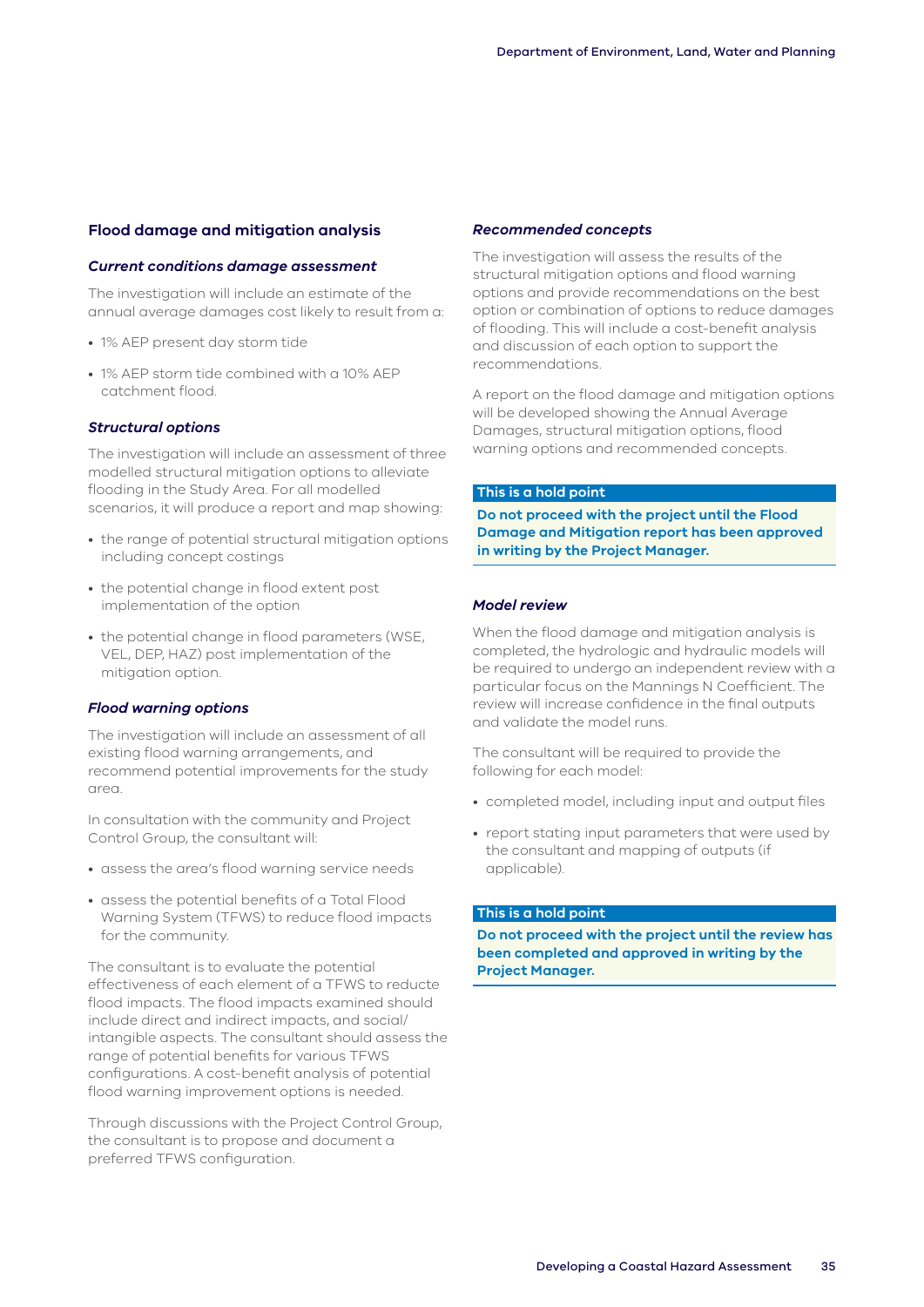#### **Planning Scheme amendment**

Based on the outcomes of flood extent and flood level mapping, consultant will make recommendations regarding appropriate floodrelated controls for inclusion in the council Planning Scheme.

A draft explanatory report is required that outlines the flood history, the results of the average annual damages analysis, the rationale for floodway delineation and rationale for application of the recommended zone and/or overlays.

Refer to the *Preparing Planning Scheme Amendment Documentation Guidelines* at the Department of Transport, Planning and Local Infrastructure for information (www.planning.vic.gov.au/planningschemes/amending-a-planning-scheme)

#### **This is a hold point**

**Do not proceed with the project until the explanatory report has been approved in writing by the Project Manager.**

#### **Visual media**

Visual media provides resources for community consultation and information purposes. Avoid technical terminology and/or information that assumes prior knowledge of flooding. The visual media should include:

- animations of the design flood events for community consultation and flood responses are to be provided for the 1% AEP, the largest flood event on record and PMF flood events
- A video summarising the outcome of the project that will be uploaded to a webpage and YouTube channel at the completion of the investigation.

#### **This is a hold point**

**Do not proceed with the project until the visual media has been approved in writing by the Project Manager.** 

#### **Requirements for final report**

Along with visual media produced, templates populated and mapping outputs, the following reports are required:

- Summary Report stand-alone report outlining the outputs of the investigation
- Final Report detailed information on each output
- Explanatory Report stand-alone report providing the reasoning as to why the planning scheme amendment to include the flood information is required.

The final investigation report will be a compilation of the reports reviewed throughout the study. The final report, produced after the Project Manager gives written approval of the final draft, requires the following chapters:

- Executive summary non-technical language
- Study introduction
	- scope
	- study area
	- community engagement process (optional, depending on contract)
- • Data review
	- historical flood data
	- topography
	- data validation
- • Hydrological model
- Hydraulic model
- Scenario modelling
	- provisional items
	- media
- Flood intelligence information (optional, depending on contract)
- Flood damage and mitigation analysis (optional, depending on contract)
- Planning scheme amendment (optional, depending on contract)
- Conclusions/recommendations.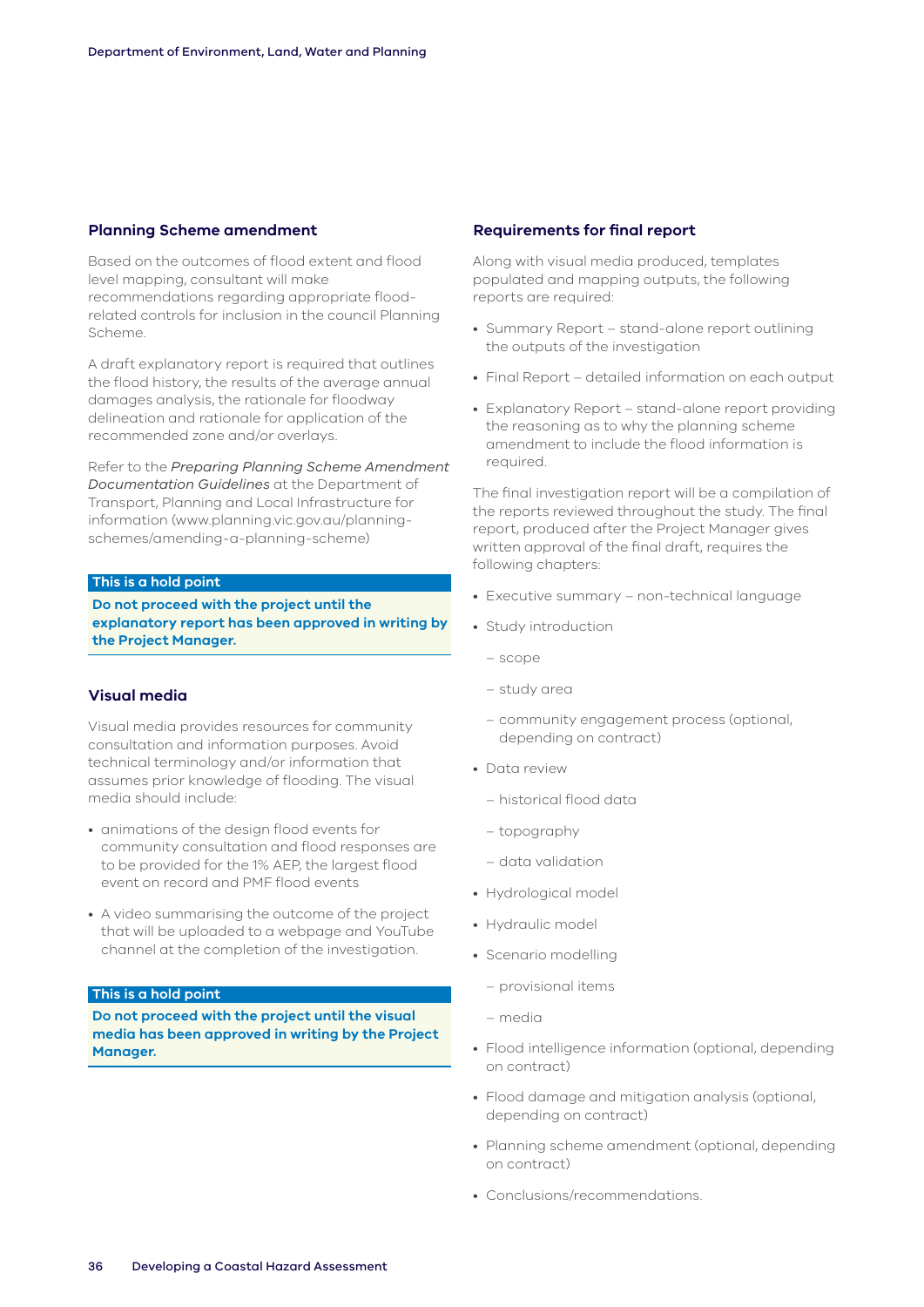### **Section 3b: Coastal Erosion Hazard Assessment Project Brief and Technical Specifications**

#### *Guidance is provided in brown italics with recommended text in black.*

#### **Project purpose**

*The first step is to articulate the coastal hazard problem: why a coastal hazard assessment is required for this particular location, including a description of key assets or values. This helps define the aims, scale and extent of the assessment.*

*This section of the project brief needs to succinctly explain the physical setting, the potential assets at risk (public/private/cultural/environmental) and what hazard mapping will provide or be used for. This helps determine the scale of assessment. Use the scoping document prepared by the Technical Specialist. See Stage 1, Step 4 in the CHA Process Table (Section 2).* 

The purpose of the project is to identify key coastal/ estuarine processes and coastal/estuarine hazards for the entire coastal system and to assess and map the existing and potential extents of the coastal hazards, both at a regional scale for the full project extent and in detail at critical locations, including hard and soft coasts within the project area.

The project contract may also include the development of additional products that address:

- mitigation works
- planning scheme amendments
- the Municipal Emergency Management Plan
- community awareness and preparedness.

#### **Background/context**

*This section should:*

- *• describe the client organisation, including project partners and their relationship and the origin and context of this specific work package*
- *identify the policy and strategic drivers for this work, i.e. coastal management plan, coastal precinct plan, regional coastal action plan, council planning scheme*
- *• provide commentary on existing critical local issues whose management will be informed by the CHA outputs (e.g. coastal inundation and erosion in or adjacent to activity nodes and identified weaknesses in dune systems that could exacerbate flooding).*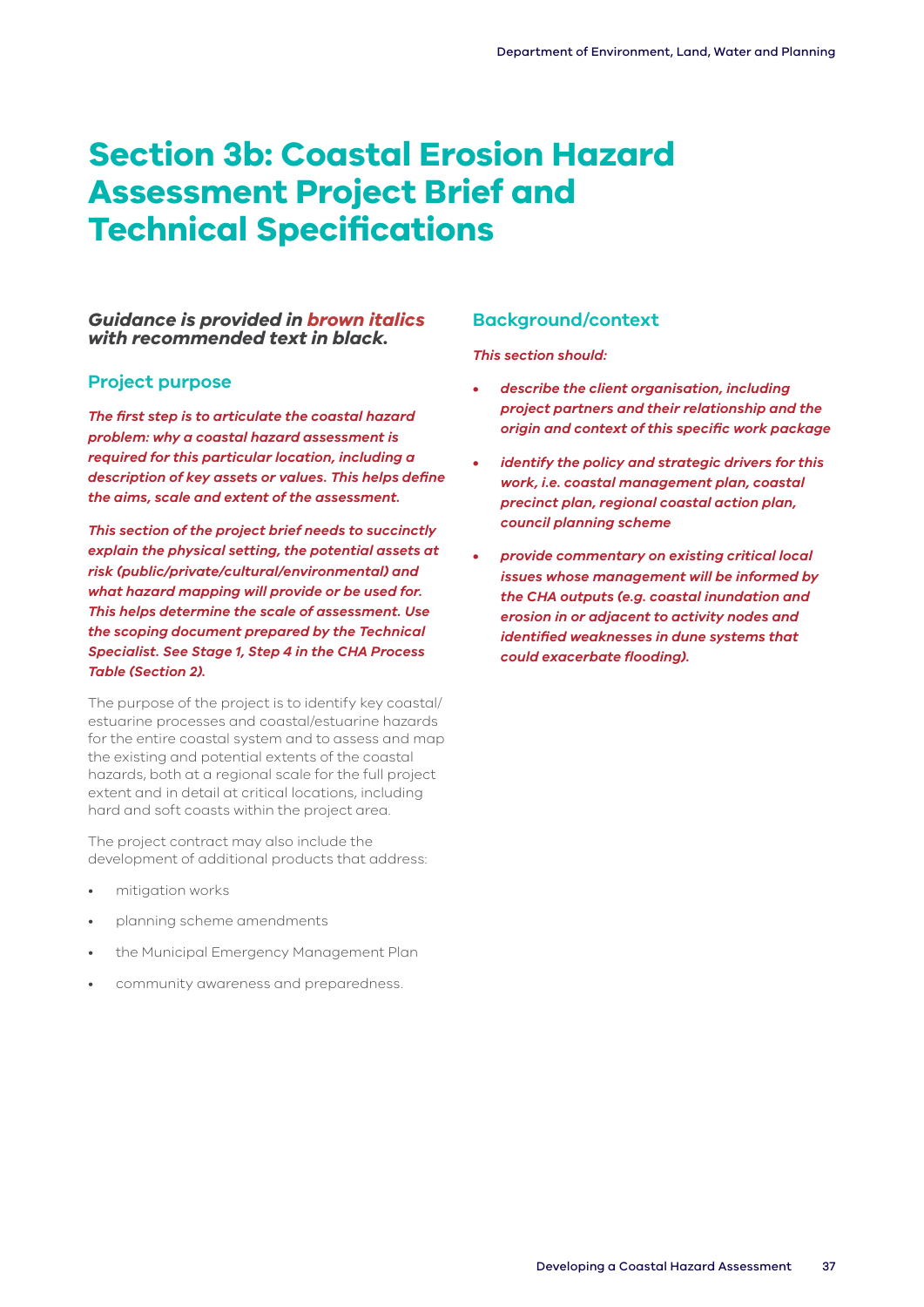#### **Project aims**

The Coastal Hazard Assessment aims to:

- provide an improved understanding of the coastal and geomorphic processes that are shaping a coastline
- quantify the coastal hazards, considering the potential consequences of climate change.
- provide comprehensive data sets that will help predict the coast's susceptibility to recession, erosion and inundation
- provide data sets that can be readily incorporated into the Victorian Datamart and the Victorian Flood Database
- provide data sets that will directly inform regional, township and local strategic planning, adaptation/mitigation planning, emergency response planning and community engagement
- identify knowledge and data gaps and additional works that are required to improve future refinements of coastal hazard assessments.

Hydrodynamic modelling data files derived from the project must be in a format that is readily incorporated into the Victorian Datamart and the Victorian Flood Database (see Technical Specifications).

#### **Study area**

*Show the full project extent on a map and spell out key assets and/or values. Describe critical locations within the study area and identify them on the map:*

*Supply a shape file of the project extents to the successful tenderer at the initiation of the project.*

#### **Scope and method**

*The project scope and method must account for the processes and environmental conditions that can result in variable flood hazards along the subject area, including factors such as landform, topography, natural and build barriers, bathymetry, wave exposure and anthropogenic factors. Define the range of coastal exposures, land uses and landforms where specific attention will be required to understand and consider the implication of these differences.*

The investigation will:

- review the available data and obtain necessary data to complete the investigation
- • consider the coincidence of catchment and extreme sea events (include if relevant).
- determine coastal erosion information for a range of storm tide modelling scenarios in the Technical Specifications
- develop draft coastal erosion intelligence and response documentation for inclusion in the Municipal Emergency Management Plan (optional, depending on need and budget)
- analyse options for structural and non-structural mitigation to alleviate coastal erosion. (optional, depending on need and budget)
- analyse existing coastal erosion warning arrangements and provide options for improvement in the context of a total coastal erosion warning system. (optional, depending on need and budget)
- deliver draft mapping (potentially UFZ, FO and LSIO) for amendment of the planning scheme reflecting the investigation results (optional, depending on need and budget)
- provide a complete and concise final report outlining the process and deliverables of the investigation.
- clearly identify information gaps and limitations of the methodology and the effect of these on the hazard assessment and the reliability and useability of the project mapping outputs
- • recommend future information requirements to improve understanding of coastal erosion hazards and to enable refinement of the coastal hazard extents.
- respond to the independent Peer Review of the draft outputs of the coastal hazard assessment.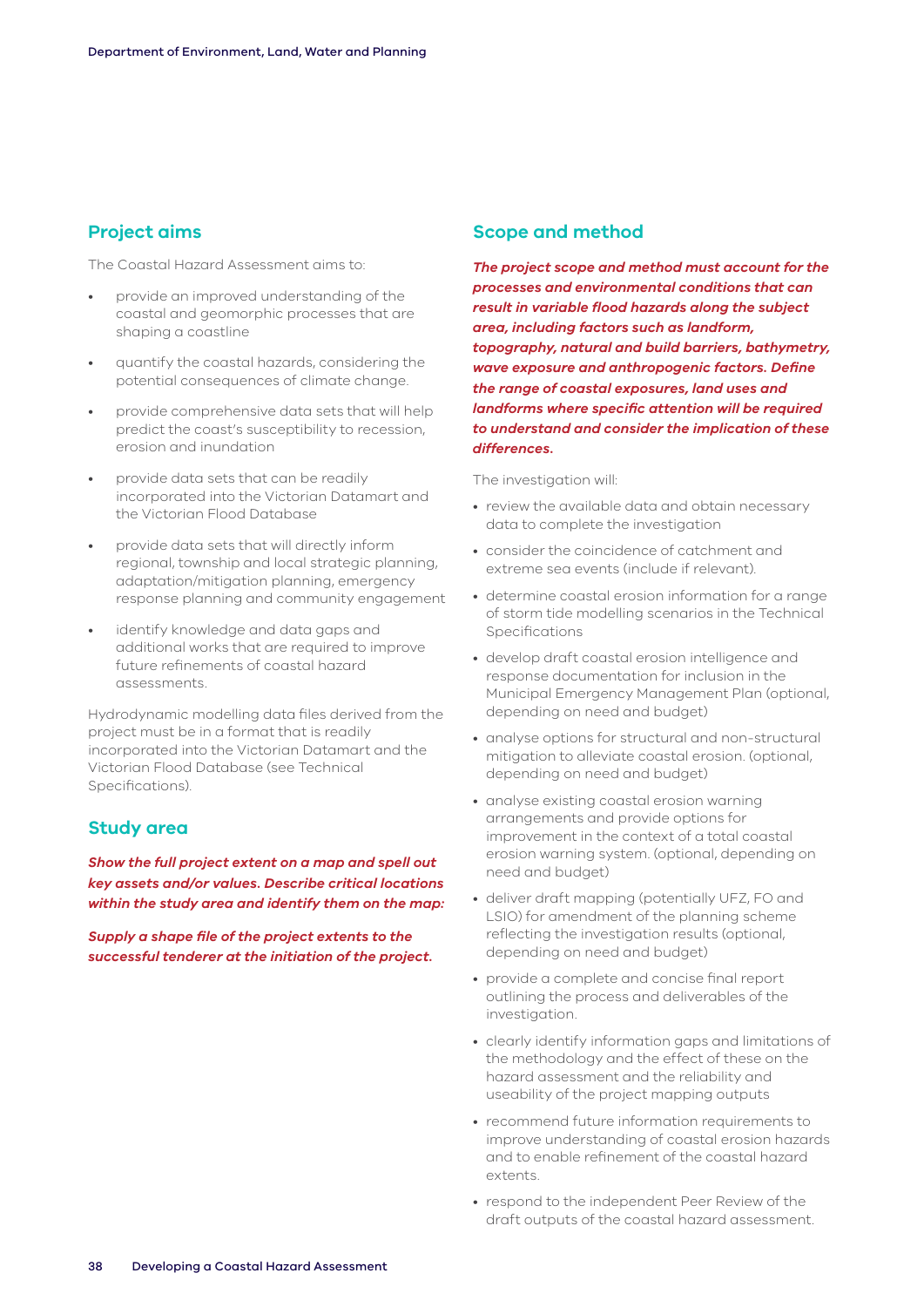#### **Available data**

The following data will be provided where it exists and is relevant to the stated contract outputs.

- geological/geomorphological field study results
- copies of relevant previous coastal process and sediment transport studies/investigations
- storm tide data
- wave run up/set up data
- beach/near shore monitoring data
- historical coastal erosion records including written accounts, photography and video/film footage
- GIS tables (Mapinfo or ArcGis) including:
	- contour and survey information, including LiDAR
	- cadastral information (such as properties/ parcels, roads, coastal assets)
	- previous mapping data
	- historical and present day aerial photography of the coastline
- limited hard copy/scanned maps of drains, channels, road crossings/bridges may be available, however the tenderer will need to undertake a site survey to confirm accuracy and completeness (the inception meeting will include an opportunity to inspect the study area with Council representatives)
- a summary of existing information held by project partners and the format of the information to be provided to the consultant
- Planning Scheme information is available at www.delwp.vic.gov.au/planning/planningschemes

There may be further data available that will benefit the project that is not held by the council. The consultant is required to undertake their own enquiries to seek additional data and information that may advance this project.

All digital files will be provided to the successful tenderer.

#### **Project milestone outputs**

- 1. Phase 1 (Data Assimiation and Gap Analysis) Final Report.
- 2. Submission of Project Plan for Phase 2 work (outputs 3-6)
- 3. Submission of detailed report which describes the relevant coastal processes and geomorphology applying to each sub-coastal compartment in the study area.
- 4. Submission of assumptions made, approaches used, and sensitivity analysis of key parameters.
- 5. Draft and final erosion hazard mapping.
- 6. Draft and Final consolidated report containing outputs 2-5.

### **Value adding to project outputs**

Project outputs can be used to:

- develop coastal erosion and flood intelligence products and inform emergency response planning
- identify options for improved coastal erosion and flood warning arrangements
- design coastal erosion and flood mitigation works and activities
- define coastal erosion and flood-related controls in the council planning scheme
- assist in the preparation of community coastal erosion and flood awareness and education products
- inform coastal asset maintenance and renewal schedules.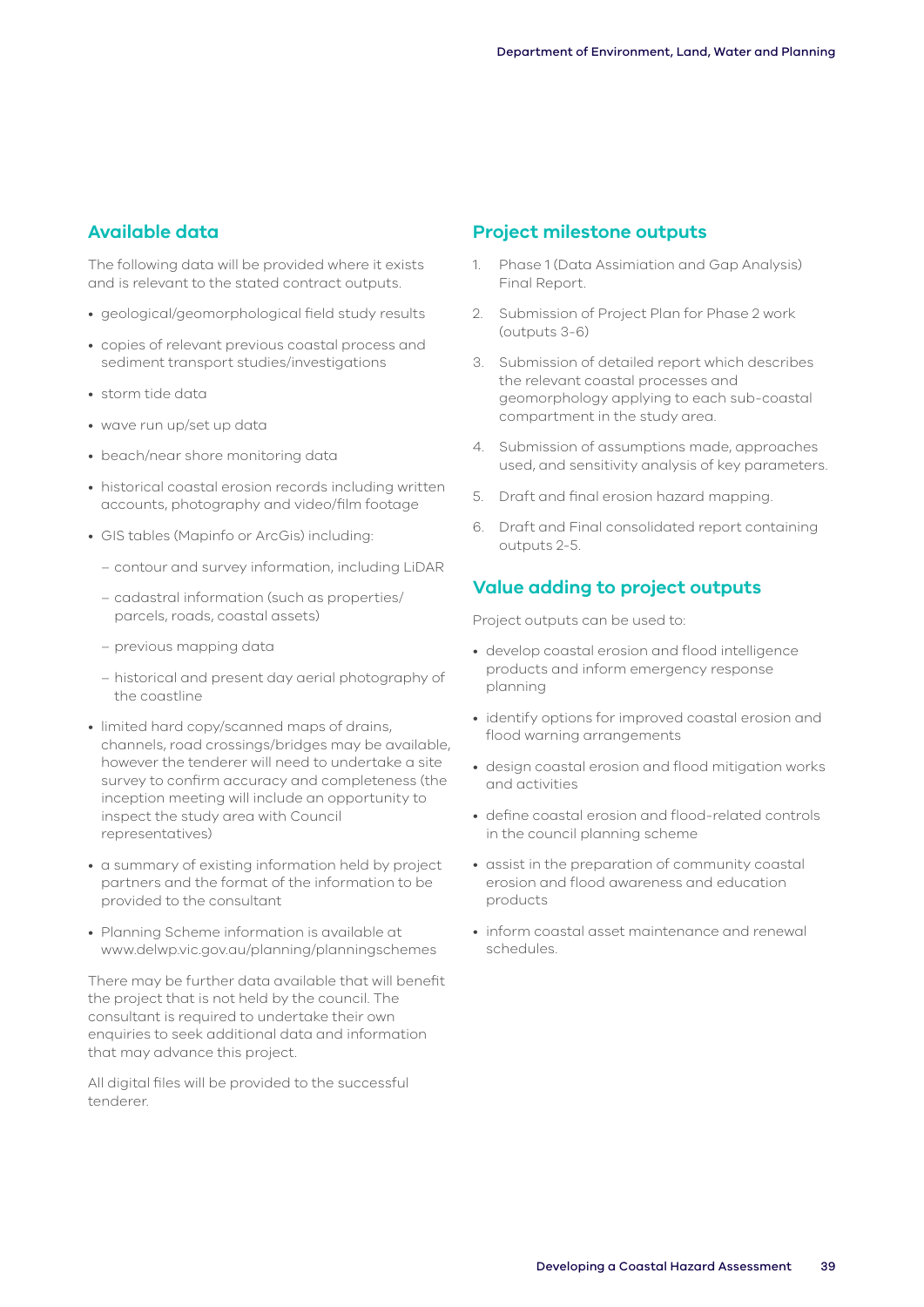#### **Phase 1 – Data accumulation and gap analysis**

The first phase involves:

- 1. A detailed analysis of background data and information identifying knowledge or data gaps, discussing the effect these gaps will have on the hazard assessment. The consequence of the knowledge or data gap should be assessed and, where critical to the outcomes of the hazard assessment, effective measures to fill in these gaps should be recommended. Where knowledge or data gaps are not critical, their potential effect on the outcome of the hazard assessment should be defined.
- 2. An assessment of the coastal processes acting within the project area. A good understanding of the different geomorphic processes dominating different cells is essential to identify the most appropriate methods for assessing erosion hazards in each particular cell and to identify limitations and assumptions in the approaches used and the potential consequence of these assumptions.
- 3. The delineation of the shoreline into logical cells based on geology, exposure and coastal processes
- 4. A project plan for Phase 2.

The project plan should describe the proposed methodologies for assessing the coastal erosion hazard for each cell including the effects of future sea level rise (i.e., appropriate methods should be used to model future inundation scenarios under the assumption that future areas exposed to inundation will partly be determined by topographic changes due to shoreline erosion and recession).

#### **Phase 2 – Coastal erosion hazard assessment**

Phase 2 involves completing the coastal erosion hazard assessment work for the region and specified critical locations as outlined in the project plan as developed in Phase 1.

The methodologies should:

- be specifically tailored for the study area and take into account previous knowledge, data and information sets, the topography, geomorphology, coastal processes and geology of the subject site
- take into account protective structures, assuming these will be present and maintained for the next 100 years and the erosion/inundation effects of these not being present
- use a sensitivity assessment to clearly identify and quantify uncertainty in each of the parameters used to assess the hazard and the implications on the resulting hazard extent.

For detailed assessments and modelling at the specified critical locations within the study area, the scenarios and assessment methods should:

- be based on a finer resolution digital elevation model than used for the regional assessment and include critical features, such as levees, flood control works, etc (include wave climate consideration and its variability, incorporating swell and fetch modelling as appropriate, together with impact modelling for extreme events in the combinations set out in the Technical Specifications)
- include typical tidal and storm surge variability (including consideration of inter-annual and inter-decadal sea-level variability for the region, insofar as available data allows), together with extreme events in the combinations set out in the Technical Specifications
- include near-shore processes of wave set-up/ run-up and overtopping, where appropriate, with extreme events in the combinations set out in Technical Specifications

A range of methods – including empirical, analytical and/or modelling – for both current situation and future climate change scenarios are expected. For each methodology, the consultant is required to identify uncertainty and how this uncertainty has been accounted for in the determination of the hazard extent. A sensitivity analysis should be applied to any assumptions made to account for uncertainty and used in the modelling work.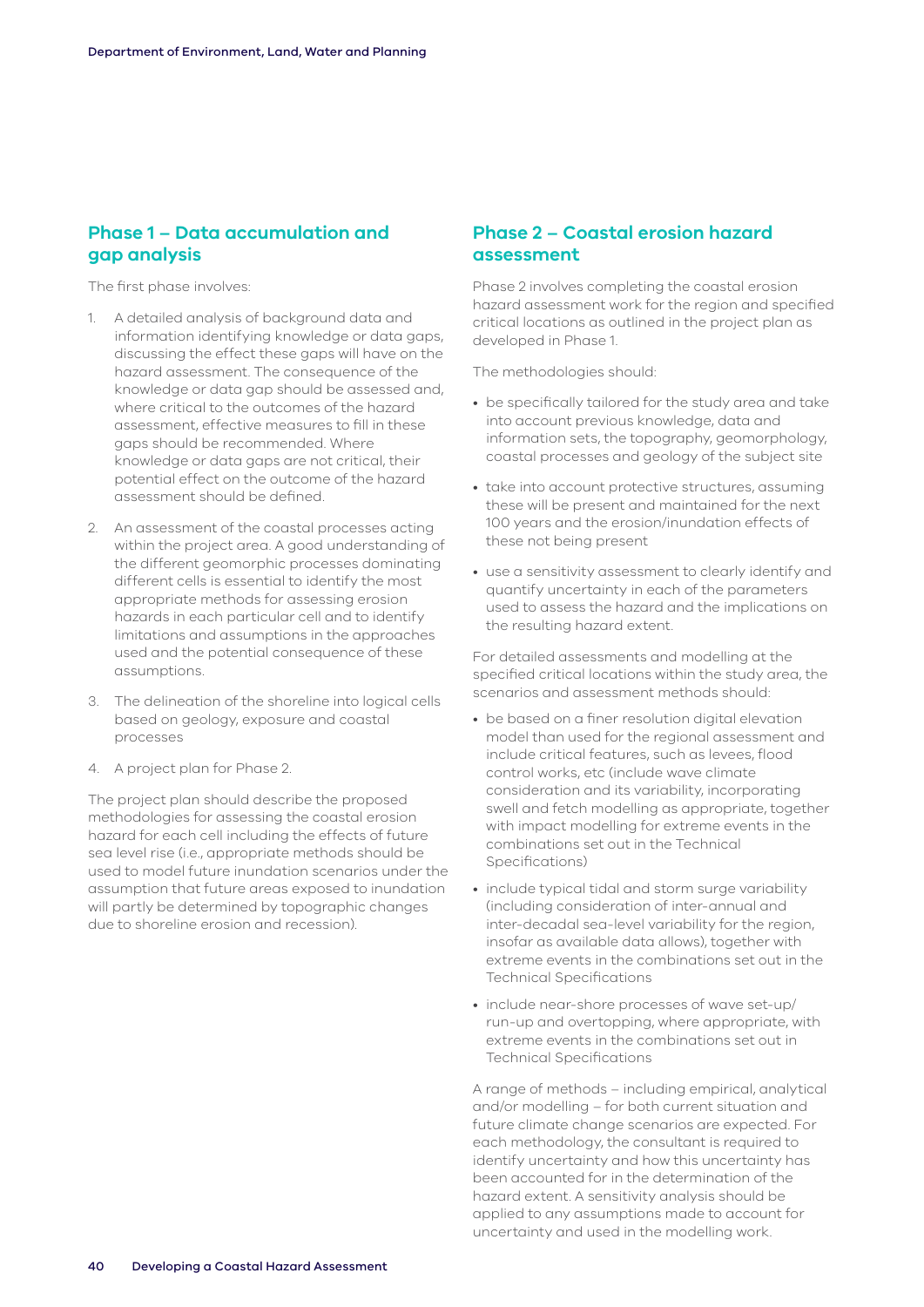#### **Detailed description of deliverables**

#### **Phase 1 –Data accumulation and gap analysis**

- An outline of the proposed Phase 1 final report structure
- A detailed Phase 1 final report that provides commentary on the existing site context based on a review of the baseline information and site inspections, geomorphic processes and observed historic changes. The report should also include:
	- analysis and a critical assessment of the baseline data and background information supplied with the request for quote (RFQ) and augmented by the consultant's team through site visits and specific field investigations or analysis identified to be completed in the RFQ or in the consultant's methodology.
	- A description of the relevant coastal processes and geomorphology from baseline information and preliminary investigations with details and justification of the sub-cell delineation.
	- identifying potential data gaps and the possible consequence these data gaps will have on the project outcomes (including a ranking of the gaps in terms of potential consequence on the coastal hazard outcome; where the gap is significant and has a material effect on the hazard assessment, approaches to address the gap should be described)
	- a revised program of work including indicative costings, if additional data needs to be produced before Phase 2 begins.
- Draft Project Plan for Phase 2 to include:
	- identification of the different coastal shoreline types to be assessed and detailed descriptions of the methodologies to derive hazard types for each coastal shoreline type
	- identification of the scenarios to be assessed and how the proposed methodologies take into account knowledge and data gaps identified from the baseline data review
	- detailed description on how the hazard mapping will be carried out for each coastal shoreline type and what will be delivered
- quantification of all assumptions and proposed approaches and the practical implications of those assumptions and uncertainties on the resulting hazard assessment with a sensitivity analysis on key parameters
- confirmation that the data and methodologies proposed will meet the desired outcomes, or recommendations on essential work required to achieve the desired outcomes.
- A proposed Phase 2 final report structure.

A draft report is to be supplied and comments addressed from the client, reviewers and Peer Reviewers in the final scoping report before proceeding to the implementation stage.

#### **Phase 2: Coastal erosion hazard assessment**

#### *Outputs*

- A detailed final report (consistent with the final report structure identified in the Phase 1 report) that includes:
	- a comprehensive description of the relevant coastal processes and geomorphology with details and justification of the sub-cell delineation. It is anticipated that this will be a refinement of the assessment in the scoping report, updated with the findings from the completed study.
	- an identification of outcomes of the assumptions and approaches used with a sensitivity analysis of the key parameters; detailed modelling and hazard mapping for identified representative locations can be included as appendices to the main report
	- the results of the hazard assessment including likely future changes taking into account climate change effects for the identified scenarios
	- an assessment of the residual information and knowledge gaps and specific recommendations on future requirements for monitoring, including locations and methods of monitoring and requirement for assessments.
	- a stand-alone executive summary that includes commentary on how this work will be used to inform future adaptation plans and strategies.
	- maps and data; see format requirements in the Technical Specifications.

The council to specify the format (electronic and paper) required for delivery of the reports.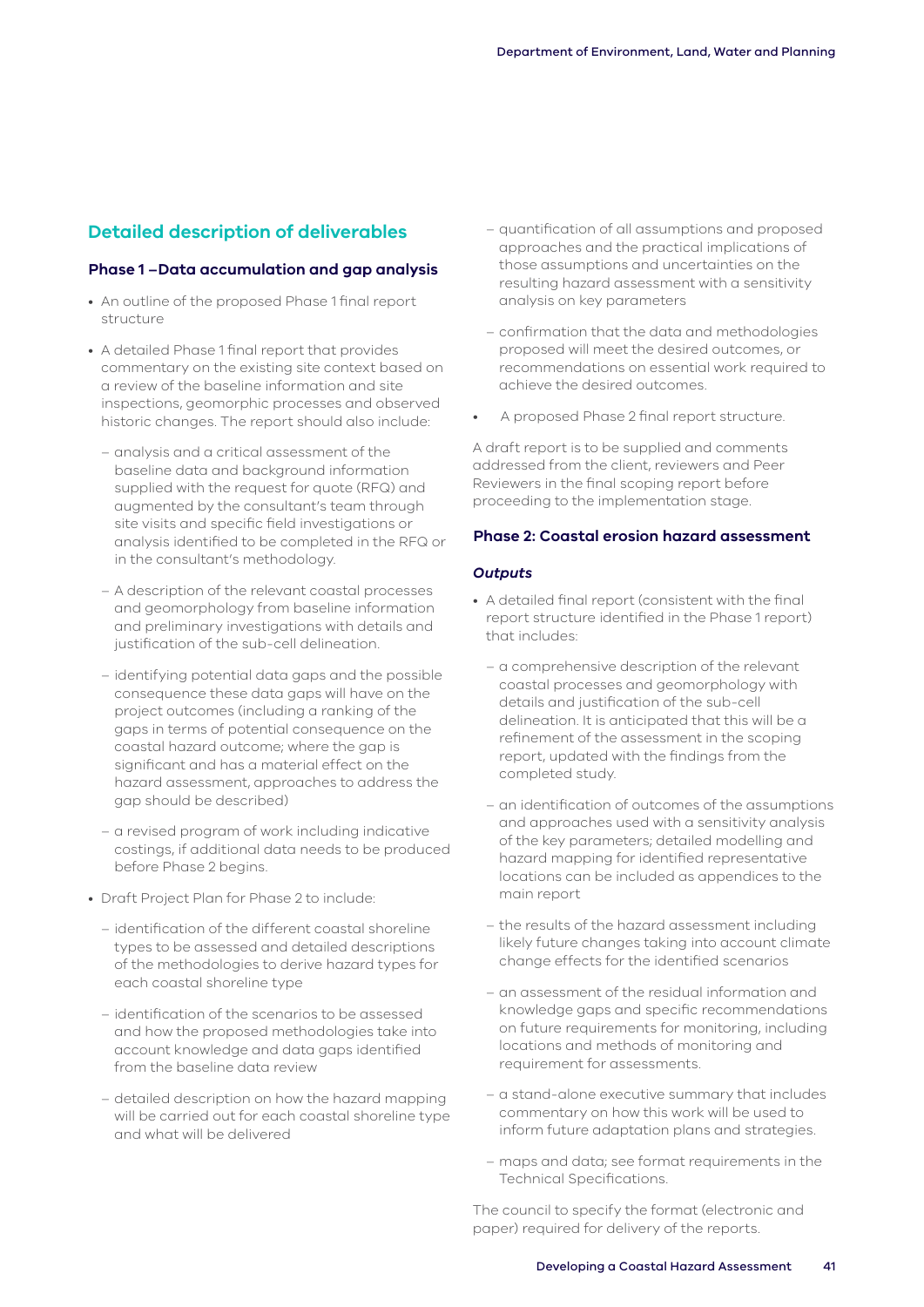#### **Technical Specifications**

(from the erosion modelling scenarios used for the Port Fairy Coastal Erosion Hazard Assessment

#### **Erosion modelling**

*The Technical Specialist in consultation with other members of the Technical Reference Group should determine the most appropriate SLR/coastal storm to be used in modelling scenarios.* 

- *There may be benefits in modelling each of the SLR scenarios with and without coastal storm contributions.*
- A single 100 ARI (1% AEP) storm events or a *number of consecutive 10 ARI (10% AEP) storm events could also be selected.*
- **Statutory planners and the CMA will generally** *require that SLR scenarios used in Victorian planning policy benchmarks (i.e. 0.2 and 0.8) are modelled.*

#### **Example:**

#### **Technical Specifications for Erosion Modelling**

| SLR(m) | <b>Tide</b> | <b>Coastal Storm (2 consecutive)</b>         |
|--------|-------------|----------------------------------------------|
| Ω      | MHWS.       | $2 \times 50$ ARI or $2 \times 2\%$ AFP      |
| 0.4    | <b>MHWS</b> | $2 \times 50$ ARI or $2 \times 2\%$ AFP      |
| 0.8    |             | MHWS $2 \times 50$ ARI or $2 \times 2\%$ AFP |
| 12     |             | MWHS $2 \times 50$ ARI or $2 \times 2\%$ AFP |

#### **2 x 2 AEP, 0CMSLR EXTENT**

#### **PORT FAIRY 2 x 2% AEP 0.0M SLR EROSION**

This data represents the extent of storm tide erosion for 2 consecutive 2% AEP storm tides with the +0.0 m sea level rise scenario.

#### **2 x 2 AEP, 40CMSLR EXTENT**

#### **PORT FAIRY 2 x 2% AEP 0.4M SLR EROSION**

This data represents the extent of storm tide erosion for 2 consecutive 2% AEP storm tides with the +0.4 m sea level rise scenario.

#### **2 x 2 AEP, 80CMSLR EXTENT**

#### **PORT FAIRY 2 x 2% AEP 0.8M SLR EROSION**

This data represents the extent of storm tide erosion for 2 consecutive 2% AEP storm tides with the +0.8 m sea level rise scenario.

#### **2 x 2 AEP, 120CMSLR EXTENT**

#### **PORT FAIRY 2 x 2% AEP 1.2M SLR EROSION**

This data represents the extent of storm tide erosion for 2 consecutive 2% AEP storm tides with the +1.2 m sea level rise scenario.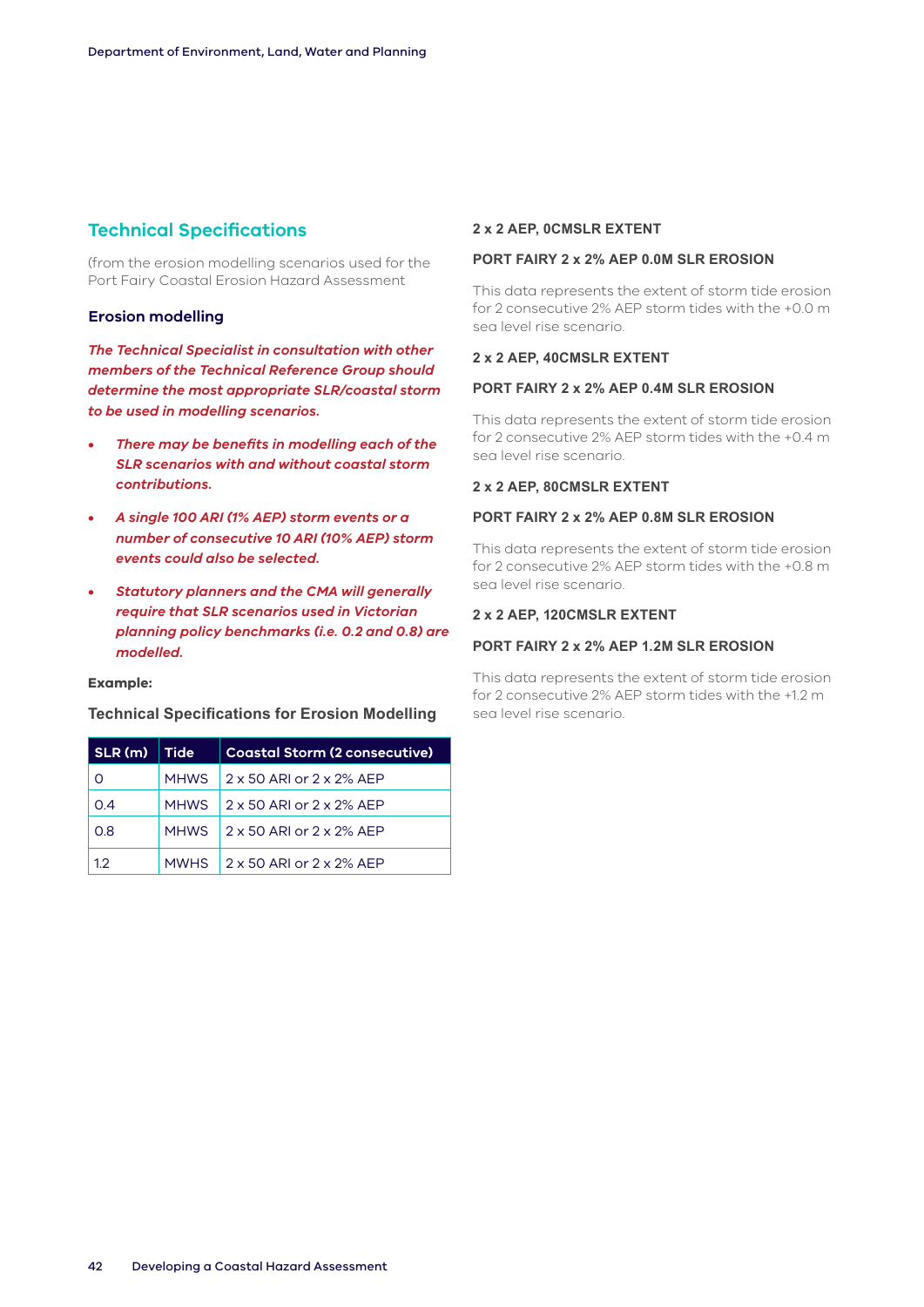#### **Format for maps and data outputs**

*Partner GIS/data storage specialists should be consulted when preparing this section of the technical specifications. The mapping output files must be in format which can be readily incorporated into:*

- **partners' existing GIS**
- *• in the Victorian Datamart and the Victorian Flood Database.*

1. Specifications generally required by local government and Catchment Management Authority partners include:

- Digital geo-referenced data, including shape files of inundation hazard areas and erosion lines for current situation and for future sea level rise events combined with agreed joint probability events (presented in ArcGIS and Map Info format). All baseline information (LiDAR and high resolution aerial photographs) together with all GIS data derived from the study, including shoreline cell delineation, the coastal erosion hazard origin and resulting coastal hazard maps.
- • GIS data and meta data descriptions in accordance with the required GIS technical specification.
- Digital field data acquired for the study, including location, elevation and summary output suitable for inclusion in GIS database. The standard of information delivery is Arc GIS and Map Info).
- Model set-up and run files for the numerical models used to inform the hazard assessment.

2. Specifications required by the funder (DELWP) to provide for incorporation into the Victorian Datamart.

- • Comprehensive documentation of metadata
- ArcGIS format (not Mapinfo)
- • Vector attribute headings (column headings) should be 10 characters or less
- There should be at least one attribute column that has a unique identifier number
- Project report available on an externally hosted website, i.e. local government
- Project report copyright/disclaimer statement should be consistent with the terms of the consultant's contract (ideally creative commons)
- Should be clear which project outputs are original products, not a subset of an existing data set (e.g. a state-wide data set)

3. Specifications required by the funder (DELWP) to provide for incorporation into the Victorian Flood Database.

- All inundation data sets provided in VFD2 format (latest specs available on request)
- Including:
	- Data tables
	- Rasters:
	- > depth
	- > water surface elevation
	- > digital terrain model (DTM)
	- Vectors:
		- > study area
		- > flood extents
		- > water velocity
		- > historical spot heights (are these being collected as part of model calibration/ verification?)
	- > levees
	- > photo points.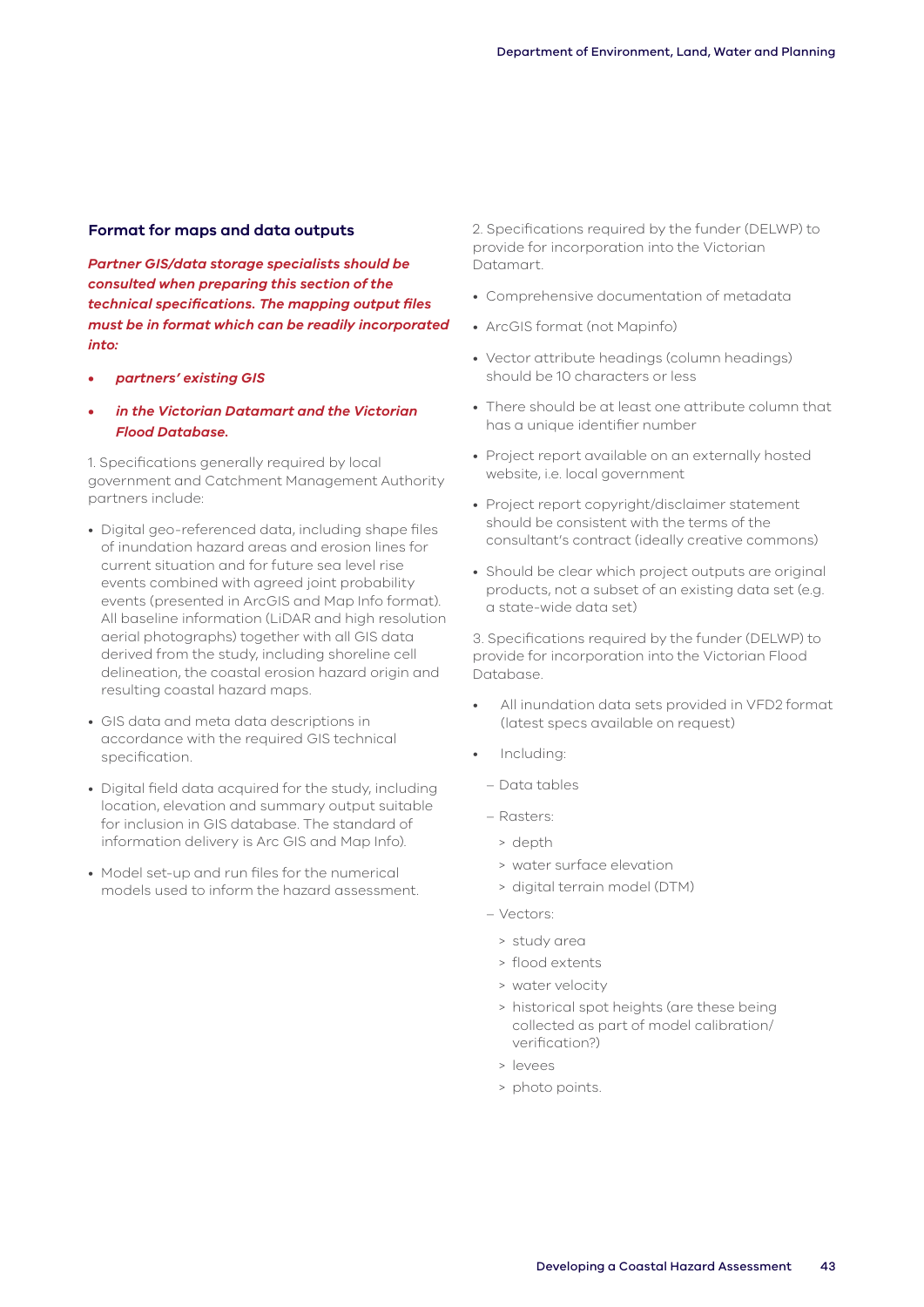### **GLOSSARY**

#### **Bathymetry**

The depth and shape of underwater terrain.

#### **Cadastral**

A cadastral plan shows the surveyed property boundaries within a defined area.

#### **Coastal Compartment**

A section of coastline which is defined by its landform and sediment transportation processes. Primary secondary and tertiary compartments are identified for different planning and management purposes.

#### **Coastal Morphodynamics**

The study of the interactive shaping forces between wave, tidal and wind induced influences on beach / seabed topography.

#### **ESRI**

Environmental Systems Research Institute, which has created a suit of mapping software products (including ArcMap or ArcView) under the umbrella product of ArcGIS.

#### **LiDar**

LiDAR – Light Detection and Ranging – uses pulsed laser light emitted from a device mounted in /on an airplane or helicopter to generate precise, threedimensional information about the shape of the Earth and its surface characteristics. Can use LiDAR to map land and seabed / river bed surfaces.

#### **Mannings N Coefficient**

A value applied in a mathematical formula to quantify the roughness of different materials. It is used to determine water velocities in flood situations.

#### **Peer Reviewer**

A suitably qualified specialist (often an academic) who provides critical feedback on research / study reports.

#### **PMF**

A type of file generated by ArcMap or ArcView software.

#### **Soft and Hard coastlines**

A general term to distinguish sandy, fine sediment, and weathered rock coastlines from hard rock coastlines.

#### **Sub-cell**

Secondary or tertiary compartment.

## **Links**

#### Victorian Coastal Inundation Data Set:

www.data.vic.gov.au/data/dataset/victorian-coastalinundation

Smartline Mapping:

www.ozcoasts.gov.au/coastal/smartline.jsp